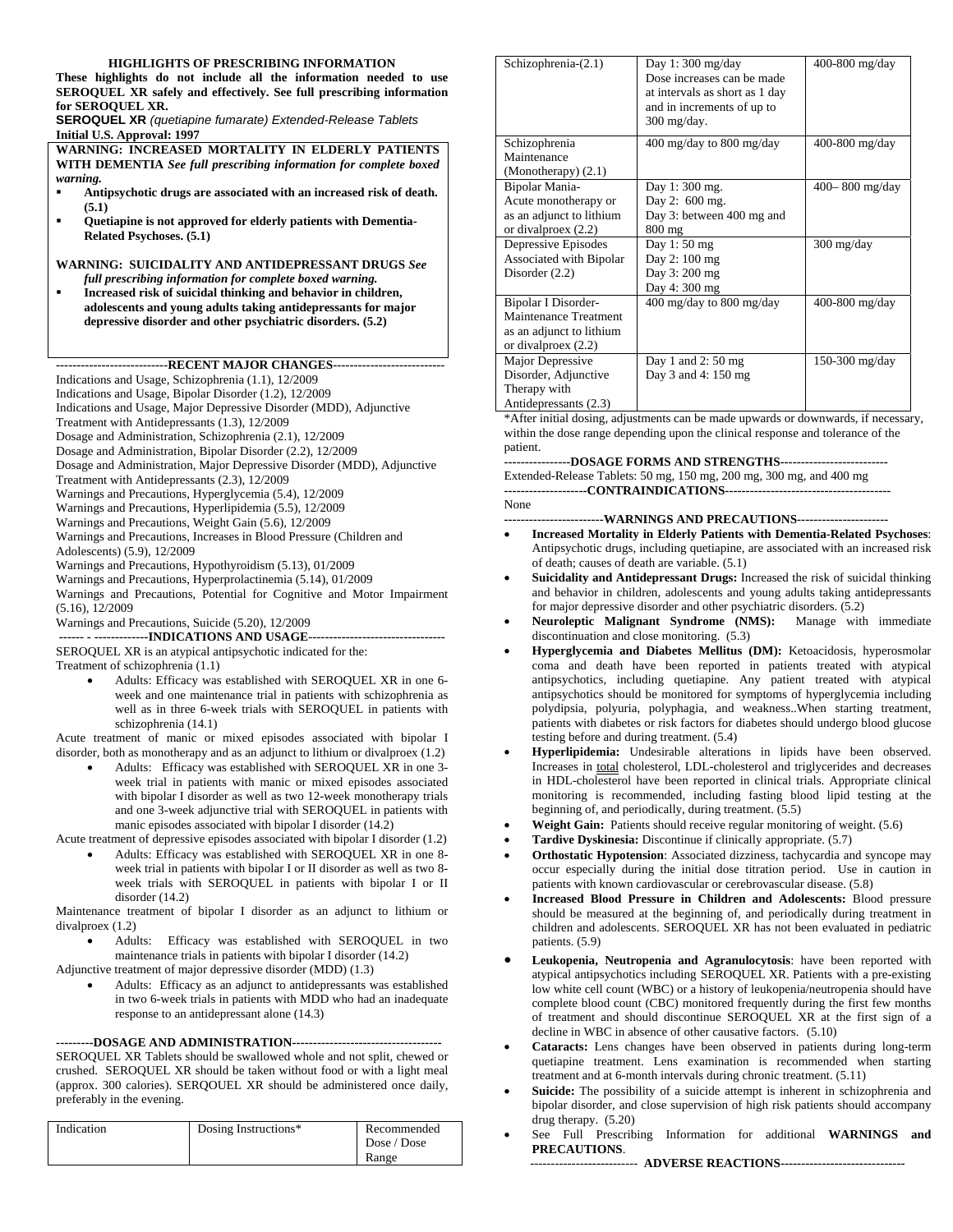Most common adverse reactions (incidence  $\geq$ 5% and twice placebo) and nasal congestion. (6.1) in decreasing frequency are: somnolence, dry mouth, , constipation, dizziness, increased appetite, dyspepsia, weight gain, fatigue, dysarthria,

**To report SUSPECTED ADVERSE REACTIONS, contact AstraZeneca at 1-800-236-9933 or FDA at 1-800-FDA-1088 or www.fda.gov/medwatch.** 

- **-----------------------------DRUG INTERACTIONS------------------------**
- doses of quetiapine may be required. (7.1) P450 3A Inhibitors: May decrease the clearance of quetiapine. Lower
- **Hepatic Enzyme Inducers:** May increase the clearance of quetiapine. Higher doses of quetiapine may be required with phenytoin or other inducers. (7.1)
- used in combination with other CNS acting drugs. (7) Centrally Acting Drugs: Caution should be used when quetiapine is
- Antihypertensive Agents: Quetiapine may add to the hypotensive effects of these agents. (7)

#### **SUICIDALITY AND ANTIDEPRESSANT DRUGS; WARNING: [**FULL PRESCRIBING INFORMATION: CONTENTS\* **INCREASED MORTALITY IN ELDERLY PATIENTS WITH DEMENTIA-RELATED PSYCHOSIS;**

- **1 INDICATIONS AND USAGE**<br>1.1 SCHIZOPHRENIA
- **SCHIZOPHRENIA**
- 1.2 BIPOLAR DISORDER<br>1.3 MAJOR DEPRESSIVE
- MAJOR DEPRESSIVE DISORDER, ADJUNCTIVE THERAPY WITH ANTIDEPRESSANTS
- **2 DOSAGE AND ADMINISTRATION**
- 2.1 SCHIZOPHRENIA
- 2.2 BIPOLAR DISORDER
- 2.3 MAJOR DEPRESSIVE DISORDER, ADJUNCTIVE THERAPY WITH ANTIDEPRESSANTS
- 2.4 DOSING IN SPECIAL POPULATIONS<br>2.5 RE-INITIATION OF TREATMENT IN P
- RE-INITIATION OF TREATMENT IN PATIENTS PREVIOUSLY DISCONTINUED
- 2.6 SWITCHING PATIENTS FROM SEROQUEL TABLETS TO SEROQUEL XR TABLETS
- 2.7 SWITCHING FROM ANTIPSYCHOTICS<br>3 DOSAGE FORMS AND STRENGTHS
- **3 DOSAGE FORMS AND STRENGTHS**
- **4 CONTRAINDICATIONS**
- **5 WARNINGS AND PRECAUTIONS**
- 5.1 INCREASED MORTALITY IN ELDERLY PATIENTS WITH DEMENTIA-RELATED PSYCHOSIS
- 5.2 CLINICAL WORSENING AND SUICIDE RISK
- 5.3 NEUROLEPTIC MALIGNANT SYNDROME (NMS) 5.4 HYPERGLYCEMIA AND DIABETES MELLITUS
- 
- 5.5 HYPERLIPIDEMIA
- 5.6 WEIGHT GAIN
- 5.7 TARDIVE DYSKINESIA<br>5.8 ORTHOSTATIC HYPOT
- 
- 5.8 ORTHOSTATIC HYPOTENSION<br>5.9 INCREASES IN BLOOD PRESS INCREASES IN BLOOD PRESSURE (CHILDREN AND ADOLESCENTS)
- 5.10 LEUKOPENIA, NEUTROPENIA AND AGRANULOCYTOSIS<br>5.11 CATARACTS
- **CATARACTS**
- 5.12 SEIZURES
- 5.13 HYPOTHYROIDISM<br>5.14 HYPERPROLACTIN
- **HYPERPROLACTINEMIA**
- 5.15 TRANSAMINASE ELEVATIONS
- 5.16 POTENTIAL FOR COGNITIVE AND MOTOR IMPAIRMENT
- 5.17 PRIAPISM<br>5.18 BODY TEM
- BODY TEMPERATURE REGULATION
- 5.19 DYSPHAGIA<br>5.20 SUICIDE
- **SUICIDE**
- 5.21 USE IN PATIENTS WITH CONCOMITANT ILLNESS<br>5.22 WITHDRAWAL WITHDRAWAL
- **6 ADVERSE REACTIONS**
- 6.1 CLINICAL STUDIES EXPERIENCE
- 6.2 VITAL SIGNS AND LABORATORY VALUES
- 6.3 POST MARKETING EXPERIENCE<br>7 DRUG INTERACTIONS
- **7 DRUG INTERACTIONS**
- 7.1 THE EFFECT OF OTHER DRUGS ON QUETIAPINE
- 7.2 EFFECT OF QUETIAPINE ON OTHER DRUGS
- **8 USE IN SPECIFIC POPULATIONS**<br>8.1 **PREGNANCY**
- PREGNANCY
- 8.2 LABOR AND DELIVERY<br>8.3 NURSING MOTHERS
- **NURSING MOTHERS**

Levodopa and Dopamine Agents: Quetiapine may antagonize the effect of these drugs. (7)

**---USE IN SPECIFIC POPULATIONS--------**

- Geriatric Use: Consider a lower starting dose (50 mg/day), slower titration, and careful monitoring during the initial dosing period in the elderly. (2.3 and 8.5)
- **Hepatic Impairment**: Lower starting dose (50 mg/day) and slower titration may be needed. (2.3, 8.7, 12.3)
- • **Pregnancy:** Limited human data. Based on animal data, may cause fetal harm. (8.1)
- **Nursing Mothers:** Caution should be exercised when administered to a nursing woman. (8.3)
- Pediatric Use: Safety and effectiveness have not been established. (8.4)

 **GUIDE SEE 17 FOR PATIENT COUNSELING INFORMATION AND MEDICATION** 

**\_\_\_\_\_\_\_\_\_\_\_\_\_\_\_\_\_\_\_\_\_\_\_\_\_\_\_\_\_\_\_\_\_\_\_\_\_\_\_\_\_\_\_\_\_\_\_\_\_\_\_\_\_\_\_\_\_\_\_\_\_\_\_\_\_\_\_\_\_\_\_\_\_\_\_\_\_\_\_\_\_\_\_\_\_\_\_\_\_\_\_\_\_\_\_\_\_\_\_\_\_\_\_\_\_\_\_\_\_\_\_\_\_\_\_\_\_\_\_** 

**REVISED X** 

- 8.4 PEDIATRIC USE
- 8.5 GERIATRIC USE<br>8.6 RENAL IMPAIRM
- RENAL IMPAIRMENT
- 8.7 HEPATIC IMPAIRMENT
- **9 DRUG ABUSE AND DEPENDENCE**<br>9.1 CONTROLLED SUBSTANCE
- 9.1 CONTROLLED SUBSTANCE<br>9.2 ABUSE
- **ABUSE**
- **10 OVERDOSAGE**<br>
10.1 HUMAN EXPER
- **HUMAN EXPERIENCE**
- 10.2 MANAGEMENT OF OVERDOSAGE
- **11 DESCRIPTION**
- **12 CLINICAL PHARMACOLOGY**
- 12.1 MECHANISM OF ACTION
- 
- 12.2 PHARMACODYNAMICS<br>12.3 PHARMACOKINETICS
- 12.3 PHARMACOKINETICS<br>13 NONCLINICAL TOXICO
- **13 NONCLINICAL TOXICOLOGY**<br>13.1 CARCINOGENESIS, MUTAGE CARCINOGENESIS, MUTAGENESIS, IMPAIRMENT OF FERTILITY
- 13.2 ANIMAL TOXICOLOGY AND/OR PHARMACOLOGY
- **14 CLINICAL STUDIES**
- **SCHIZOPHRENIA**
- $14.2$ 14.2 BIPOLAR DISORDER
- 14.3 MAJOR DEPRESSIVE DISORDER<br>15 REFERENCES
- **15 REFERENCES**
- **HOW SUPPLIED/STORAGE AND HANDLING**
- **17 PATIENT COUNSELING INFORMATION**
- INFORMATION FOR PATIENTS
- $17.2$ **MEDICATION GUIDE**

\* SECTIONS OR SUBSECTIONS OMITTED FROM THE FULL PRESCRIBING INFORMATION ARE NOT LISTED.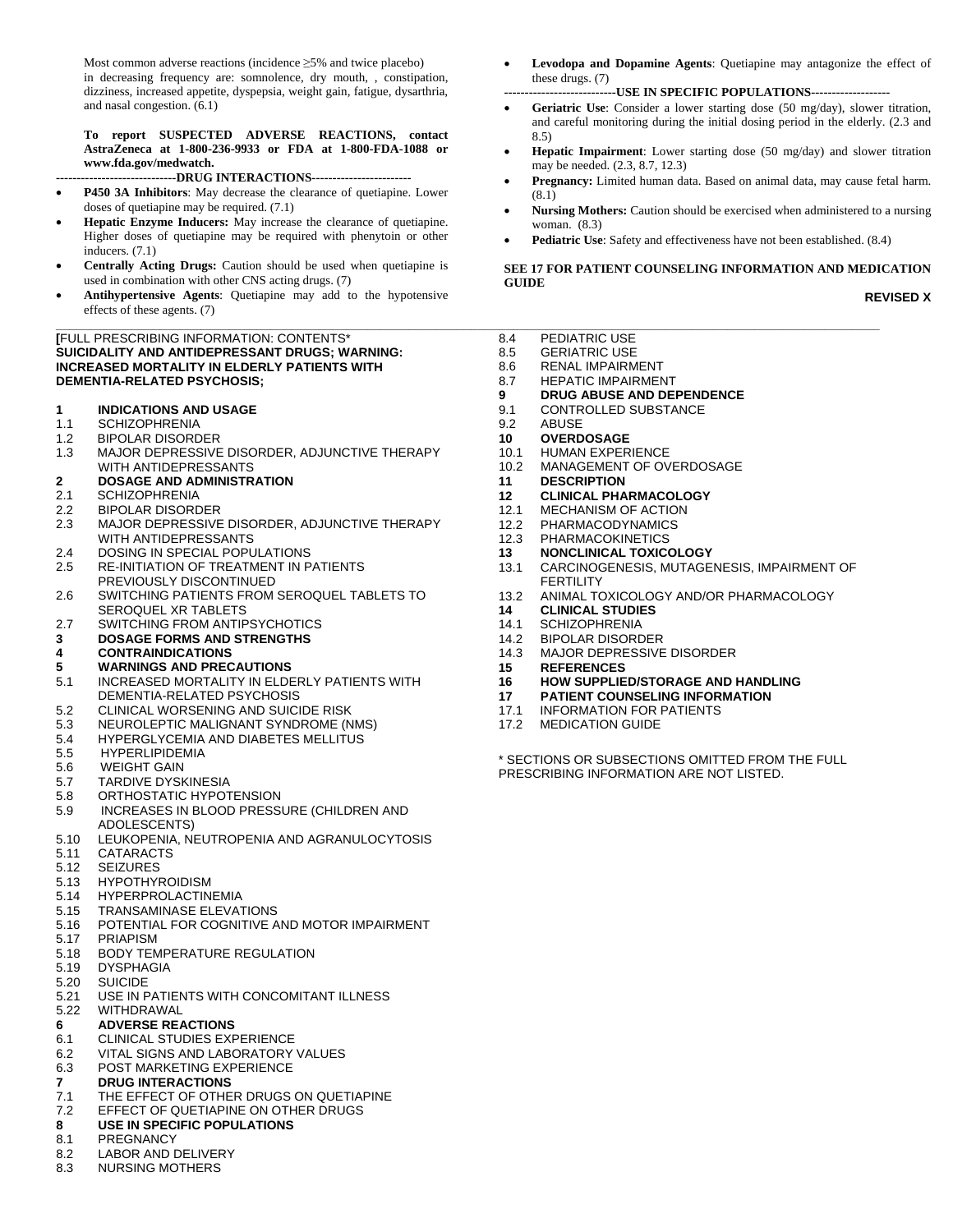#### **FULL PRESCRIBING INFORMATION**

### **WARNING: INCREASED MORTALITY IN ELDERLY PATIENTS WITH DEMENTIA-RELATED PSYCHOSIS**

**Elderly patients with dementia-related psychosis treated with antipsychotic drugs are at an increased risk of death. Analyses of seventeen placebo-controlled trials (modal duration of 10 weeks) largely in patients taking atypical antipsychotic drugs, revealed a risk of death in drug-treated patients of between 1.6 to 1.7 times the risk of death in placebo-treated patients. Over the course of a typical 10-week controlled trial, the rate of death in drug-treated patients was about 4.5%, compared to a rate of about 2.6% in the placebo group. Although the causes of death were varied, most of the deaths appeared to be either cardiovascular (e.g., heart failure, sudden death) or infectious (e.g., pneumonia) in nature. Observational studies suggest that, similar to atypical antipsychotic drugs, treatment with conventional antipsychotic drugs may increase mortality. The extent to which the findings of increased mortality in observational studies may be attributed to the antipsychotic drug as opposed to some characteristic(s) of the patients is not clear. SEROQUEL XR is not approved for the treatment of patients with dementia-related psychosis [see** *Warnings and Precautions* **(5.1)].** 

#### **SUICIDALITY AND ANTIDEPRESSANT DRUGS**

**Antidepressants increased the risk compared to placebo of suicidal thinking and behavior (suicidality) in children, adolescents, and young adults in short-term studies of major depressive disorder (MDD) and other psychiatric disorders. Anyone considering the use of SEROQUEL XR or any other antidepressant in a child, adolescent, or young adult must balance this risk with the clinical need. Short-term studies did not show an increase in the risk of suicidality with antidepressants compared to placebo in adults beyond age 24; there was a reduction in risk with antidepressants compared to placebo in adults aged 65 and older. Depression and certain other psychiatric disorders are themselves associated with increases in the risk of suicide. Patients of all ages who are started on antidepressant therapy should be monitored appropriately and observed closely for clinical worsening, suicidality, or unusual changes in behavior. Families and caregivers should be advised of the need for close observation and communication with the prescriber. SEROQUEL XR is not approved for use in pediatric patients [see** *Warnings and Precautions* **(5.2)].** 

#### **1 INDICATIONS AND USAGE**

#### **1.1 Schizophrenia**

SEROQUEL XR is indicated for the treatment of schizophrenia. The efficacy of SEROQUEL XR in schizophrenia was established in one 6 week and one maintenance trial in adults with schizophrenia as well by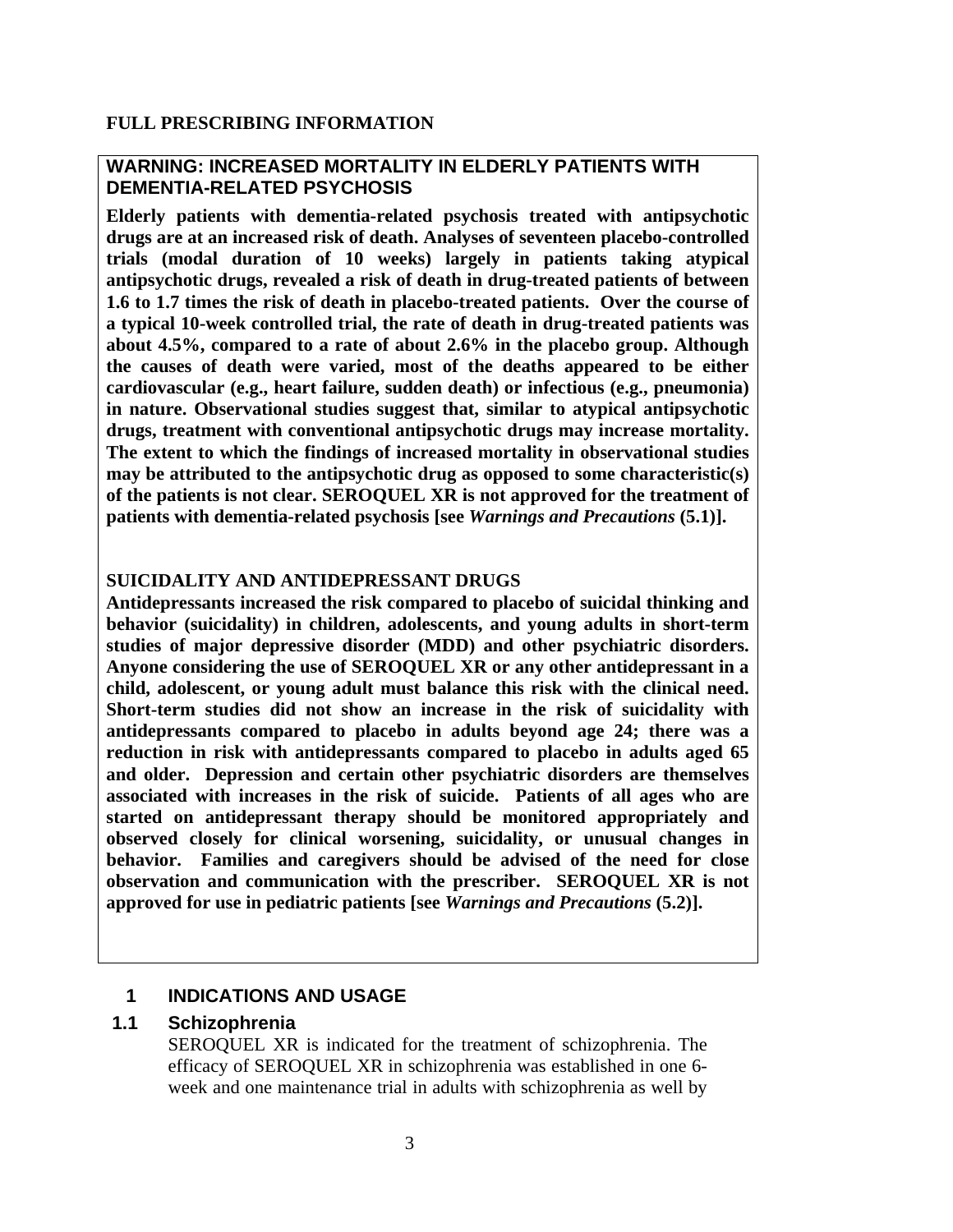extrapolation from three 6-week trials in adults with schizophrenia treated with SEROQUEL *[see Clinical Studies (14.1)]*.

### **1.2 Bipolar Disorder**

SEROQUEL XR is indicated for the acute treatment of manic or mixed episodes associated with bipolar I disorder, both as monotherapy and as an adjunct to lithium or divalproex. The efficacy of SEROQUEL XR in manic or mixed episodes of bipolar I disorder was established in one 3-week trial in adults with manic or mixed episodes associated with bipolar I disorder as well by extrapolation from two 12-week monotherapy and one 3-week adjunctive trial in adults with manic episodes associated with bipolar I disorder treated with SEROQUEL *[see Clinical Studies (14.2)].* 

SEROQUEL XR is indicated for the acute treatment of depressive episodes associated with bipolar disorder. The efficacy of SEROQUEL XR was established in one 8-week trial in adults with bipolar I or II disorder as well as extrapolation from two 8-week trials in adults with bipolar I or II disorder treated with SEROQUEL *[see Clinical Studies (14.2)].* 

SEROQUEL XR is indicated for the maintenance treatment of bipolar I disorder, as an adjunct to lithium or divalproex. Efficacy was extrapolated from two maintenance trials in adults with bipolar I disorder treated with SEROQUEL. The effectiveness of monotherapy for the maintenance treatment of bipolar disorder has not been systematically evaluated in controlled clinical trials *[see Clinical Studies (14.2)].* 

### **1.3 Adjunctive Treatment of Major Depressive Disorder (MDD)**

SEROQUEL XR is indicated for use as adjunctive therapy to antidepressants for the treatment of MDD. The efficacy of SEROQUEL XR as adjunctive therapy to antidepressants in MDD was established in two 6-week trials in adults with MDD who had an inadequate response to antidepressant treatment *[see Clinical Studies (14.3)]*.

### **2 DOSAGE AND ADMINISTRATION**

split, chewed or crushed. SEROQUEL XR tablets should be swallowed whole and not

It is recommended that SEROQUEL XR be taken without food or with a light meal (approximately 300 calories) *[see Clinical Pharmacology (12.3)]*.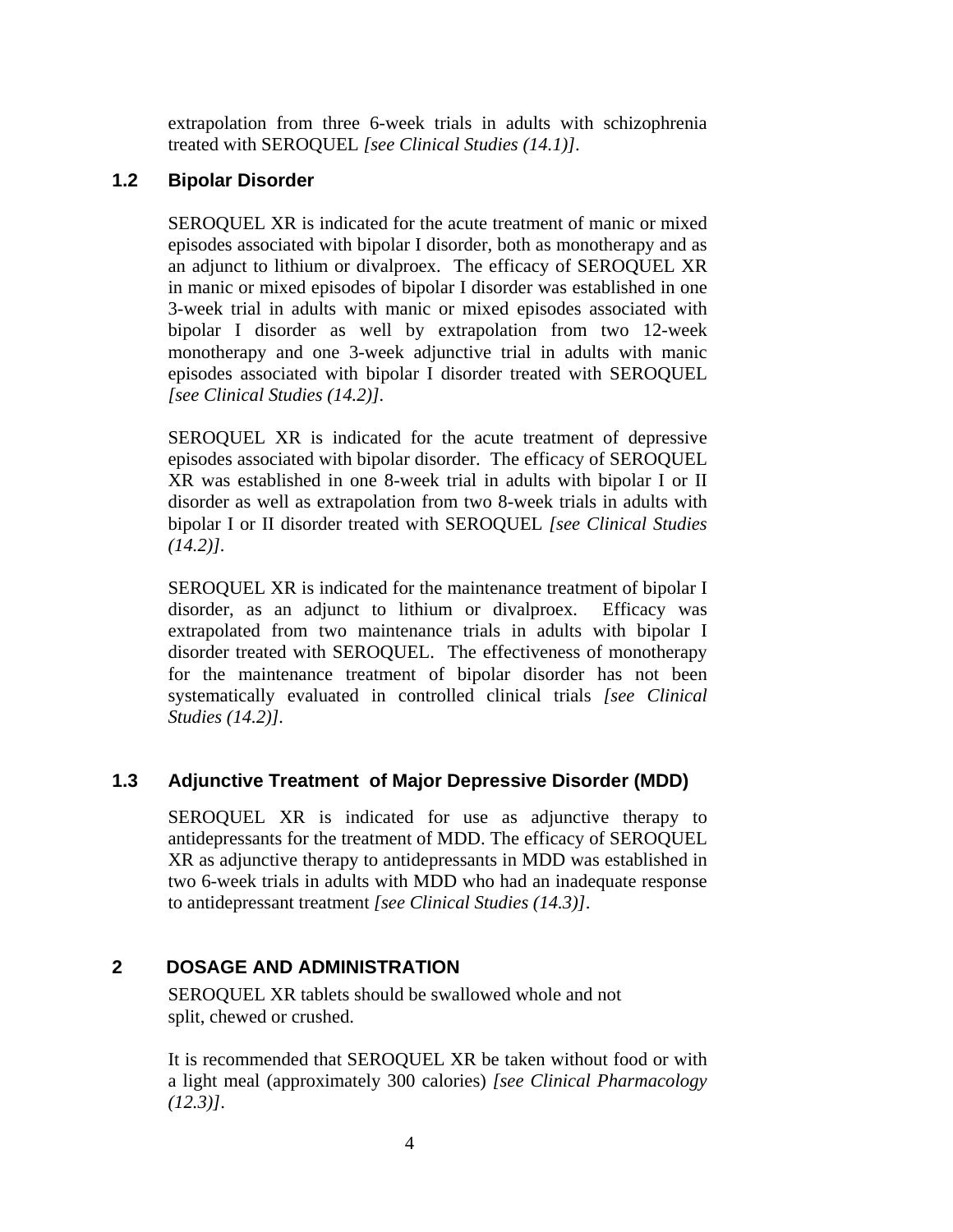### **2.1 Schizophrenia**

Dose Selection—SEROQUEL XR should be administered once daily, preferably in the evening. The recommended initial dose is 300 mg/day. Patients should be titrated within a dose range of  $400 \text{ mg/day} - 800$ mg/day depending on the response and tolerance of the individual patient *[see Clinical Studies (14.1)]*. Dose increases can be made at intervals as short as 1 day and in increments of up to 300 mg/day. The safety of doses above 800 mg/day has not been evaluated in clinical trials.

Maintenance Treatment—A maintenance trial in adult patients with schizophrenia treated with SEROQUEL XR has shown this drug to be effective in delaying time to relapse in patients who were stabilized on SEROQUEL XR at doses of 400 mg/day to 800 mg/day for 16 weeks. Patients should be periodically reassessed to determine the need for maintenance treatment and the appropriate dose for such treatment *[see Clinical Studies (14.1)].* 

### **2.2 Bipolar Disorder**

#### *Bipolar Mania*

Usual Dose for Acute Monotherapy or Adjunct Therapy (with lithium or divalproex)

Dose Selection—When used as monotherapy or adjunct therapy (with lithium or divalproex), SEROQUEL XR should be administered once daily in the evening starting with 300 mg on Day 1 and 600 mg on Day 2. SEROQUEL XR can be adjusted between 400 mg and 800 mg beginning on Day 3 depending on the response and tolerance of the individual patient.

| <b>Recommended Dosing Schedule</b> |                  |                                          |                                          |  |
|------------------------------------|------------------|------------------------------------------|------------------------------------------|--|
| Day                                | Day $1$          | Day $2$                                  | $\Box$ Day 3                             |  |
| <b>SEROQUEL XR</b>                 | $300 \text{ mg}$ | $\frac{1600 \text{ mg}}{200 \text{ mg}}$ | $\frac{1400 \text{ mg}}{200 \text{ mg}}$ |  |

### *Depressive Episodes Associated with Bipolar Disorder*

Usual Dose—SEROQUEL XR should be administered once daily in the evening to reach 300 mg/day by Day 4.

| <b>NECOMMICHAGA DOSING SCHEMATE</b>    |                   |  |                  |                  |  |
|----------------------------------------|-------------------|--|------------------|------------------|--|
| $\Box$ Day                             | Day $1$   Day $2$ |  | $\vert$ Day 3    | Day 4            |  |
| SEROQUEL XR $\mid$ 50 mg $\mid$ 100 mg |                   |  | $200 \text{ mg}$ | $300 \text{ mg}$ |  |

Recommended Dosing Schedule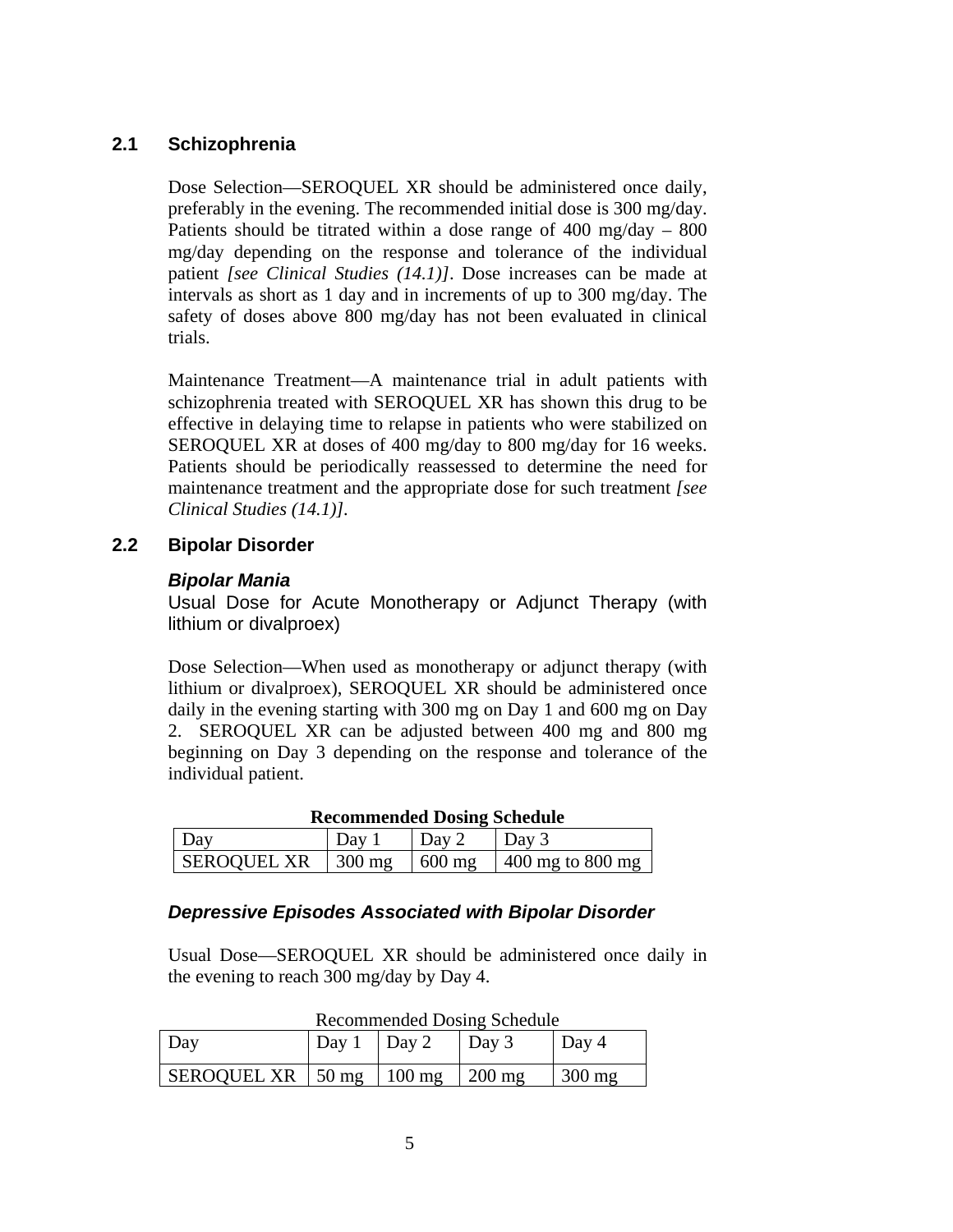#### Maintenance Treatment for Bipolar I Disorder

Maintenance Treatment—Maintenance of efficacy in bipolar I disorder was demonstrated with SEROQUEL (administered twice daily totaling 400 mg/day to 800 mg/day) as adjunct therapy to lithium or divalproex. Generally, in the maintenance phase, patients continued on the same dose on which they were stabilized during the stabilization phase. Patients should be periodically reassessed to determine the need for maintenance treatment and the appropriate dose for such treatment *[see Clinical Studies (14.2)].* 

#### **2.3 Major Depressive Disorder, Adjunctive Therapy with Antidepressants**

Dose Selection—SEROQUEL XR in a dose range of 150 mg/day to 300 mg/day was demonstrated to be effective as adjunctive therapy to antidepressants. Begin with 50 mg once daily in the evening. On Day 3, the dose can be increased to 150 mg once daily in the evening. There were dose-dependent increases in adverse reactions in the recommended dose range of 150 mg/day to 300 mg/day. Doses above 300 mg/day were not studied *[see Clinical Studies (14.3)].* 

#### **2.4 Dosing in Special Populations**

Consideration should be given to a slower rate of dose titration and a lower target dose in the elderly and in patients who are debilitated or who have a predisposition to hypotensive reactions [*see Use in Specific Populations* (8.5, 8.7) *and Clinical Pharmacology* (12)]. When indicated, dose escalation should be performed with caution in these patients.

Elderly patients should be started on SEROQUEL XR 50 mg/day and the dose can be increased in increments of 50 mg/day depending on the response and tolerance of the individual patient*.* 

Patients with hepatic impairment should be started on SEROQUEL XR 50 mg/day. The dose can be increased daily in increments of 50 mg/day to an effective dose, depending on the clinical response and tolerance of the patient.

The elimination of quetiapine was enhanced in the presence of phenytoin. Higher maintenance doses of quetiapine may be required when it is coadministered with phenytoin and other enzyme inducers such as carbamazepine and phenobarbital [s*ee Drug Interactions* (7.1)].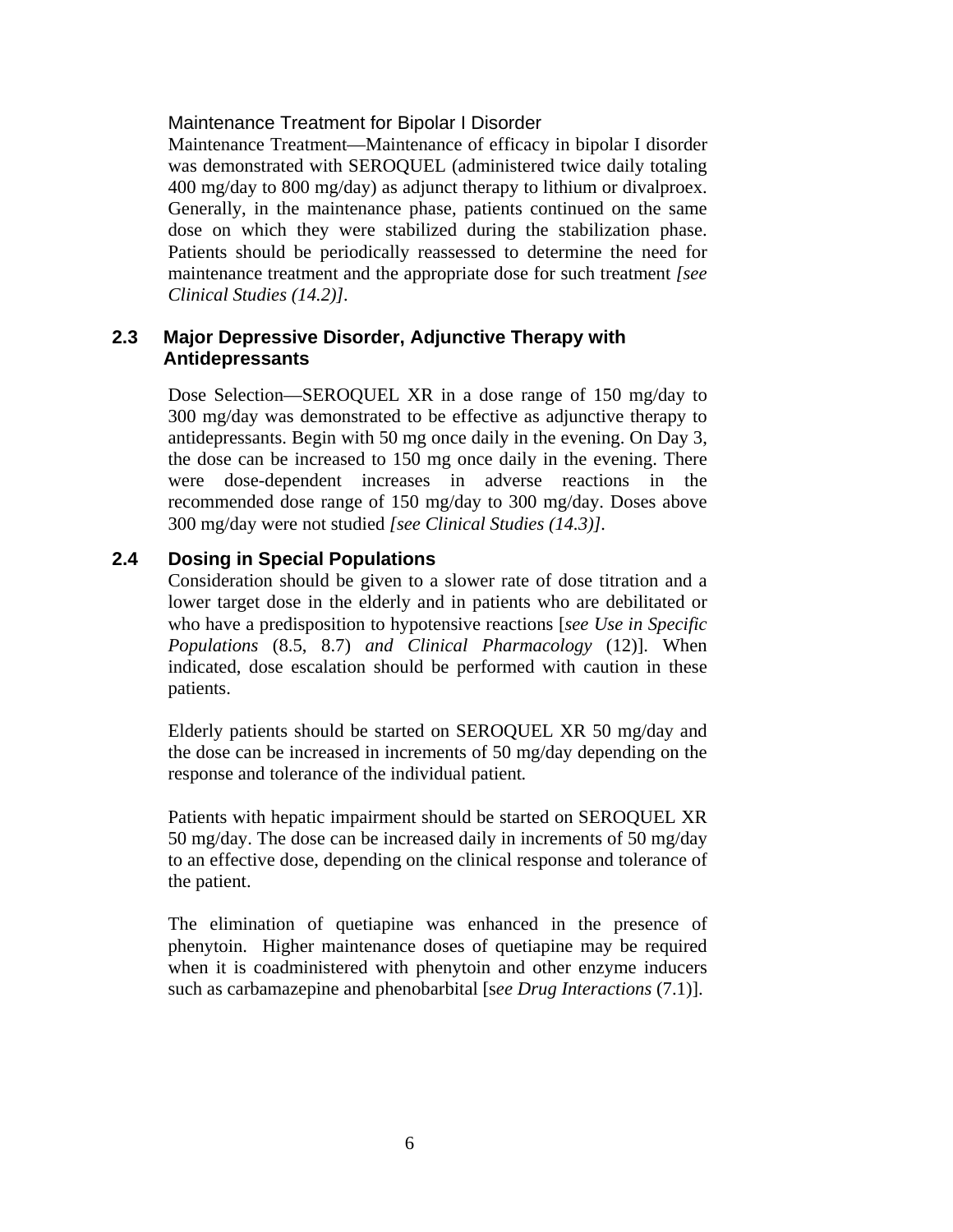### **2.5 Re-initiation of Treatment in Patients Previously Discontinued**

Although there are no data to specifically address reinitiation of treatment, it is recommended that when restarting therapy of patients who have been off SEROQUEL XR for more than one week, the initial dosing schedule should be followed. When restarting patients who have been off SEROQUEL XR for less than one week, gradual dose escalation may not be required and the maintenance dose may be reinitiated.

### **2.6 Switching Patients from SEROQUEL Tablets to SEROQUEL XR Tablets**

Patients who are currently being treated with SEROQUEL (immediate release formulation) may be switched to SEROQUEL XR at the equivalent total daily dose taken once daily. Individual dosage adjustments may be necessary.

### **2.7 Switching from Antipsychotics**

There are no systematically collected data to specifically address switching patients from other antipsychotics to SEROQUEL XR, or concerning concomitant administration with other antipsychotics. While immediate discontinuation of the previous antipsychotic treatment may be acceptable for some patients, more gradual discontinuation may be most appropriate for others. In all cases, the period of overlapping antipsychotic administration should be minimized. When switching patients from depot antipsychotics, if medically appropriate, initiate SEROQUEL XR therapy in place of the next scheduled injection. The need for continuing existing extrapyramidal syndrome medication should be re-evaluated periodically.

### **3 DOSAGE FORMS AND STRENGTHS**

50 mg extended-release tablets 150 mg extended-release tablets 200 mg extended-release tablets 300 mg extended-release tablets 400 mg extended-release tablets

### **4 CONTRAINDICATIONS**

None

### **5 WARNINGS AND PRECAUTIONS**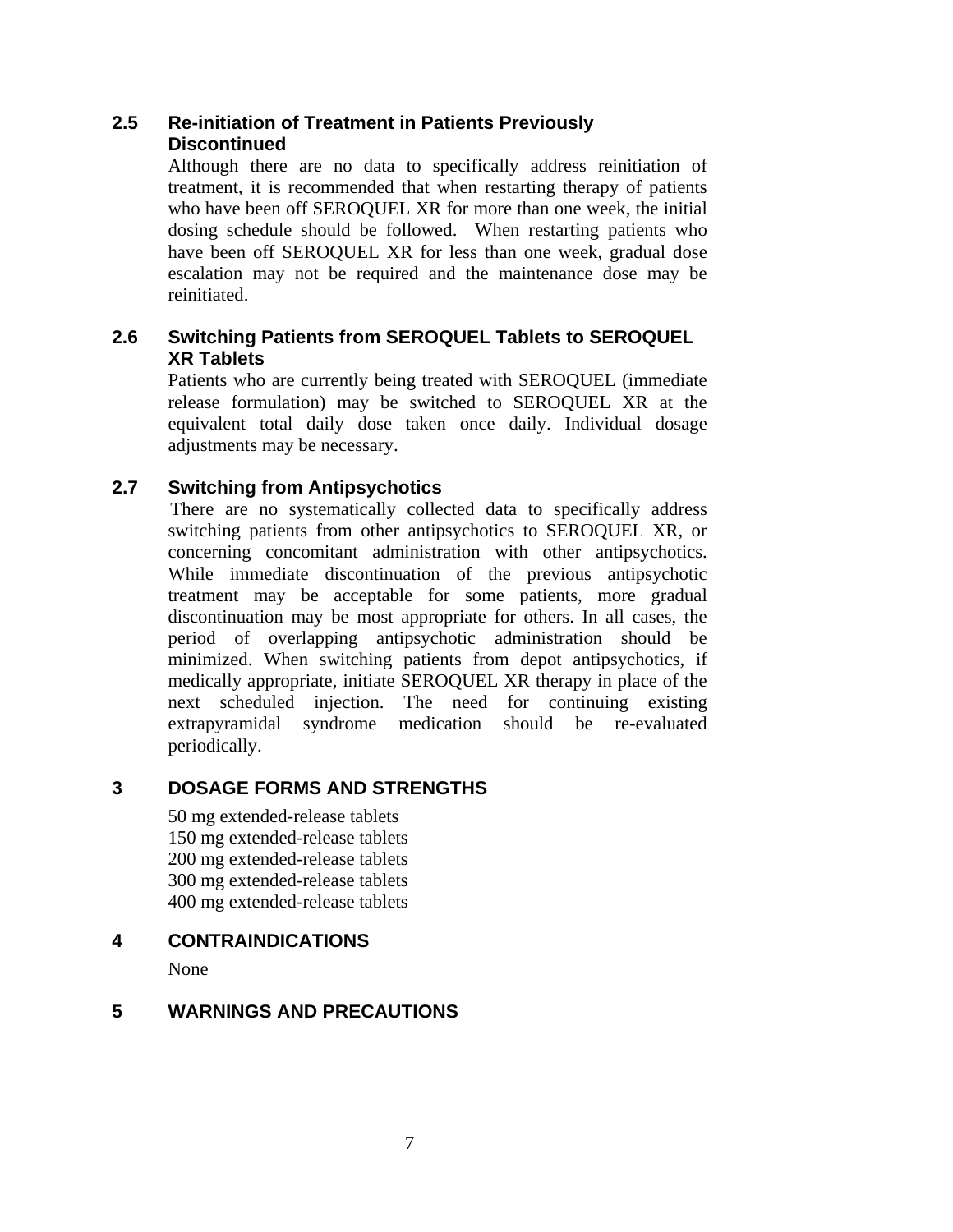### **5.1 Increased Mortality in Elderly Patients with Dementia-Related Psychosis**

Elderly patients with dementia-related psychosis treated with antipsychotic drugs are at an increased risk of death compared to placebo. SEROQUEL XR (quetiapine fumarate) is not approved for the treatment of patients with dementia-related psychosis [see Boxed Warning].

#### **5.2 Clinical Worsening and Suicide Risk**

Patients with major depressive disorder (MDD), both adult and pediatric, may experience worsening of their depression and/or the emergence of suicidal ideation and behavior (suicidality) or unusual changes in behavior, whether or not they are taking antidepressant medications, and this risk may persist until significant remission occurs. Suicide is a known risk of depression and certain other psychiatric disorders, and these disorders themselves are the strongest predictors of suicide. There has been a long-standing concern, however, that antidepressants may have a role in inducing worsening of depression and the emergence of suicidality in certain patients during the early phases of treatment. Pooled analyses of short-term placebo-controlled trials of antidepressant drugs (SSRIs and others) showed that these drugs increase the risk of suicidal thinking and behavior (suicidality) in children, adolescents, and young adults (ages 18-24) with major depressive disorder (MDD) and other psychiatric disorders. Short-term studies did not show an increase in the risk of suicidality with antidepressants compared to placebo in adults beyond age 24; there was a reduction with antidepressants compared to placebo in adults aged 65 and older.

The pooled analyses of placebo-controlled trials in children and adolescents with MDD, obsessive compulsive disorder (OCD), or other psychiatric disorders included a total of 24 short-term trials of 9 antidepressant drugs in over 4400 patients. The pooled analyses of placebo-controlled trials in adults with MDD or other psychiatric disorders included a total of 295 short-term trials (median duration of 2 months) of 11 antidepressant drugs in over 77,000 patients. There was considerable variation in risk of suicidality among drugs, but a tendency toward an increase in the younger patients for almost all drugs studied. There were differences in absolute risk of suicidality across the different indications, with the highest incidence in MDD. The risk differences (drug vs. placebo), however, were relatively stable within age strata and across indications. These risk differences (drug-placebo difference in the number of cases of suicidality per 1000 patients treated) are provided in Table 1.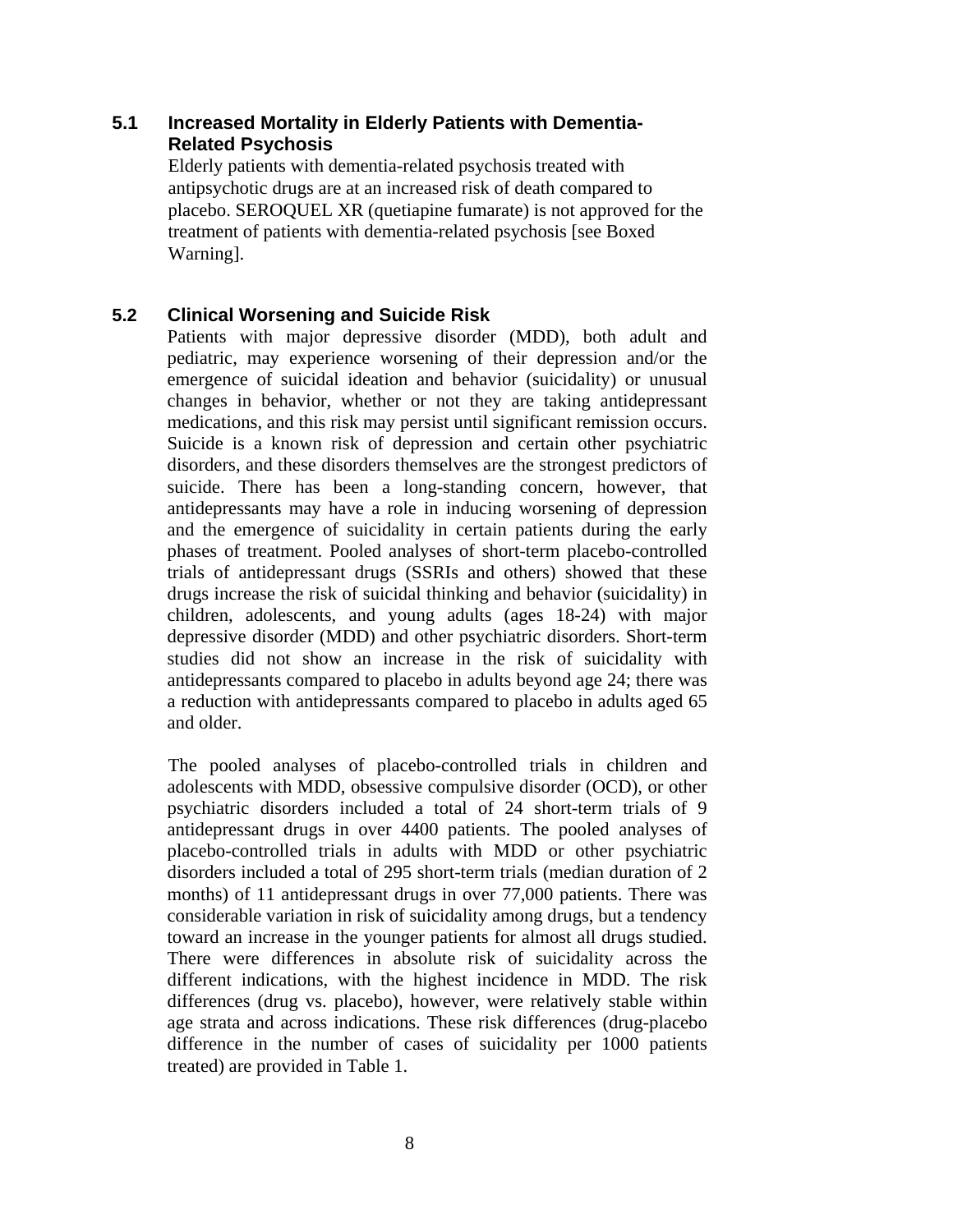| Table 1          |                                      |  |  |
|------------------|--------------------------------------|--|--|
| <b>Age Range</b> | <b>Drug-Placebo Difference in</b>    |  |  |
|                  | <b>Number of Cases of</b>            |  |  |
|                  | <b>Suicidality per 1000 Patients</b> |  |  |
|                  | <b>Treated</b>                       |  |  |
|                  | <b>Increases Compared to</b>         |  |  |
|                  | <b>Placebo</b>                       |  |  |
| ${<}18$          | 14 additional cases                  |  |  |
| 18-24            | 5 additional cases                   |  |  |
|                  | <b>Decreases Compared to</b>         |  |  |
|                  | <b>Placebo</b>                       |  |  |
| $25 - 64$        | 1 fewer case                         |  |  |
| $\geq 65$        | 6 fewer cases                        |  |  |

No suicides occurred in any of the pediatric trials. There were suicides in the adult trials, but the number was not sufficient to reach any conclusion about drug effect on suicide.

It is unknown whether the suicidality risk extends to longer-term use, i.e., beyond several months. However, there is substantial evidence from placebo-controlled maintenance trials in adults with depression that the use of antidepressants can delay the recurrence of depression.

#### **All patients being treated with antidepressants for any indication should be monitored appropriately and observed closely for clinical worsening, suicidality, and unusual changes in behavior, especially during the initial few months of a course of drug therapy, or at times of dose changes, either increases or decreases.**

The following symptoms, anxiety, agitation, panic attacks, insomnia, irritability, hostility, aggressiveness, impulsivity, akathisia (psychomotor restlessness), hypomania, and mania, have been reported in adult and pediatric patients being treated with antidepressants for major depressive disorder as well as for other indications, both psychiatric and nonpsychiatric. Although a causal link between the emergence of such symptoms and either the worsening of depression and/or the emergence of suicidal impulses has not been established, there is concern that such symptoms may represent precursors to emerging suicidality.

Consideration should be given to changing the therapeutic regimen, including possibly discontinuing the medication, in patients whose depression is persistently worse, or who are experiencing emergent suicidality or symptoms that might be precursors to worsening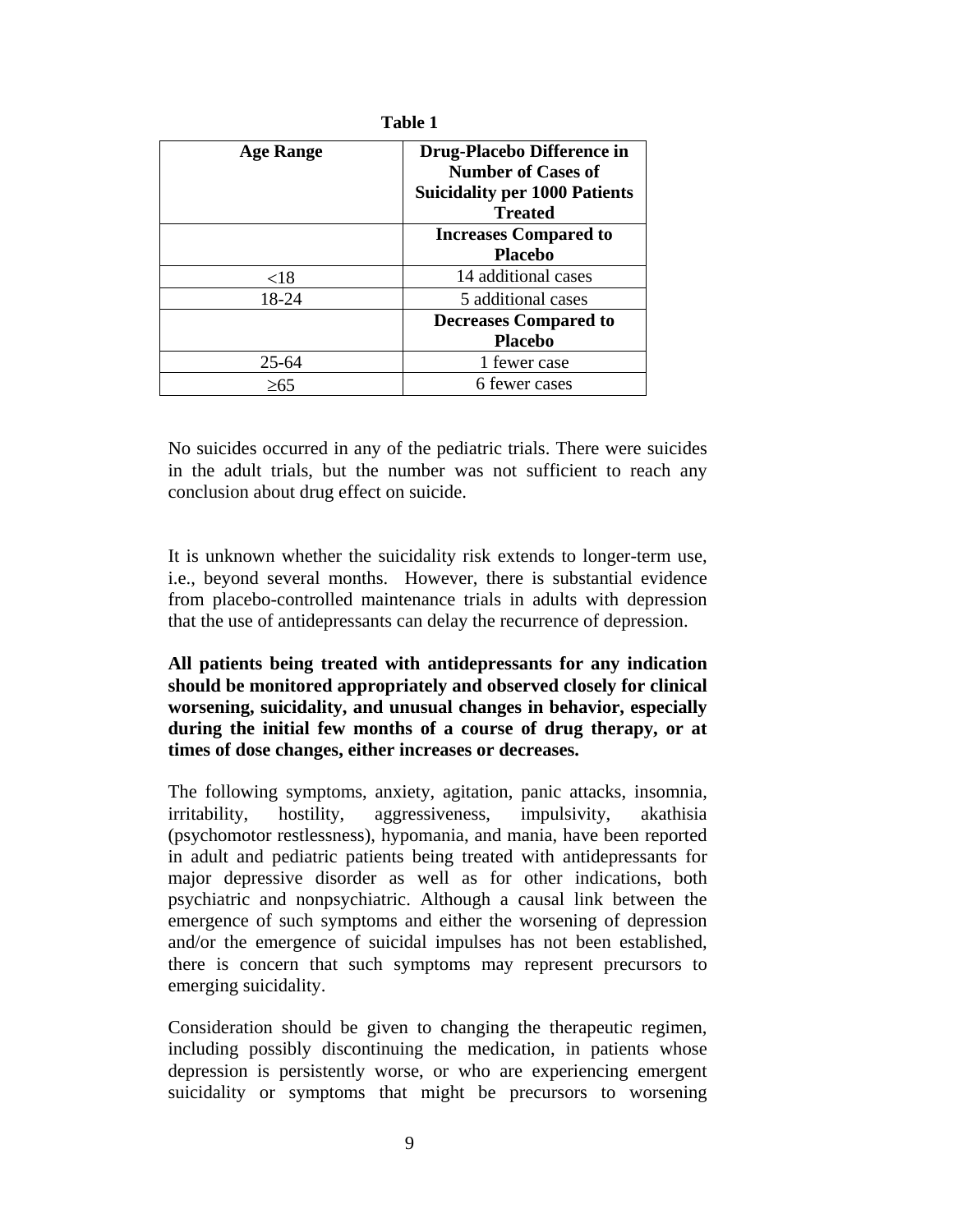depression or suicidality, especially if these symptoms are severe, abrupt in onset, or were not part of the patient's presenting symptoms.

**Families and caregivers of patients being treated with antidepressants for major depressive disorder or other indications, both psychiatric and nonpsychiatric, should be alerted about the need to monitor patients for the emergence of agitation, irritability, unusual changes in behavior, and the other symptoms described above, as well as the emergence of suicidality, and to report such symptoms immediately to healthcare providers. Such monitoring should include daily observation by families and caregivers**. Prescriptions for SEROQUEL XR should be written for the smallest quantity of tablets consistent with good patient management, in order to reduce the risk of overdose.

**Screening Patients for Bipolar Disorder:** A major depressive episode may be the initial presentation of bipolar disorder. It is generally believed (though not established in controlled trials) that treating such an episode with an antidepressant alone may increase the likelihood of precipitation of a mixed/manic episode in patients at risk for bipolar disorder. Whether any of the symptoms described above represent such a conversion is unknown. However, prior to initiating treatment with an antidepressant, patients with depressive symptoms should be adequately screened to determine if they are at risk for bipolar disorder; such screening should include a detailed psychiatric history, including a family history of suicide, bipolar disorder, and depression.

#### **5.3 Neuroleptic Malignant Syndrome (NMS)**

A potentially fatal symptom complex sometimes referred to as Neuroleptic Malignant Syndrome (NMS) has been reported in association with administration of antipsychotic drugs, including quetiapine. Rare cases of NMS have been reported with quetiapine. Clinical manifestations of NMS are hyperpyrexia, muscle rigidity, altered mental status, and evidence of autonomic instability (irregular pulse or blood pressure, tachycardia, diaphoresis, and cardiac dysrhythmia). Additional signs may include elevated creatine phosphokinase, myoglobinuria (rhabdomyolysis) and acute renal failure.

The diagnostic evaluation of patients with this syndrome is complicated. In arriving at a diagnosis, it is important to exclude cases where the clinical presentation includes both serious medical illness (eg, pneumonia, systemic infection, etc.) and untreated or inadequately treated extrapyramidal signs and symptoms (EPS). Other important considerations in the differential diagnosis include central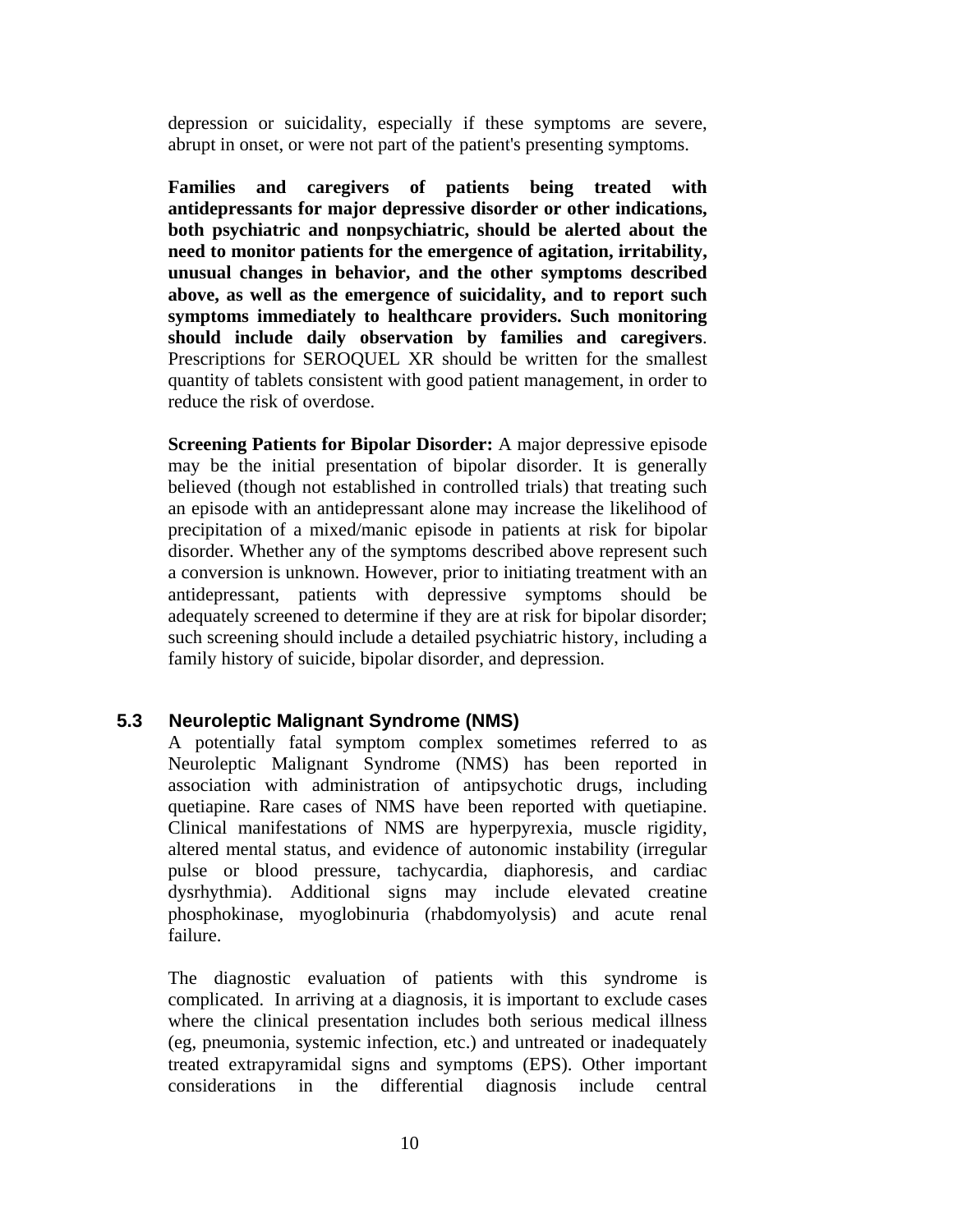anticholinergic toxicity, heat stroke, drug fever and primary central nervous system (CNS) pathology.

The management of NMS should include: 1) immediate discontinuation of antipsychotic drugs and other drugs not essential to concurrent therapy; 2) intensive symptomatic treatment and medical monitoring; and 3) treatment of any concomitant serious medical problems for which specific treatments are available. There is no general agreement about specific pharmacological treatment regimens for NMS.

If a patient requires antipsychotic drug treatment after recovery from NMS, the potential reintroduction of drug therapy should be carefully considered. The patient should be carefully monitored since recurrences of NMS have been reported.

### **5.4 Hyperglycemia and Diabetes Mellitus**

Hyperglycemia, in some cases extreme and associated with ketoacidosis or hyperosmolar coma or death, has been reported in patients treated with atypical antipsychotics, including quetiapine. Assessment of the relationship between atypical antipsychotic use and glucose abnormalities is complicated by the possibility of an increased background risk of diabetes mellitus in patients with schizophrenia and the increasing incidence of diabetes mellitus in the general population. Given these confounders, the relationship between atypical antipsychotic use and hyperglycemia-related adverse reactions is not completely understood. However, epidemiological studies suggest an increased risk of treatment-emergent hyperglycemia-related adverse reactions in patients treated with the atypical antipsychotics. Precise risk estimates for hyperglycemia-related adverse reactions in patients treated with atypical antipsychotics are not available.

Patients with an established diagnosis of diabetes mellitus who are started on atypical antipsychotics should be monitored regularly for worsening of glucose control. Patients with risk factors for diabetes mellitus (eg, obesity, family history of diabetes) who are starting treatment with atypical antipsychotics should undergo fasting blood glucose testing at the beginning of treatment and periodically during treatment. Any patient treated with atypical antipsychotics should be monitored for symptoms of hyperglycemia including polydipsia, polyuria, polyphagia, and weakness. Patients who develop symptoms of hyperglycemia during treatment with atypical antipsychotics should undergo fasting blood glucose testing. In some cases, hyperglycemia has resolved when the atypical antipsychotic was discontinued; however, some patients required continuation of anti-diabetic treatment despite discontinuation of the suspect drug.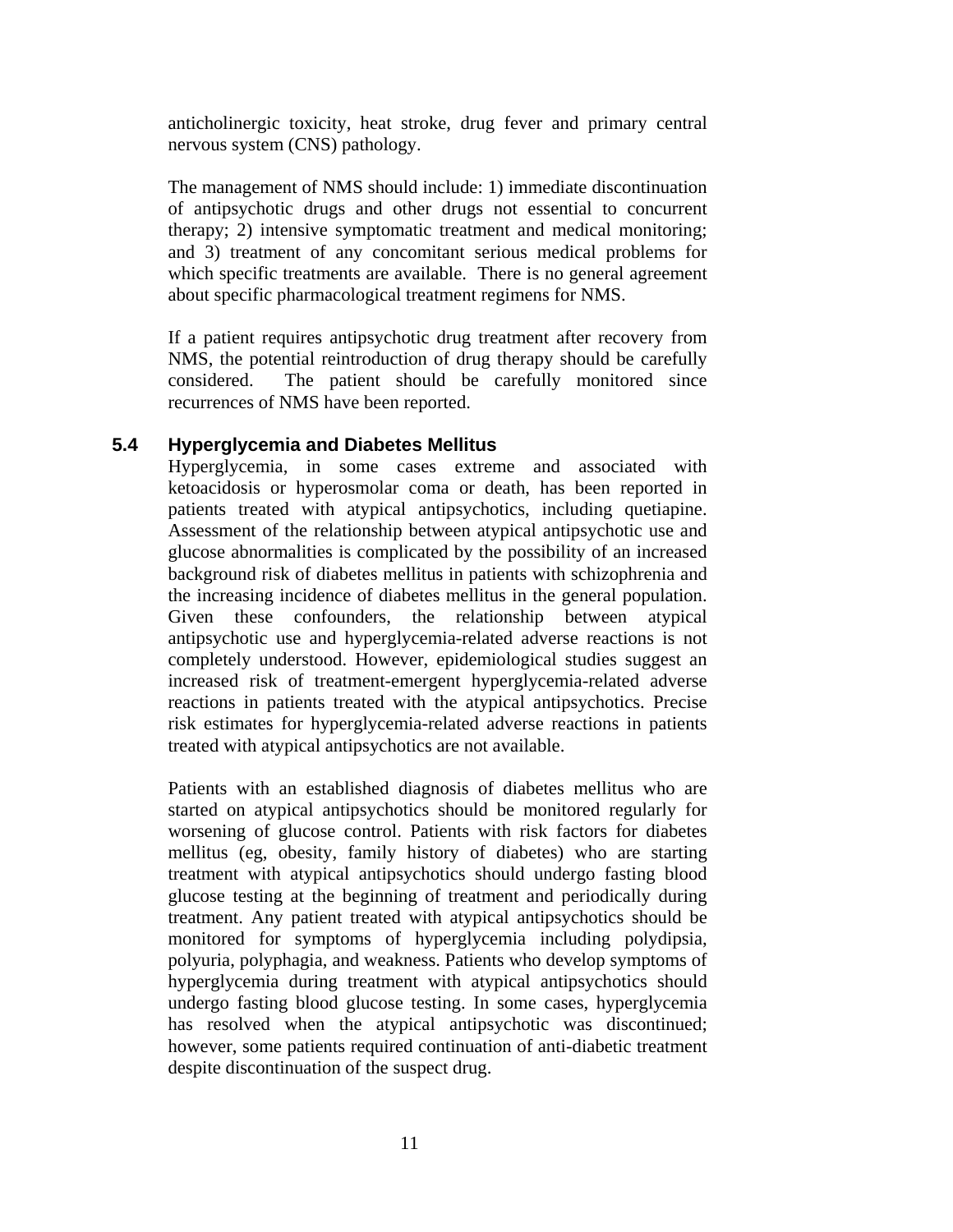#### **Table 2: Fasting Glucose—Proportion of Patients Shifting to ≥ 126 mg/dL in short-term (≤ 12 weeks) Placebo Controlled Studies**

| Laboratory<br>Analyte | <b>Category Change</b><br>(At Least Once)<br>from Baseline                  | <b>Treatment Arm</b> | N    | <b>Patients</b><br>$n\binom{0}{0}$ |
|-----------------------|-----------------------------------------------------------------------------|----------------------|------|------------------------------------|
|                       | Normal to High                                                              | Quetiapine           | 2907 | 71 $(2.4\%)$                       |
| Fasting               | $\left($ <100 mg/dL to $\geq$<br>$126 \text{ mg/dL}$                        | Placebo              | 1346 | 19 (1.4%)                          |
| Glucose               | Borderline to High                                                          | Quetiapine           | 572  | 67(11.7%)                          |
|                       | $\geq 100 \text{ mg/dL}$ and<br><126 mg/dL) to $\ge$<br>$126 \text{ mg/dL}$ | Placebo              | 279  | 33 (11.8%)                         |

#### *Adults*:

In a 24-week trial (active-controlled, 115 patients treated with SEROQUEL) designed to evaluate glycemic status with oral glucose tolerance testing of all patients, at week 24 the incidence of a treatmentemergent post-glucose challenge glucose level  $\geq 200$  mg/dL was 1.7% and the incidence of a fasting treatment-emergent blood glucose level  $\geq$ 126 mg/dL was 2.6%. The mean change in fasting glucose from baseline was 3.2 mg/dL and mean change in 2 hour glucose from baseline was -1.8 mg/dL for quetiapine.

In 2 long-term placebo-controlled randomized withdrawal clinical trials for bipolar maintenance, mean exposure of 213 days for SEROQUEL (646 patients) and 152 days for placebo (680 patients), the mean change in glucose from baseline was  $+5.0$  mg/dL for quetiapine and  $-0.05$ mg/dL for placebo. The exposure-adjusted rate of any increased blood glucose level ( $\geq 126$  mg/dL) for patients more than 8 hours since a meal (however, some patients may not have been precluded from calorie intake from fluids during fasting period) was 18.0 per 100 patient years for SEROQUEL (10.7% of patients; n=556) and 9.5 for placebo per 100 patient years (4.6% of patients; n=581).

Table 3 shows the percentage of patients with shifts in blood glucose to  $\geq$  126 mg/dL from normal baseline in MDD adjunct therapy trials by dose.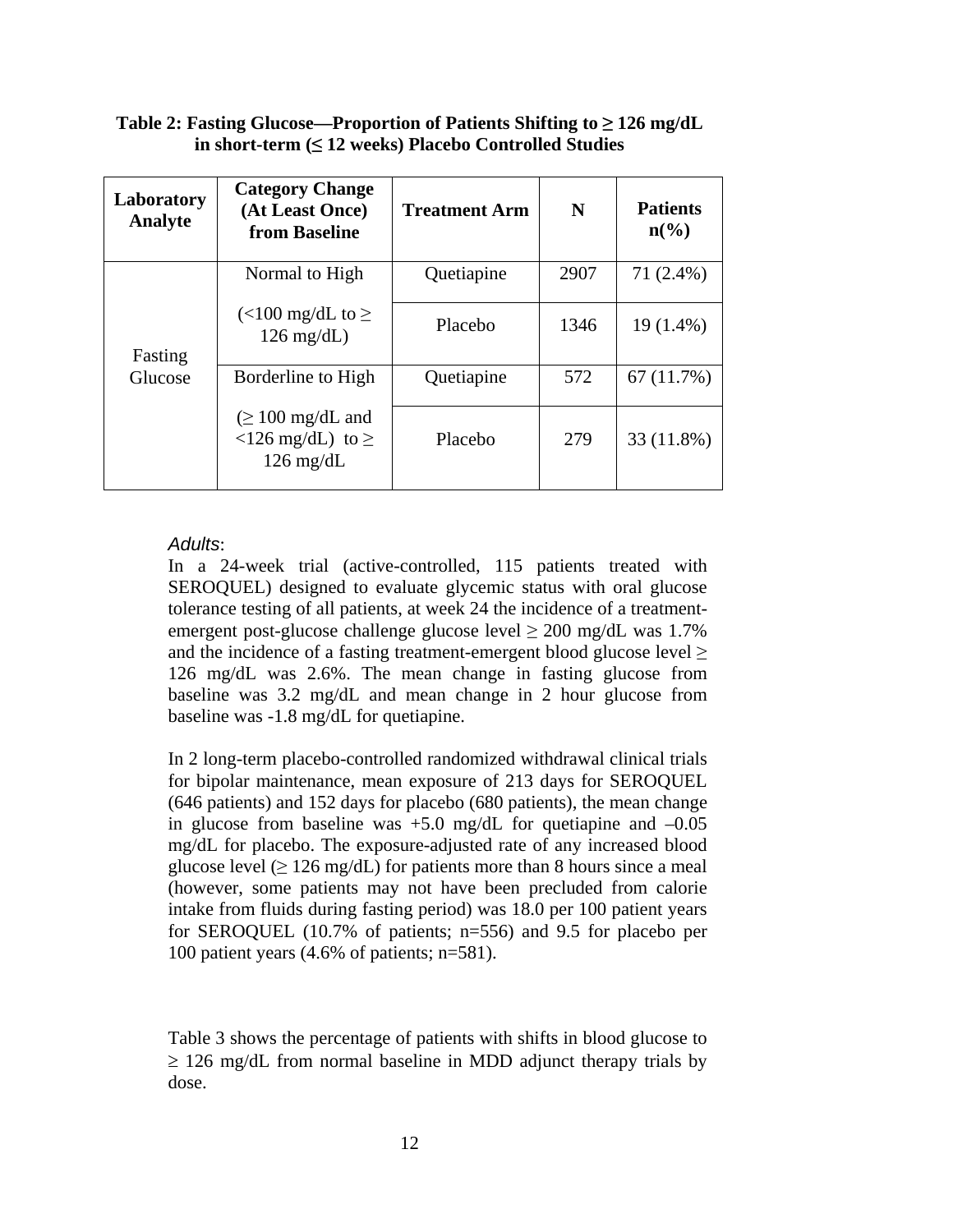#### **Table 3: Percentage of Patients with Shifts from Normal Baseline in Blood Glucose to** ≥ **126 mg/dL (assumed fasting) in MDD Adjunct Therapy Trials by Dose**

| Laboratory<br><b>Analyte</b>          | <b>Treatment Arm</b>                   | N   | <b>Patients</b><br>$n\left(\frac{0}{0}\right)$ |
|---------------------------------------|----------------------------------------|-----|------------------------------------------------|
| <b>Blood</b>                          | Placebo                                | 277 | 17(6%)                                         |
| Glucose $\geq$<br>$126 \text{ mg/dL}$ | <b>SEROQUEL XR</b><br>$150 \text{ mg}$ | 280 | 19 (7%)                                        |
|                                       | <b>SEROQUEL XR</b><br>$300$ mg         | 269 | 32(12%)                                        |

**Table 3** 

*Children and Adolescents*: Safety and effectiveness of SEROQUEL XR have not been established in pediatric patients and SEROQUEL XR is not approved for patients under the age of 18 years. In a placebocontrolled SEROQUEL monotherapy study of adolescent patients (13– 17 years of age) with schizophrenia (6 weeks duration), the mean change in fasting glucose levels for SEROQUEL (n=138) compared to placebo (n=67) was  $-0.75 \text{ mg/dL}$  versus  $-1.70 \text{ mg/dL}$ . In a placebocontrolled SEROQUEL monotherapy study of children and adolescent patients (10–17 years of age) with bipolar mania (3 weeks duration), the mean change in fasting glucose level for SEROQUEL (n=170) compared to placebo  $(n=81)$  was 3.62 mg/dL versus  $-1.17$  mg/dL. No patient in either study with a baseline normal fasting glucose level  $\left(\frac{100 \text{ mg}}{d} \right)$  or a baseline borderline fasting glucose level  $\left(\geq 100\right)$ mg/dL and <126 mg/dL) had a treatment-emergent blood glucose level of  $\geq$ 126 mg/dL.

#### 5.5 Hyperlipidemia

*Adults*: Undesirable alterations in lipids have been observed with quetiapine use. Clinical monitoring, including baseline and periodic follow-up lipid evaluations in patients using quetiapine is recommended.

Table 4 shows the percentage of patients with changes in cholesterol and triglycerides from normal baseline by indication in clinical trials with SEROQUEL XR .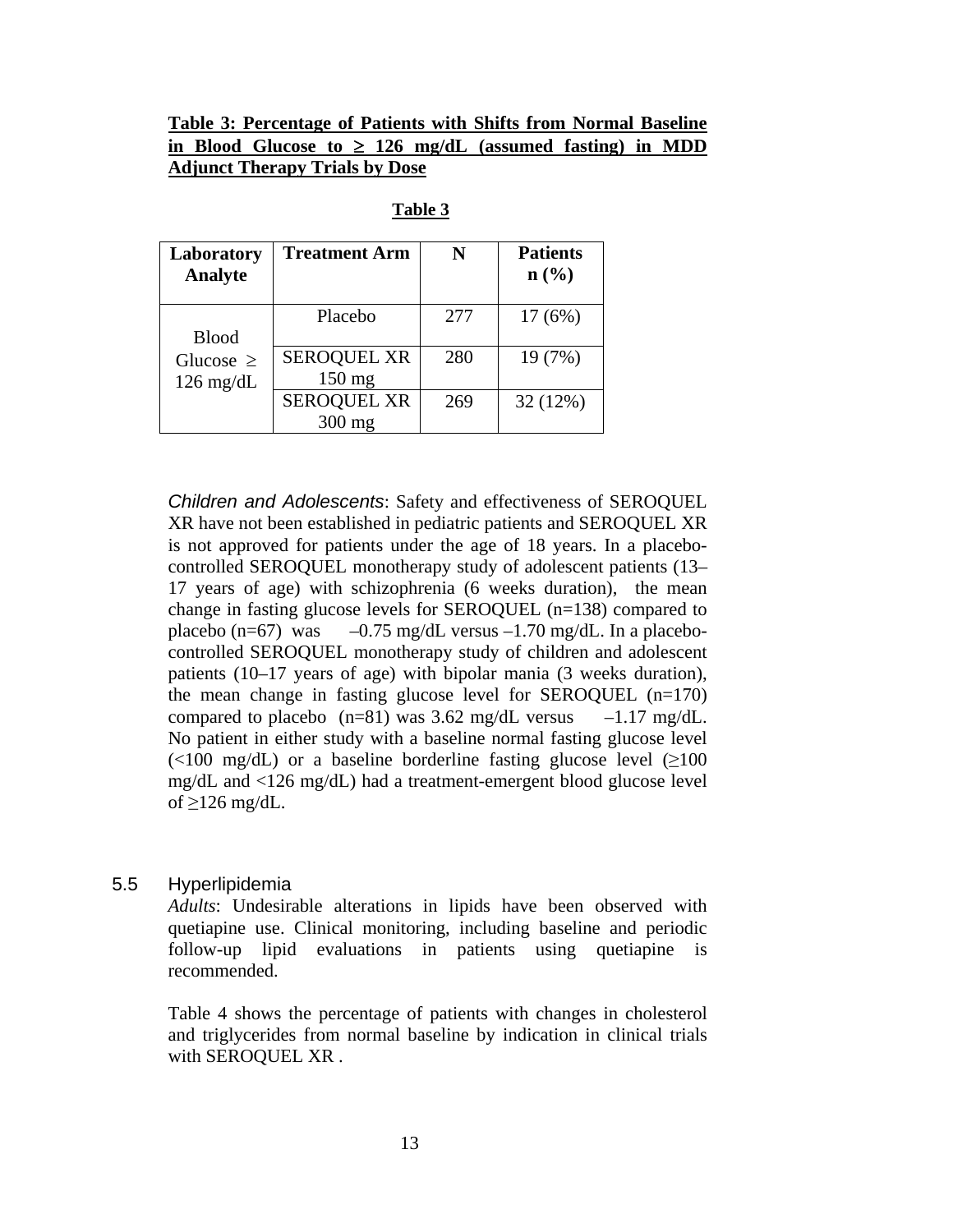**Table 4: Percentage of Adult Patients with Shifts in Total Cholesterol, Triglycerides, LDL-Cholesterol and HDL-Cholesterol from Baseline to Clinically Significant Levels by Indication** 

**Table 4**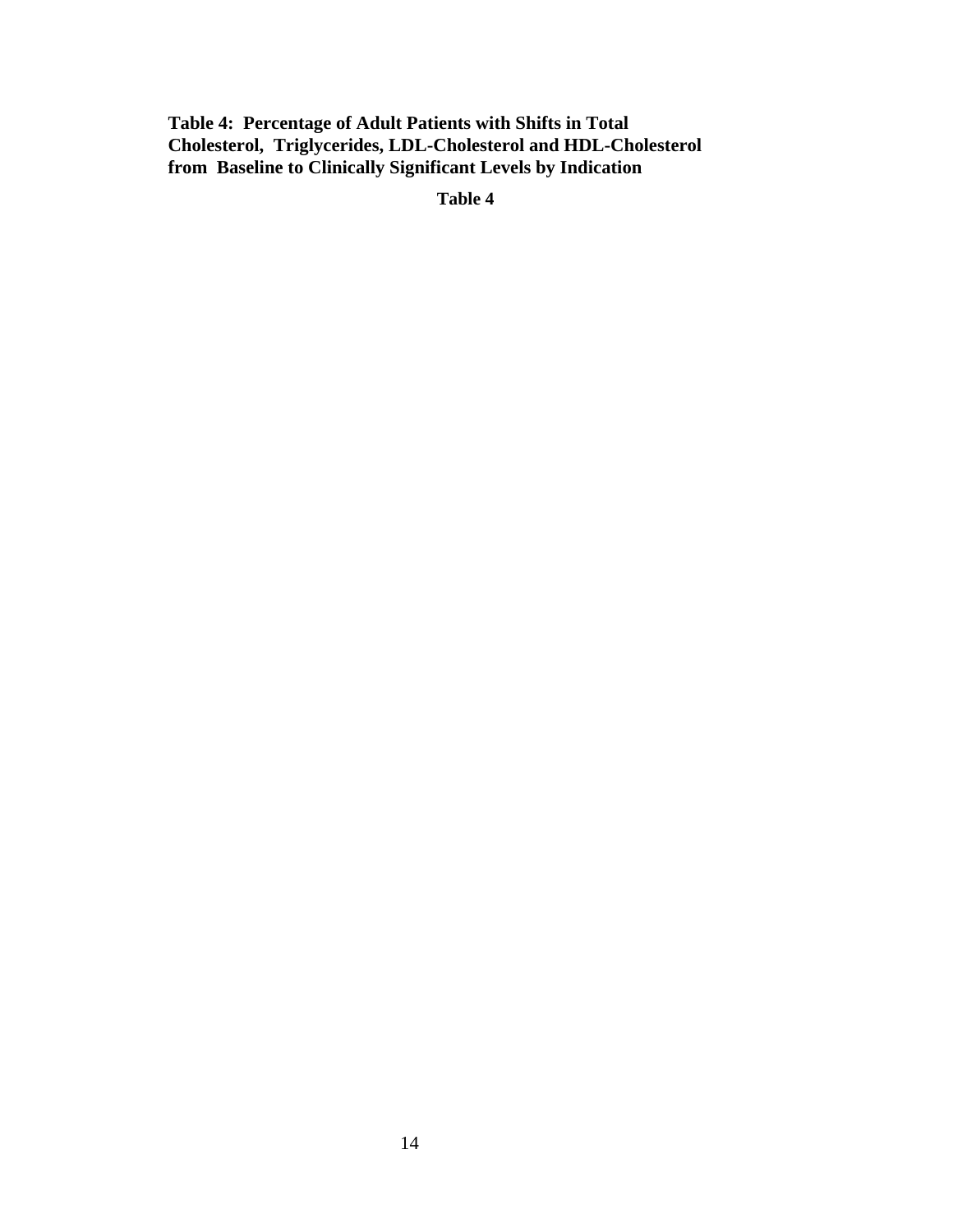| <b>Laboratory Analyte</b>      | <b>Indication</b>                      | <b>Treatment Arm</b> | N   | <b>Patients</b><br>n(%) |
|--------------------------------|----------------------------------------|----------------------|-----|-------------------------|
|                                | Schizophrenia <sup>a</sup>             | <b>SEROQUEL XR</b>   | 718 | 67 (9%)                 |
|                                |                                        | Placebo              | 232 | 21 (9%)                 |
| Total Cholesterol ≥240         | Bipolar Depression <sup>b</sup>        | <b>SEROQUEL XR</b>   | 85  | 6(7%)                   |
| mg/dL                          |                                        | Placebo              | 106 | 3(3%)                   |
|                                | Bipolar Mania <sup>c</sup>             | <b>SEROQUEL XR</b>   | 128 | 9(7%)                   |
|                                |                                        | Placebo              | 134 | 5(4%)                   |
|                                | Major Depressive Disorder              | <b>SEROQUEL XR</b>   | 420 | 67 (16%)                |
|                                | (Adjunct Therapy) <sup>d</sup>         | Placebo              | 213 | 15 (7%)                 |
|                                | Schizophrenia <sup>a</sup>             | <b>SEROQUEL XR</b>   | 658 | 118 (18%)               |
|                                |                                        | Placebo              | 214 | 11 (5%)                 |
|                                | Bipolar Depression <sup>b</sup>        | <b>SEROQUEL XR</b>   | 84  | 7(8%)                   |
| Triglycerides $\geq$ 200 mg/dL |                                        | Placebo              | 93  | 7(8%)                   |
|                                | Bipolar Mania <sup>c</sup>             | <b>SEROQUEL XR</b>   | 102 | 15 (15%)                |
|                                |                                        | Placebo              | 125 | 8(6%)                   |
|                                | Major Depressive Disorder              | <b>SEROQUEL XR</b>   | 458 | 75 (16%)                |
|                                | (Adjunct Therapy) <sup>d</sup>         | Placebo              | 223 | 18 (8%)                 |
|                                | Schizophrenia <sup>a</sup>             | <b>SEROQUEL XR</b>   | 691 | 47 (7%)                 |
|                                |                                        | Placebo              | 227 | 17 (8%)                 |
|                                | Bipolar Depression <sup>b</sup>        | <b>SEROQUEL XR</b>   | 86  | 3(4%)                   |
| LDL-Cholesterol $\geq 160$     |                                        | Placebo              | 104 | 2(2%)                   |
| mg/dL                          | Bipolar Mania <sup>c</sup>             | <b>SEROQUEL XR</b>   | 125 | 5(4%)                   |
|                                |                                        | Placebo              | 135 | 2(2%)                   |
|                                | Major Depressive Disorder              | <b>SEROQUEL XR</b>   | 457 | 51 (11%)                |
|                                | (Adjunct Therapy) <sup>d</sup>         | Placebo              | 219 | 21 (10%)                |
|                                | Schizophrenia <sup>a</sup>             | <b>SEROQUEL XR</b>   | 600 | 87 (15%)                |
|                                |                                        | Placebo              | 195 | 23 (12%)                |
|                                | <b>Bipolar Depression</b> <sup>b</sup> | <b>SEROQUEL XR</b>   | 78  | 7 (9%)                  |
| HDL-Cholesterol $\leq 40$      |                                        | Placebo              | 83  | 6(7%)                   |
| mg/dL                          | Bipolar Mania <sup>c</sup>             | <b>SEROQUEL XR</b>   | 100 | 19 (19%)                |
|                                |                                        | Placebo              | 115 | 15 (13%)                |
|                                | Major Depressive Disorder              | <b>SEROQUEL XR</b>   | 470 | 34 (7%)                 |
|                                | (Adjunct Therapy) <sup>d</sup>         | Placebo              | 230 | 19 (8%)                 |

a: 6 weeks duration

b: 8 weeks duration

c: 3 weeks duration

d: 6 weeks duration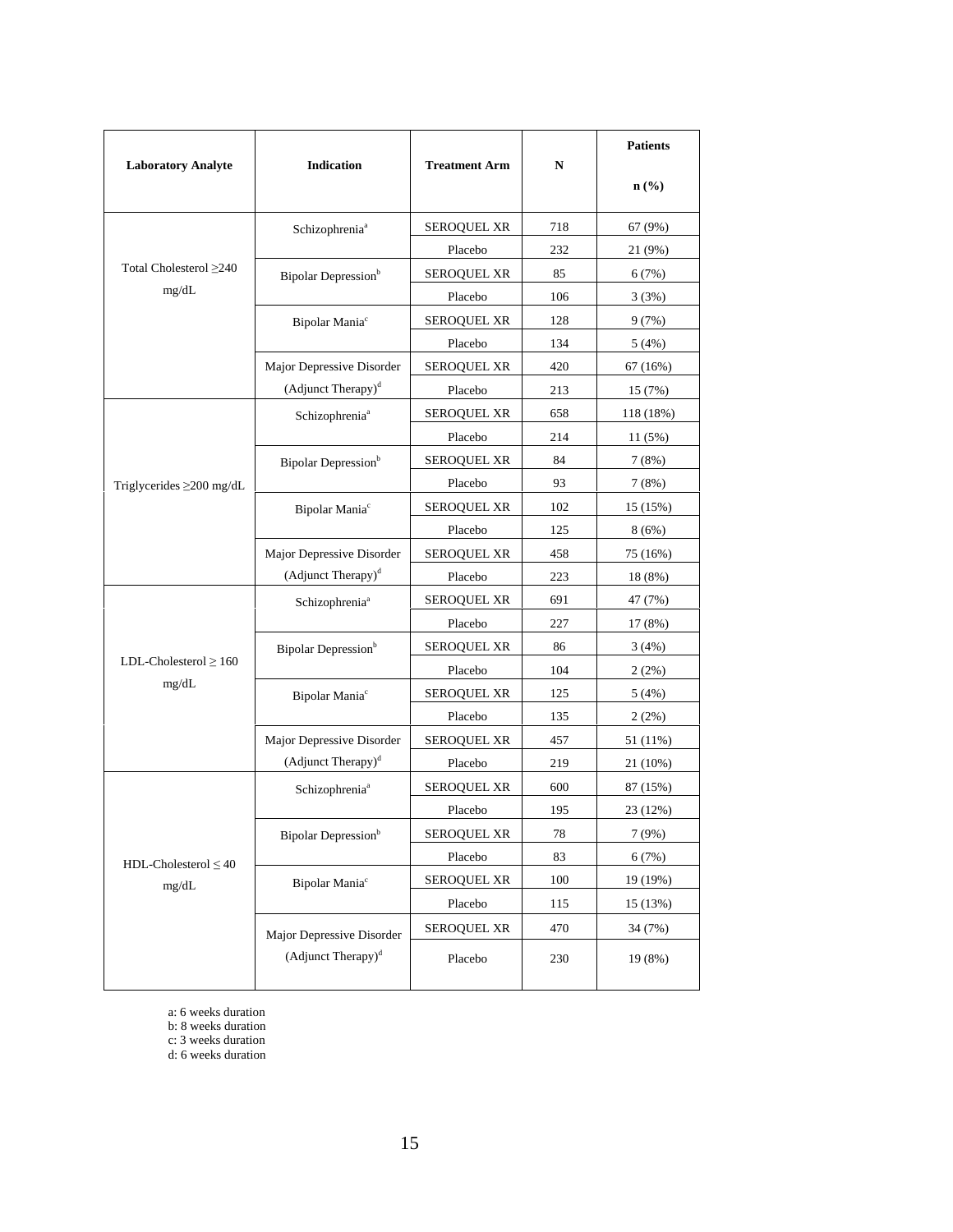In SEROQUEL clinical trials for schizophrenia, the percentage of patients with shifts in cholesterol and triglycerides from baseline to clinically significant levels were 18% (placebo: 7%) and 22% (placebo: 16%). HDL-cholesterol and LDL-cholesterol parameters were not measured in these studies. In SEROQUEL clinical trials for bipolar depression, the following percentage of patients had shifts from baseline to clinically significant levels for the four lipid parameters measured: total cholesterol 9% (placebo: 6%); triglycerides 14% (placebo: 9%); LDL-cholesterol 6% (placebo: 5%) and HDLcholesterol 14% (placebo: 14%). Lipid parameters were not measured in the bipolar mania studies.

Table 5 shows the percentage of patients in MDD adjunctive therapy trials with clinically significant shifts in total-cholesterol, triglycerides, LDL-cholesterol and HDL-cholesterol from normal baseline by dose .

#### **Table 5: Percentage of Patients with Shifts in Total Cholesterol, Triglycerides, LDL-Cholesterol and HDL-Cholesterol from Normal Baseline to Clinically Significant Levels in MDD Adjunctive Therapy Trials by Dose**

| Laboratory<br><b>Analyte</b>              | <b>Treatment Arm<sup>a</sup></b>       | N   | <b>Patients</b><br>$\mathbf{n}(\%)$ |
|-------------------------------------------|----------------------------------------|-----|-------------------------------------|
|                                           | Placebo                                | 213 | 15 (7%)                             |
| Cholesterol $\geq$<br>$240$ mg/dL         | <b>SEROQUEL XR</b><br>$150$ mg         | 223 | 41 (18%)                            |
|                                           | <b>SEROQUEL XR</b><br>$300$ mg         | 197 | 26 (13%)                            |
|                                           | Placebo                                | 223 | 18 (8%)                             |
| Triglycerides<br>$\geq$ 200 mg/dL         | <b>SEROQUEL XR</b><br>$150$ mg         | 232 | 36(16%)                             |
|                                           | <b>SEROQUEL XR</b><br>$300$ mg         | 226 | 39 (17%)                            |
| LDL-                                      | Placebo                                | 219 | 21 (8%)                             |
| Cholesterol $\geq$<br>$160 \text{ mg/dL}$ | <b>SEROQUEL XR</b><br>$150 \text{ mg}$ | 242 | 29 (16%)                            |
|                                           | <b>SEROQUEL XR</b><br>$300$ mg         | 215 | 22 (17%)                            |

#### Table 5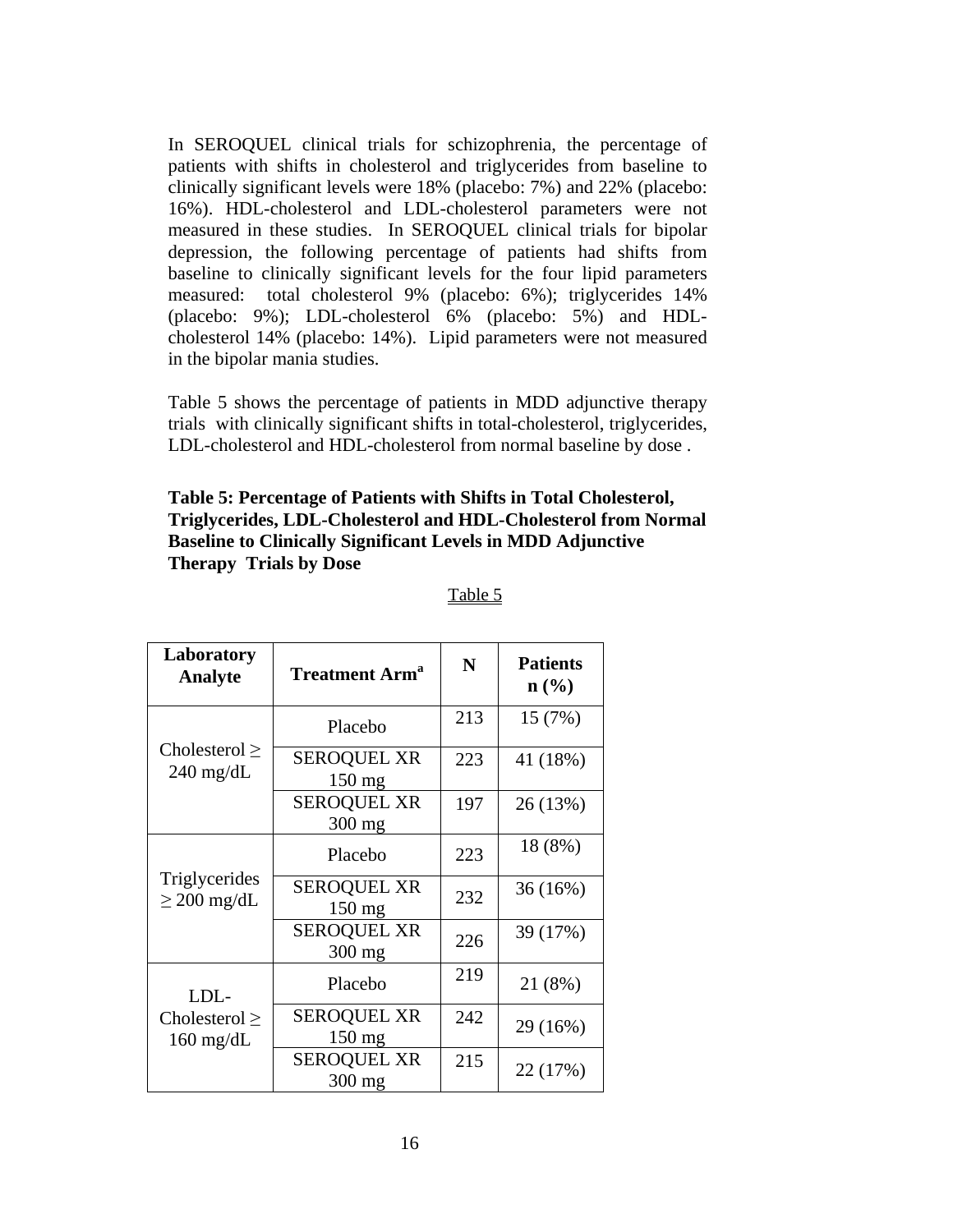|                                    | Placebo                                | 230 | 19 (8%)   |
|------------------------------------|----------------------------------------|-----|-----------|
| HDL-Cholesterol<br>$\leq$ 40 mg/dL | <b>SEROQUEL XR</b><br>$150 \text{ mg}$ | 238 | 14(6%)    |
|                                    | <b>SEROQUEL XR</b><br>$300$ mg         | 232 | $20(9\%)$ |

a: 6 weeks duration

### *Children and Adolescents*:

Safety and effectiveness of SEROQUEL XR have not been established in pediatric patients, and SEROQUEL XR is not approved for patients under the age of 18 years.

Table 6 shows the percentage of children and adolescents with shifts in total cholesterol, triglycerides, LDL-cholesterol and HDL-cholesterol from baseline to clinically significant levels by indication in clinical trials with SEROQUEL.

**Table 6: Percentage of Children and Adolescents with Shifts in Total Cholesterol, Triglycerides LDL-Cholesterol and HDL-Cholesterol from Baseline to Clinically Significant Levels by Indication** 

| Laboratory<br>Analyte             | <b>Indication</b>             | <b>Treatment</b><br>Arm | N   | <b>Patients</b><br>$n$ (%) |
|-----------------------------------|-------------------------------|-------------------------|-----|----------------------------|
|                                   | Schizophrenia <sup>a</sup>    | <b>SEROQUEL</b>         | 107 | 13 (12%)                   |
| Total<br>Cholesterol              |                               | Placebo                 | 56  | $1(2\%)$                   |
| $\geq$ 200 mg/dL                  | Bipolar<br>Mania <sup>b</sup> | <b>SEROQUEL</b>         | 159 | $16(10\%)$                 |
|                                   |                               | Placebo                 | 66  | 2(3%)                      |
| Triglycerides<br>$\geq$ 150 mg/dL | Schizophrenia <sup>a</sup>    | <b>SEROQUEL</b>         | 103 | 17(17%)                    |
|                                   |                               | Placebo                 | 51  | 4(8%)                      |

### **Table 6**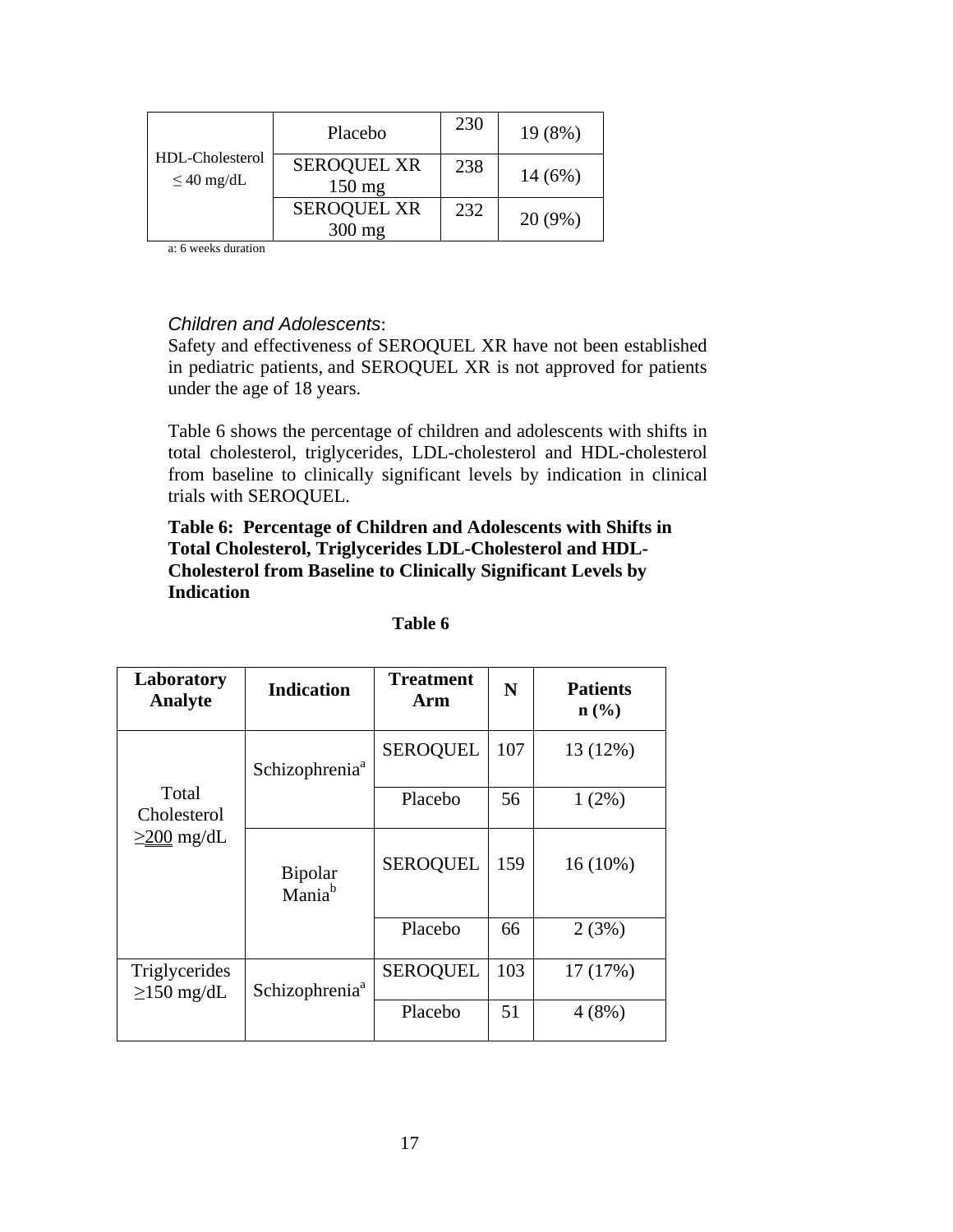|                                           | Bipolar<br>Mania <sup>b</sup> | <b>SEROQUEL</b>                                                                       | 149 | 32 (22%) |
|-------------------------------------------|-------------------------------|---------------------------------------------------------------------------------------|-----|----------|
|                                           |                               | Placebo                                                                               | 60  | 8 (13%)  |
|                                           | Schizophrenia <sup>a</sup>    | <b>SEROQUEL</b>                                                                       | 112 | 4(4%)    |
| LDL-                                      |                               | Placebo                                                                               | 60  | 1(2%)    |
| Cholesterol $\geq$<br>$130 \text{ mg/dL}$ | Bipolar<br>Maniab             | <b>SEROQUEL</b>                                                                       | 169 | 13 (8%)  |
|                                           |                               | Placebo<br>74<br><b>SEROQUEL</b><br>Placebo<br>54<br><b>SEROQUEL</b><br>Placebo<br>61 |     | 4(5%)    |
|                                           | Schizophrenia <sup>a</sup>    |                                                                                       | 104 | 16(15%)  |
| HDL-<br>Cholesterol $\leq$<br>$40$ mg/dL  |                               |                                                                                       |     | 10 (19%) |
|                                           | Bipolar<br>Mania <sup>b</sup> |                                                                                       | 154 | 16 (10%) |
|                                           |                               |                                                                                       |     | 4(7%)    |

a: 13- 17 years, 6 weeks duration

b: 10-17 years, 3 weeks duration

### **5.6 Weight Gain**

Increases in weight have been observed in clinical trials. Patients receiving quetiapine should receive regular monitoring of weight *[see Patient Counseling Information (17)]*.

*Adults*: Table 7 shows the percentage of adult patients with weight gain of ≥7% of body weight by indication.

### **Table 7: Percentage of Patients with Weight Gain** ≥**7% of Body Weight (Adults) by Indication**

| Vital sign                | <b>Indication</b>          | <b>Treatment Arm</b> | N   | <b>Patients</b><br>n (%) |
|---------------------------|----------------------------|----------------------|-----|--------------------------|
| Weight<br>gain $\geq 7\%$ | Schizophrenia <sup>a</sup> | <b>SEROQUEL XR</b>   | 907 | $90(10\%)$               |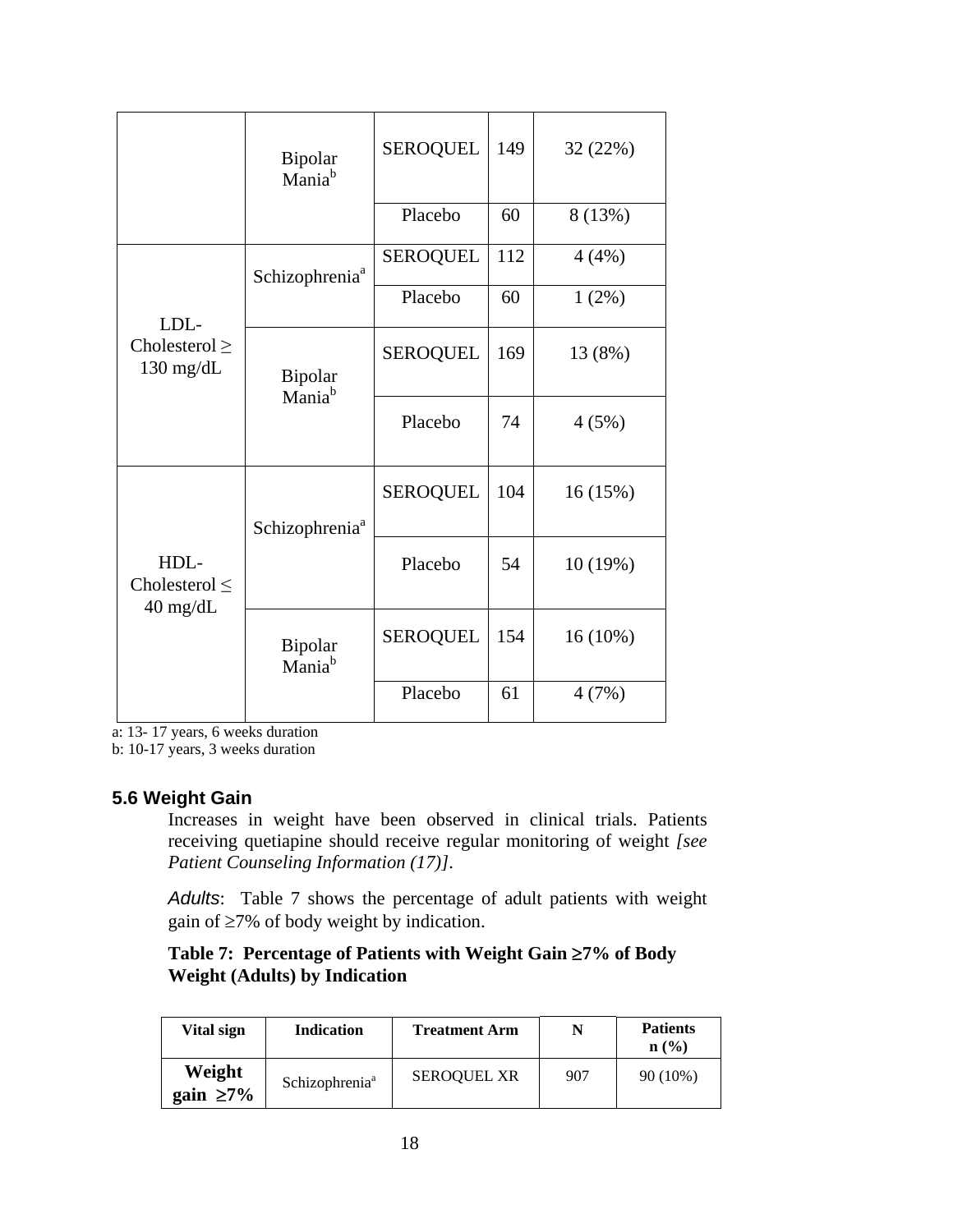| of body<br>weight |                                          | Placebo            | 299 | 16(5%)   |
|-------------------|------------------------------------------|--------------------|-----|----------|
|                   | Bipolar Mania <sup>b</sup>               | <b>SEROQUEL XR</b> | 138 | 7(5%)    |
|                   |                                          | Placebo            | 150 | $0(0\%)$ |
|                   | Bipolar                                  | <b>SEROQUEL XR</b> | 110 | 9(8%)    |
|                   | Depression <sup>c</sup>                  | Placebo            | 125 | $1(1\%)$ |
|                   | Major<br>Depressive                      | <b>SEROQUEL XR</b> | 616 | 32(5%)   |
|                   | Disorder<br>(Adjunctive<br>$(Therapy)^d$ | Placebo            | 302 | 5(2%)    |

a: 6 weeks duration

b: 3 weeks duration

c: 8 weeks duration

d: 6 weeks duration

In schizophrenia trials, the proportions of patients meeting a weight gain criterion of ≥7% of body weight were compared in a pool of four 3- to 6-week placebo-controlled clinical trials, revealing a statistically significant greater incidence of weight gain for SEROQUEL (23%) compared to placebo (6%).

Table 8 shows the percentage of adult patients with weight gain of  $\geq 7\%$ of body weight for MDD by dose.

|                    | <b>Table 8</b>       |     |                                    |  |
|--------------------|----------------------|-----|------------------------------------|--|
| Vital sign         | <b>Treatment Arm</b> | N   | <b>Patients</b><br>$n\binom{0}{0}$ |  |
| <b>Weight Gain</b> | Placebo              | 302 | 5(2%)                              |  |
| $\geq$ 7% of Body  |                      |     |                                    |  |
| in MDD             | <b>SEROQUEL XR</b>   | 309 | 10(3%)                             |  |
| Adjunctive         | $150$ mg             |     |                                    |  |
| <b>Therapy</b>     | <b>SEROQUEL XR</b>   | 307 | 22 (7%)                            |  |
|                    | $300$ mg             |     |                                    |  |

**Table 8: Percentage of Patients with Weight Gain** ≥**7% of Body Weight in MDD Adjunctive Therapy Trials by Dose (Adults)** 

*Children and Adolescents*: Safety and effectiveness of SEROQUEL XR have not been established in pediatric patients and SEROQUEL XR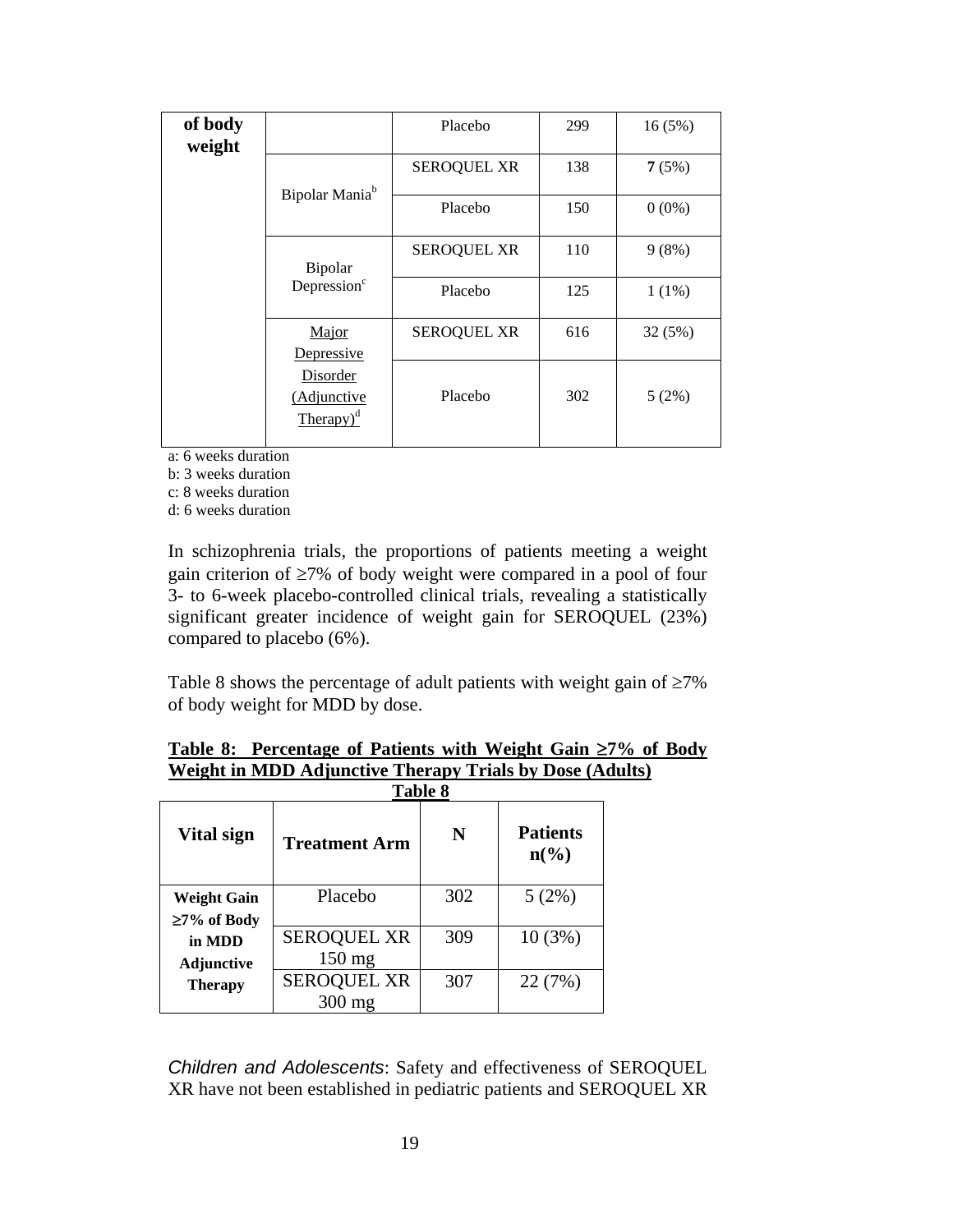is not approved for patients under the age of 18 years. In two clinical trials with SEROQUEL, one in bipolar mania and one in schizophrenia, reported increases in weight are included in table 9 below Table 9 shows the percentage of patients with weight gain  $\geq 7\%$  of body

weight in clinical trials with SEROQUEL.

### **Table 9: Percentage of Patients with Weight Gain** ≥**7% of Body Weight (Children and Adolescents)**

| Vital sign     | <b>Indication</b>          | <b>Treatment Arm</b> | N   | <b>Patients</b><br>$n$ (%) |
|----------------|----------------------------|----------------------|-----|----------------------------|
|                | Schizophrenia <sup>a</sup> | <b>SEROQUEL</b>      | 111 | 23 (21%)                   |
| Weight<br>gain |                            | Placebo              | 44  | 3(7%)                      |
|                | Bipolar Mania <sup>b</sup> | <b>SEROQUEL</b>      | 157 | 18 (12%)                   |
|                |                            | Placebo              | 68  | $0(0\%)$                   |

**Table 9** 

a: 6 weeks duration

b: 3 weeks duration

The mean change in body weight in the schizophrenia trial was 2.0 kg in the SEROQUEL group and -0.4 kg in the placebo group and in the bipolar mania trial it was 1.7 kg in the SEROQUEL group and 0.4 kg in the placebo group.

In an open-label study that enrolled patients from the above two pediatric trials, 63% of patients (241/380) completed 26 weeks of therapy with SEROQUEL. After 26 weeks of treatment, the mean increase in body weight was 4.4 kg. Forty-five percent of the patients gained  $\geq$  7% of their body weight, not adjusted for normal growth. In order to adjust for normal growth over 26 weeks, an increase of at least 0.5 standard deviation from baseline in BMI was used as a measure of a clinically significant change; 18.3% of patients on SEROQUEL met this criterion after 26 weeks of treatment.

When treating pediatric patients with SEROQUEL for any indication, weight gain should be assessed against that expected for normal growth.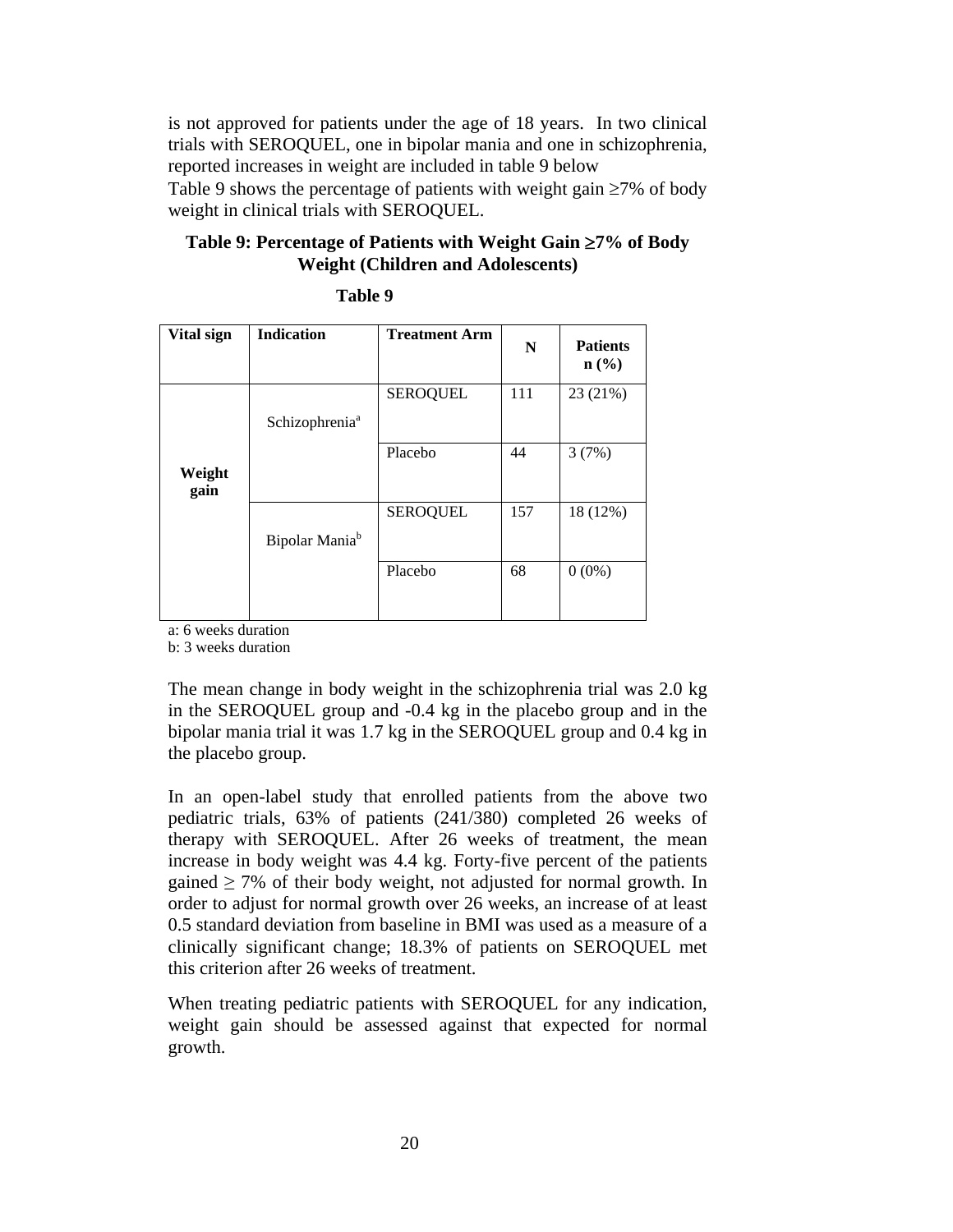### **5.7 Tardive Dyskinesia**

A syndrome of potentially irreversible, involuntary, dyskinetic movements may develop in patients treated with antipsychotic drugs including quetiapine. Although the prevalence of the syndrome appears to be highest among the elderly, especially elderly women, it is impossible to rely upon prevalence estimates to predict, at the inception of antipsychotic treatment, which patients are likely to develop the syndrome. Whether antipsychotic drug products differ in their potential to cause tardive dyskinesia is unknown.

The risk of developing tardive dyskinesia and the likelihood that it will become irreversible are believed to increase as the duration of treatment and the total cumulative dose of antipsychotic drugs administered to the patient increase. However, the syndrome can develop, although much less commonly, after relatively brief treatment periods at low doses.

There is no known treatment for established cases of tardive dyskinesia, although the syndrome may remit, partially or completely, if antipsychotic treatment is withdrawn. Antipsychotic treatment, itself, however, may suppress (or partially suppress) the signs and symptoms of the syndrome and thereby may possibly mask the underlying process. The effect that symptomatic suppression has upon the longterm course of the syndrome is unknown.

Given these considerations, SEROQUEL XR should be prescribed in a manner that is most likely to minimize the occurrence of tardive dyskinesia. Chronic antipsychotic treatment should generally be reserved for patients who appear to suffer from a chronic illness that (1) is known to respond to antipsychotic drugs, and (2) for whom alternative, equally effective, but potentially less harmful treatments are not available or appropriate. In patients who do require chronic treatment, the smallest dose and the shortest duration of treatment producing a satisfactory clinical response should be sought. The need for continued treatment should be reassessed periodically.

If signs and symptoms of tardive dyskinesia appear in a patient on SEROQUEL XR, drug discontinuation should be considered. However, some patients may require treatment with quetiapine despite the presence of the syndrome.

### **5.8 Orthostatic Hypotension**

Quetiapine may induce orthostatic hypotension associated with dizziness, tachycardia and, in some patients, syncope, especially during the initial dose-titration period, probably reflecting its  $\alpha$ 1-adrenergic antagonist properties. Syncope was reported in 0.3% (5/1866) of the patients treated with SEROQUEL XR across all indications, compared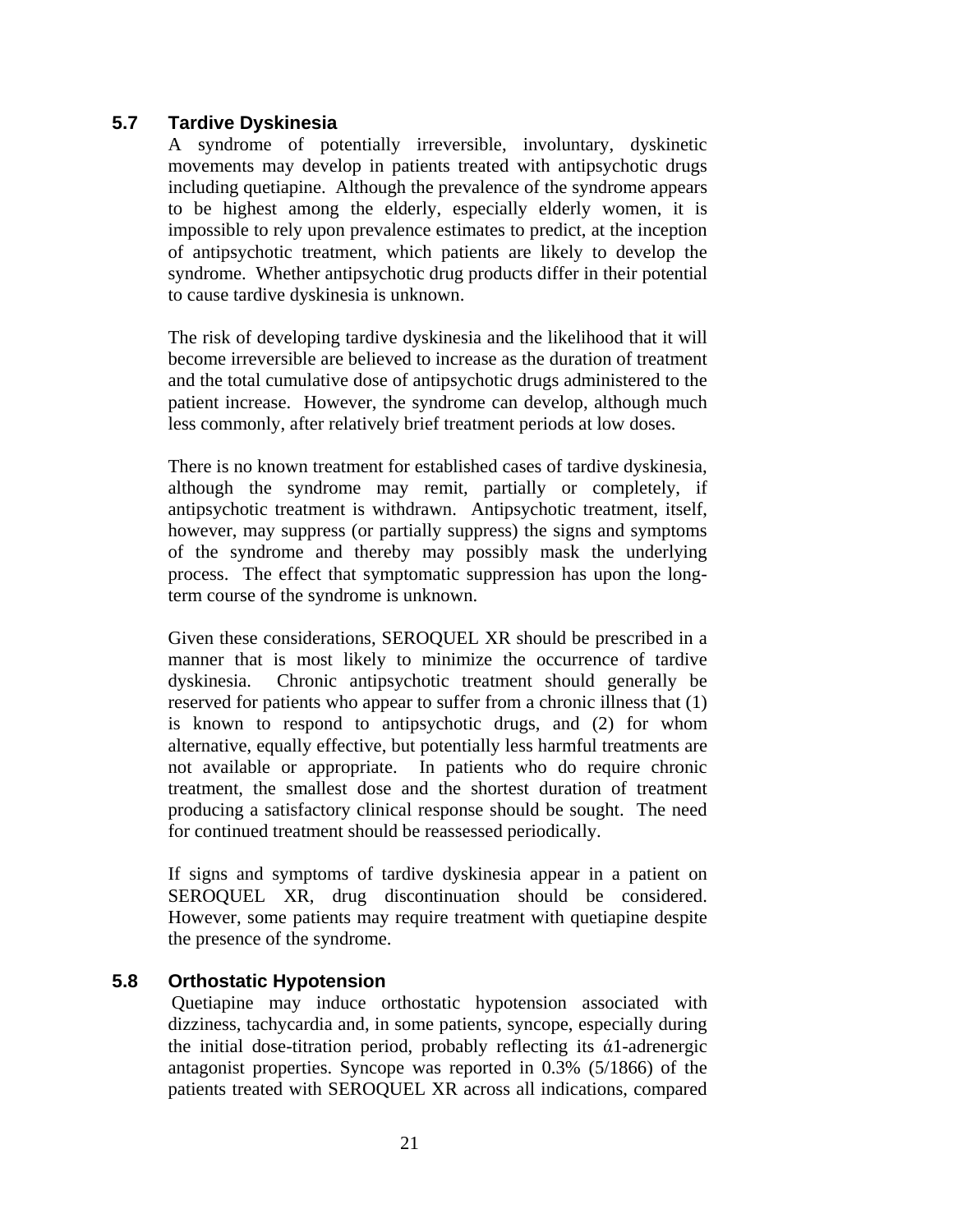with 0.2% (2/928) on placebo. Syncope was reported in 1% (28/3265) of the patients treated with SEROQUEL, compared with 0.2% (2/954) on placebo. Orthostatic hypotension, dizziness, and syncope may lead to falls.

Quetiapine should be used with particular caution in patients with known cardiovascular disease (history of myocardial infarction or ischemic heart disease, heart failure or conduction abnormalities), cerebrovascular disease or conditions which would predispose patients to hypotension (dehydration, hypovolemia and treatment with antihypertensive medications) [see Adverse Reactions (6.2)]. If hypotension occurs during titration to the target dose, a return to the previous dose in the titration schedule is appropriate.

### **5.9 Increases in Blood Pressure (Children and Adolescents)**

Safety and effectiveness of SEROQUEL XR have not been established in pediatric patients and SEROQUEL XR is not approved for patients under the age of 18 years. In placebo-controlled trials in children and adolescents with schizophrenia (6-week duration) or bipolar mania (3 week duration), the incidence of increases at any time in systolic blood pressure  $(\geq 20 \text{ mmHg})$  was 15.2% (51/335) for SEROQUEL and 5.5% (9/163) for placebo; the incidence of increases at any time in diastolic blood pressure  $(\geq 10 \text{ mmHg})$  was 40.6% (136/335) for SEROQUEL and 24.5% (40/163) for placebo. In the 26-week open-label clinical trial, one child with a reported history of hypertension experienced a hypertensive crisis. Blood pressure in children and adolescents should be measured at the beginning of, and periodically during treatment.

#### **5.10 Leukopenia, Neutropenia and Agranulocytosis**

In clinical trial and postmarketing experience, events of leukopenia/neutropenia have been reported temporally related to atypical antipsychotic agents, including quetiapine fumarate. Agranulocytosis (including fatal cases) has also been reported.

Possible risk factors for leukopenia/neutropenia include pre-existing low white cell count (WBC) and history of drug induced leukopenia/neutropenia. Patients with a pre-existing low WBC or a history of drug induced leukopenia/neutropenia should have their complete blood count (CBC) monitored frequently during the first few months of therapy and should discontinue SEROQUEL XR at the first sign of a decline in WBC in absence of other causative factors.

Patients with neutropenia should be carefully monitored for fever or other symptoms or signs of infection and treated promptly if such symptoms or signs occur. Patients with severe neutropenia (absolute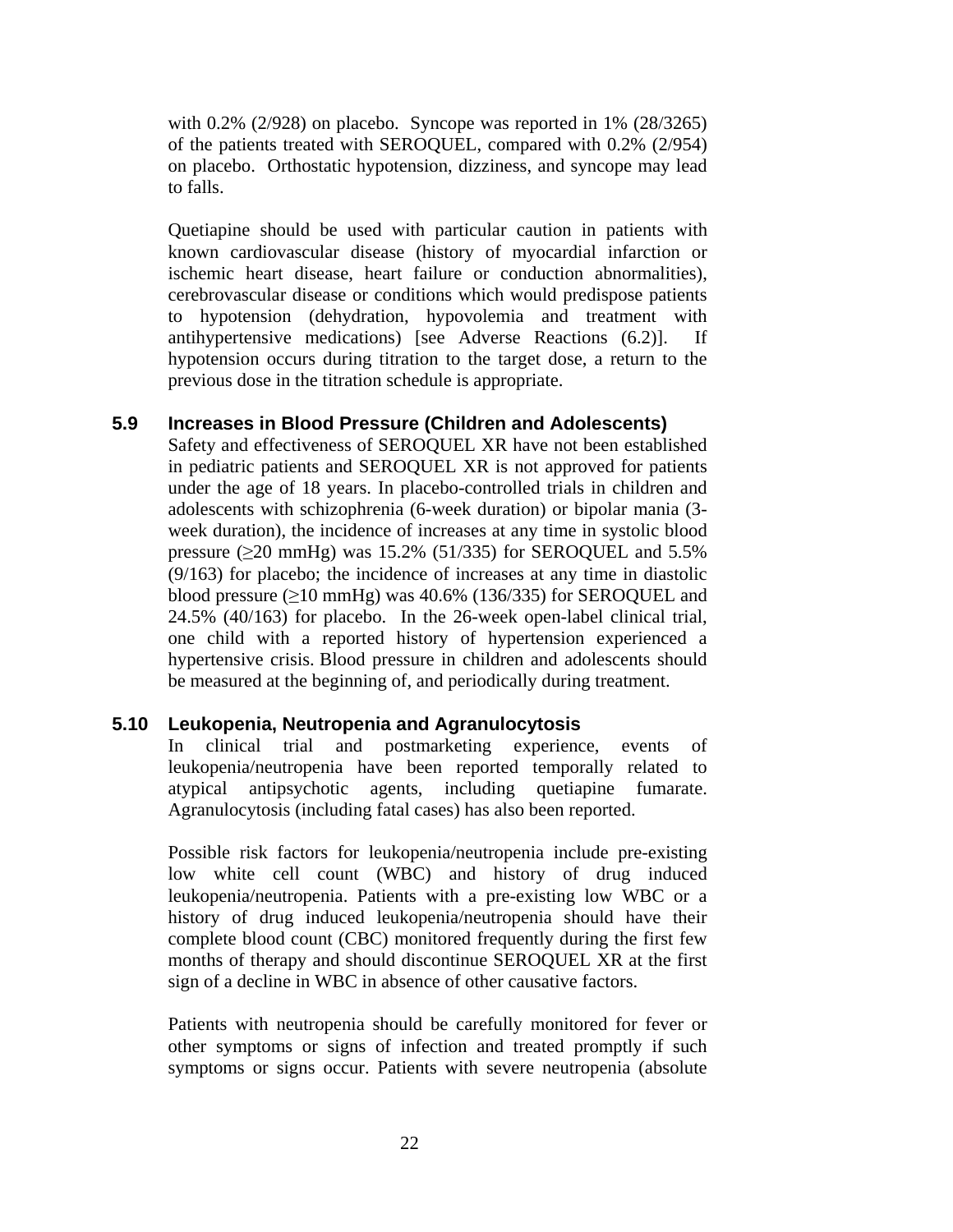neutrophil count  $\langle 1000/\text{mm}^3 \rangle$  should discontinue SEROQUEL XR and have their WBC followed until recovery [*see Adverse Reactions* (6.2)].

#### **5.11 Cataracts**

The development of cataracts was observed in association with quetiapine treatment in chronic dog studies [*see Animal Toxicology*  (13.2)]. Lens changes have also been observed in adults, children, and adolescents during long-term quetiapine treatment, but a causal relationship to quetiapine use has not been established. Nevertheless, the possibility of lenticular changes cannot be excluded at this time. Therefore, examination of the lens by methods adequate to detect cataract formation, such as slit lamp exam or other appropriately sensitive methods, is recommended at initiation of treatment or shortly thereafter, and at 6-month intervals during chronic treatment.

#### **5.12 Seizures**

During short-term clinical trials with SEROQUEL XR, seizures occurred in 0.05% (1/1866) of patients treated with SEROQUEL XR across all indications compared to 0.3% (3/928) on placebo. During clinical trials with SEROQUEL, seizures occurred in 0.5% (20/3490) of patients treated with SEROQUEL compared to 0.2% (2/954) on placebo. As with other antipsychotics, quetiapine fumarate should be used cautiously in patients with a history of seizures or with conditions that potentially lower the seizure threshold, e.g., Alzheimer's dementia. Conditions that lower the seizure threshold may be more prevalent in a population of 65 years or older.

#### **5.13 Hypothyroidism**

 *Adults*: In SEROQUEL XR clinical trials across all indications 1.8% (24/1336) of patients on SEROQUEL XR vs. 0.6% (3/530) on placebo experienced decreased free thyroxine and 1.6% (21/1346) on SEROQUEL XR vs. 1.9% (18/534) on placebo experienced increased thyroid stimulating hormone (TSH); however, no patients experienced a combination of clinically significant decreased free thyroxine and increased TSH. Clinical trials with SEROQUEL demonstrated a doserelated decrease in total and free thyroxine (T4) of approximately 20% at the higher end of the therapeutic dose range and was maximal in the first two to four weeks of treatment and maintained without adaptation or progression during more chronic therapy. Generally, these changes were of no clinical significance and TSH was unchanged in most patients and levels of thyroid binding globulin (TBG) were unchanged. In nearly all cases, cessation of quetiapine treatment was associated with a reversal of the effects on total and free T4, irrespective of the duration of treatment. About 0.7% (26/3489) of SEROQUEL patients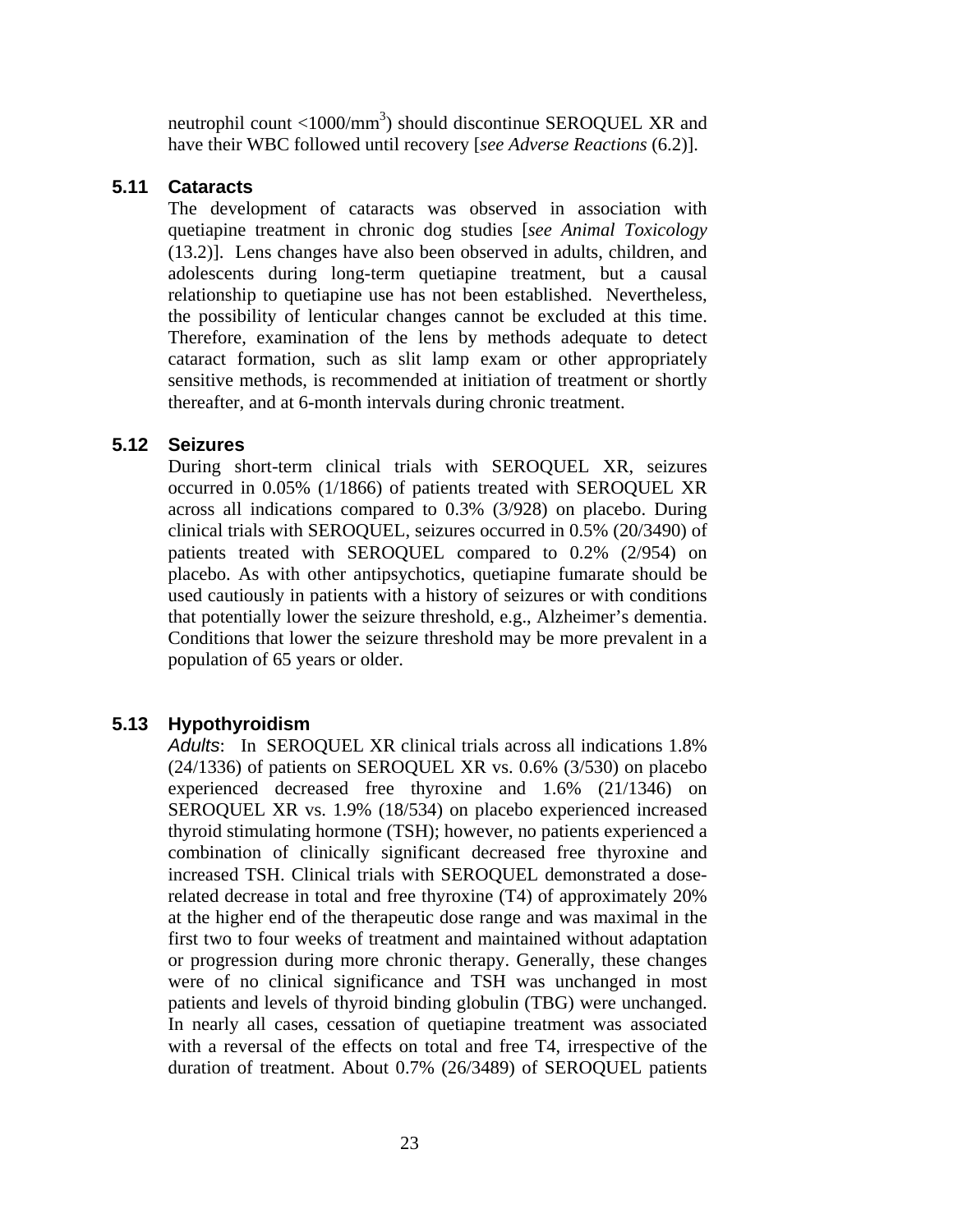did experience TSH increases in monotherapy studies. Six of these patients with TSH increases needed replacement thyroid treatment.

*Children and Adolescents*: Safety and effectiveness of SEROQUEL XR have not been established in pediatric patients and SEROQUEL XR is not approved for patients under the age of 18 years. In acute placebo-controlled trials in children and adolescent patients with schizophrenia (6-week duration) or bipolar mania (3-week duration), the incidence of shifts to potentially clinically important thyroid function values at any time for SEROQUEL treated patients and placebo-treated patients for elevated TSH was 2.9% (8/280) vs. 0.7% (1/138), respectively and for decreased total thyroxine was 2.8% (8/289) vs. 0% (0/145), respectively. Of the SEROQUEL treated patients with elevated TSH levels, 1 had simultaneous low free T4 level at end of treatment.

#### **5.14 Hyperprolactinemia**

*Adults*: During clinical trials with quetiapine across all indications, the incidence of shifts in prolactin levels to a clinically significant value occurred in 3.6% (158/4416) of patients treated with quetiapine compared to 2.6% (51/1968) on placebo.

*Children and Adolescents*: Safety and effectiveness of SEROQUEL XR have not been established in pediatric patients and SEROQUEL XR is not approved for patients under the age of 18 years. In acute placebocontrolled trials in children and adolescent patients with bipolar mania (3-week duration) or schizophrenia (6-week duration), the incidence of shifts in prolactin levels to a clinically significant value  $\geq 20 \mu g/L$ males;  $> 26 \mu g/L$  females at any time) was 13.4% (18/134) for SEROQUEL compared to 4% (3/75) for placebo in males and 8.7% (9/104) for SEROQUEL compared to 0% (0/39) for placebo in females.

Like other drugs that antagonize dopamine D2 receptors, SEROQUEL XR elevates prolactin levels in some patients and the elevation may persist during chronic administration. Hyperprolactinemia, regardless of etiology, may suppress hypothalamic GnRH, resulting in reduced pituitary gonadotrophin secretion. This, in turn, may inhibit reproductive function by impairing gonadal steroidogenesis in both female and male patients. Galactorrhea, amenorrhea, gynecomastia, and impotence have been reported in patients receiving prolactin-elevating compounds. Long-standing hyperprolactinemia when associated with hypogonadism may lead to decreased bone density in both female and male subjects.

Tissue culture experiments indicate that approximately one-third of human breast cancers are prolactin dependent *in vitro*, a factor of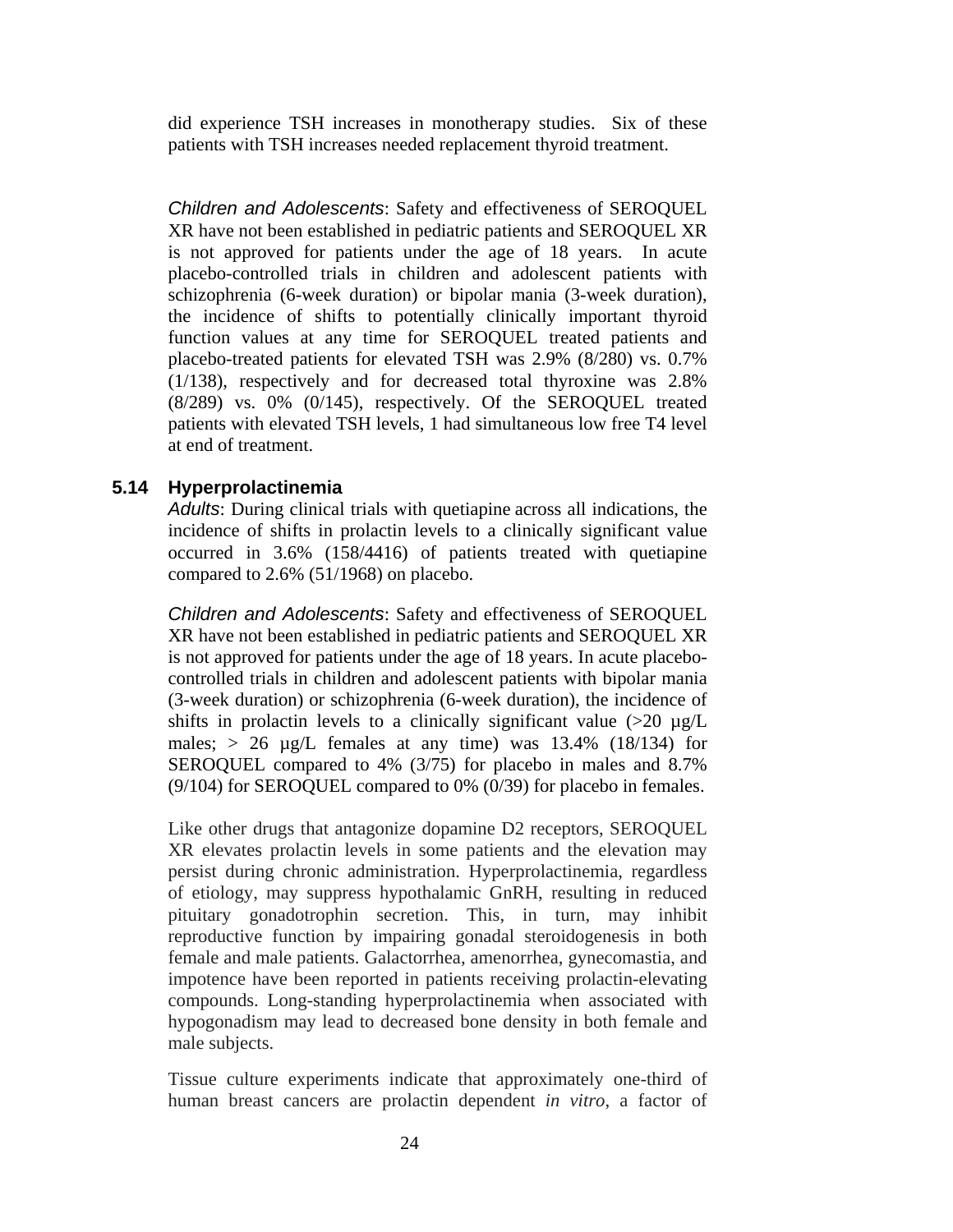potential importance if the prescription of these drugs is considered in a patient with previously detected breast cancer. As is common with compounds which increase prolactin release, mammary gland, and pancreatic islet cell neoplasia (mammary adenocarcinomas, pituitary and pancreatic adenomas) was observed in carcinogenicity studies conducted in mice and rats. Neither clinical studies nor epidemiologic studies conducted to date have shown an association between chronic administration of this class of drugs and tumorigenesis in humans, but the available evidence is too limited to be conclusive [*see Carcinogenesis, Mutagenesis, Impairment of Fertility* (13.1)].

#### **5.15 Transaminase Elevations**

Asymptomatic, transient and reversible elevations in serum transaminases (primarily ALT) have been reported. The proportions of patients with transaminase elevations of >3 times the upper limits of the normal reference range in a pool of placebo controlled trials ranged between 1% and 2% for SEROQUEL XR compared to 2% for placebo. In schizophrenia trials in adults, the proportions of patients with transaminase elevations of >3 times the upper limits of the normal reference range in a pool of 3- to 6-week placebo controlled trials were approximately 6% (29/483) for SEROQUEL compared to 1% (3/194) for placebo. These hepatic enzyme elevations usually occurred within the first 3 weeks of drug treatment and promptly returned to pre-study levels with ongoing treatment with quetiapine.

### **5.16 Potential for Cognitive and Motor Impairment**

Somnolence was a commonly reported adverse event reported in patients treated with quetiapine especially during the 3-day period of initial dose titration. In schizophrenia trials, somnolence was reported in 24.7% (235/951) of patients on SEROQUEL XR compared to 10.3% (33/319) of placebo patients. In a bipolar depression clinical trial, somnolence was reported in 51.8% (71/137) of patients on SEROQUEL XR compared to 12.9% (18/140) of placebo patients. In a clinical trial for bipolar mania, somnolence was reported in 50.3% (76/151) of patients on SEROQUEL XR compared to 11.9% (19/160) of placebo patients. Since quetiapine has the potential to impair judgment, thinking, or motor skills, patients should be cautioned about performing activities requiring mental alertness, such as operating a motor vehicle (including automobiles) or operating hazardous machinery until they are reasonably certain that quetiapine therapy does not affect them adversely. Somnolence may lead to falls.

In short-term adjunctive therapy trials for MDD, somnolence was reported in 40% (252/627) of patients on SEROQUEL XR respectively compared to 9% (27/309) of placebo patients. Somnolence was doserelated in these trials (37% (117/315) and 43% (135/312) for the 150 mg and 300 mg groups, respectively).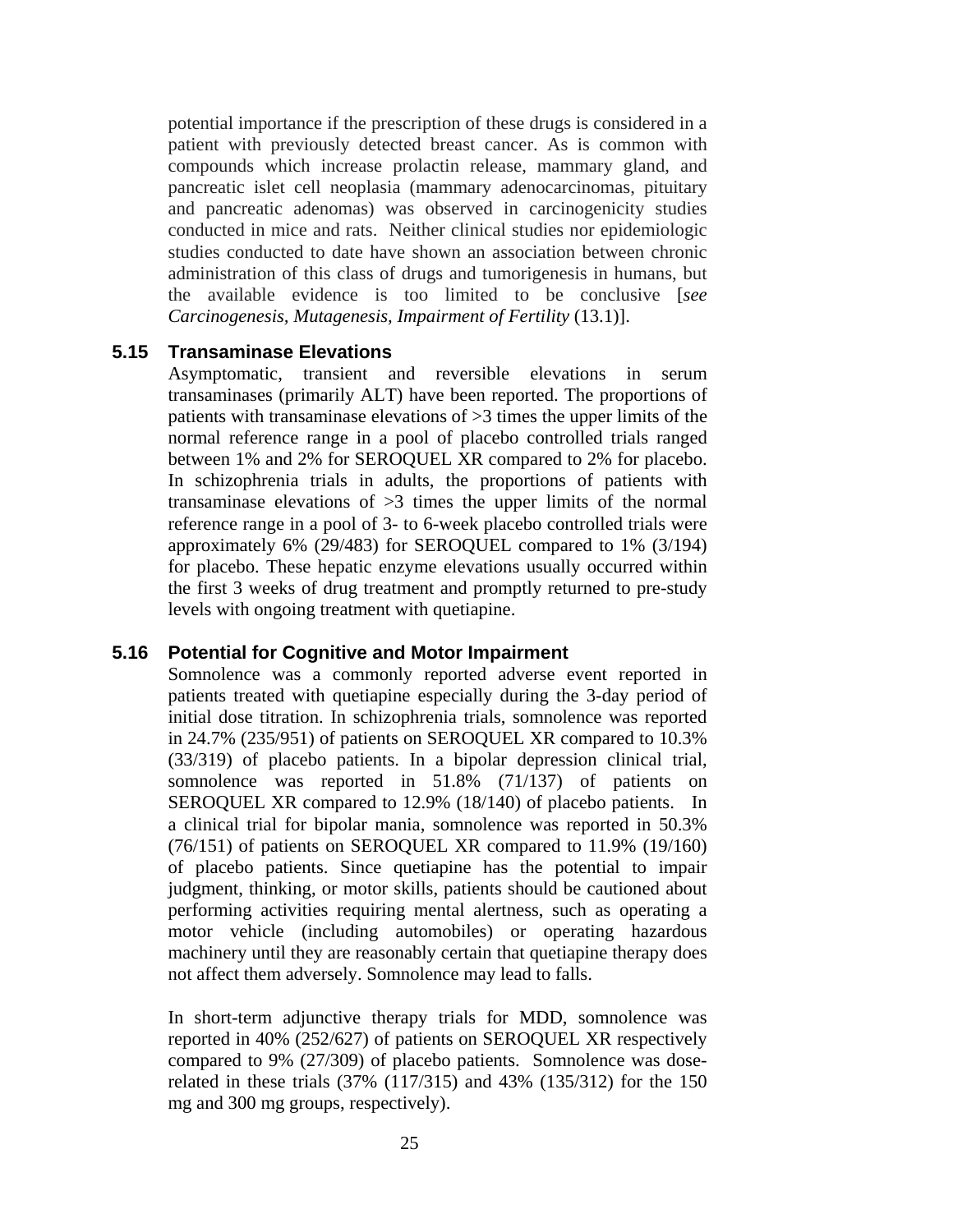### **5.17 Priapism**

One case of priapism in a patient receiving quetiapine was reported prior to market introduction. While a causal relationship to use of quetiapine has not been established, other drugs with  $\alpha$ -adrenergic blocking effects have been reported to induce priapism, and it is possible that quetiapine may share this capacity. Severe priapism may require surgical intervention.

### **5.18 Body Temperature Regulation**

Disruption of the body's ability to reduce core body temperature has been attributed to antipsychotic agents. Appropriate care is advised when prescribing SEROQUEL XR for patients who will be experiencing conditions which may contribute to an elevation in core body temperature, eg, exercising strenuously, exposure to extreme heat, receiving concomitant medication with anticholinergic activity, or being subject to dehydration.

### **5.19 Dysphagia**

Esophageal dysmotility and aspiration have been associated with antipsychotic drug use. Aspiration pneumonia is a common cause of morbidity and mortality in elderly patients, in particular those with advanced Alzheimer's dementia. SEROQUEL XR and other antipsychotic drugs should be used cautiously in patients at risk for aspiration pneumonia.

### **5.20 Suicide**

The possibility of a suicide attempt is inherent in schizophrenia, bipolar disorder and depression; close supervision of high risk patients should accompany drug therapy. Prescriptions for SEROQUEL XR should be written for the smallest quantity of tablets consistent with good patient management in order to reduce the risk of overdose.

In three, 6-week clinical studies in patients with schizophrenia  $(N=951)$ the incidence of treatment emergent suicidal ideation or suicide attempt was  $0.6\%$  (n=6) in SEROQUEL XR treated patients and  $0.9\%$  (n=3) in placebo-treated patients.

In an 8-week clinical study in patients with bipolar depression  $(N=137)$ for SEROQUEL XR and 140 for placebo) the incidence of treatment emergent suicidal ideation or suicide attempt was  $0.7\%$  (n=1) for SEROQUEL XR treated patients and 1.4% (n=2) for placebo.

In a 3-week clinical study in patients with bipolar mania  $(N=311, 151)$ for SEROQUEL XR and 160 for placebo) the incidence of treatment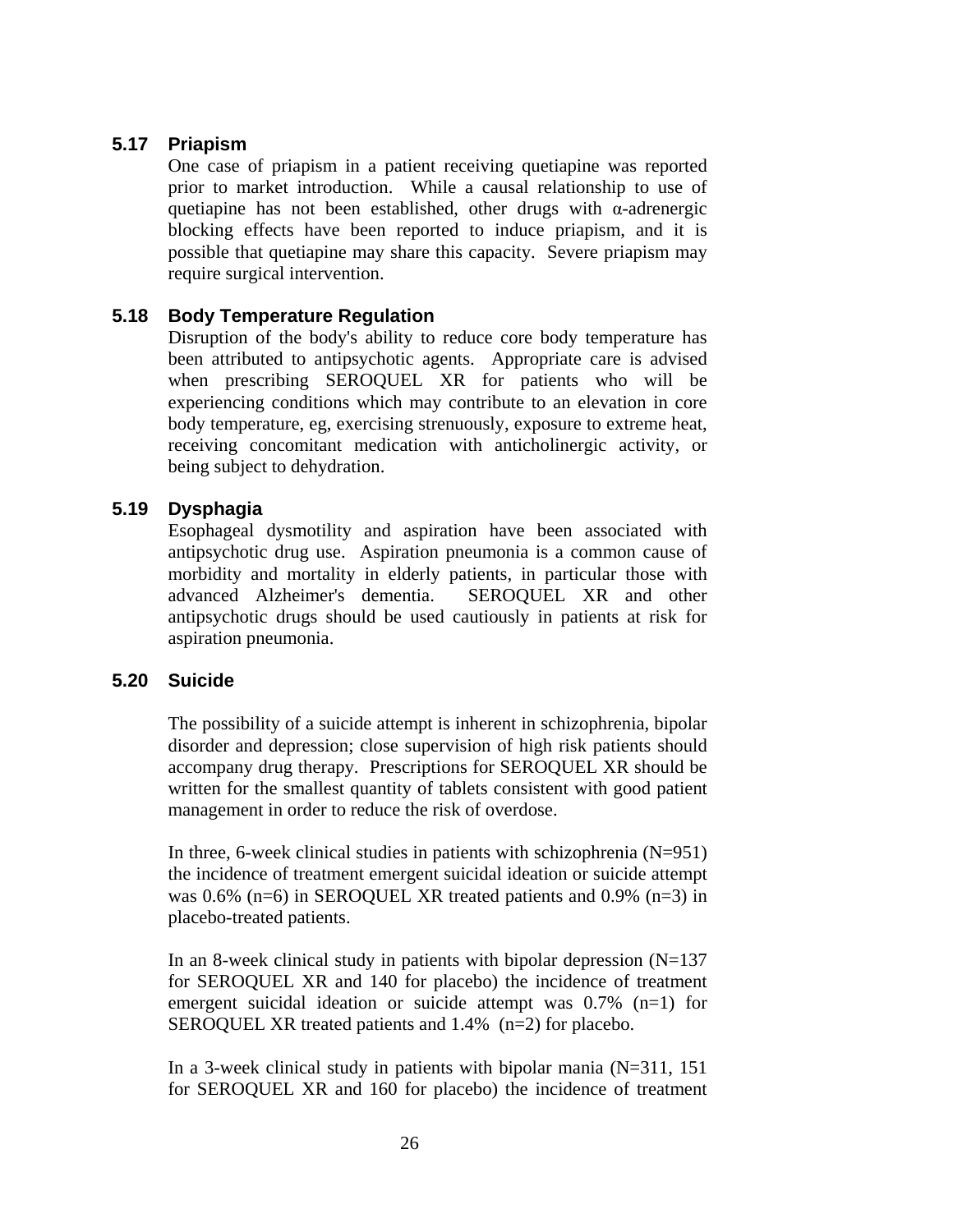emergent suicidal ideation or suicide attempt was 1.3% (n=2) for SEROQUEL XR compared to 3.8% (n=6) for placebo.

 SEROQUEL XR treated patients and 0.6% (n=2) in placebo. In two, 6-week MDD adjunctive therapy trials (n=936, 627on SEROQUEL XR and 309 on placebo) the incidence of treatment emergent suicidal ideation or suicide attempt was 0.5% (n=3) in

#### **5.21 Use in Patients with Concomitant Illness**

Clinical experience with SEROQUEL XR in patients with certain concomitant systemic illnesses [*see Pharmacokinetics* (12.3)] is limited.

SEROQUEL XR has not been evaluated or used to any appreciable extent in patients with a recent history of myocardial infarction or unstable heart disease. Patients with these diagnoses were excluded from premarketing clinical studies. Because of the risk of orthostatic hypotension with SEROQUEL XR, caution should be observed in cardiac patients [*see Warnings and Precautions* (5.8)].

#### **5. 22 Withdrawal**

Acute withdrawal symptoms, such as nausea, vomiting, and insomnia have very rarely been described after abrupt cessation of atypical antipsychotic drugs, including quetiapine fumarate. Gradual withdrawal is advised.

In short-term placebo-controlled, monotherapy clinical trials, in patients with MDD, which evaluated discontinuation symptoms, the aggregated incidence of discontinuation symptoms after abrupt cessation was 16.0% (89/556) for quetiapine and 7.3% (29/400) for placebo. The incidence of the individual adverse events (ie, insomnia, nausea, headache, diarrhea, vomiting, dizziness and irritability) did not exceed 6.7% in any treatment group and usually resolved after 1 week postdiscontinuation.

#### **6 ADVERSE REACTIONS**

#### **6. 1 Clinical Studies Experience**

Because clinical studies are conducted under widely varying conditions, adverse reaction rates observed in the clinical studies of a drug cannot be directly compared to rates in the clinical studies of another drug and may not reflect the rates observed in practice.

The information below is derived from a clinical trial database for SEROQUEL XR consisting of approximately 3400 patients exposed to SEROQUEL XR for the treatment of Schizophrenia, Bipolar Disorder, and Major Depressive Disorder in placebo controlled trials. This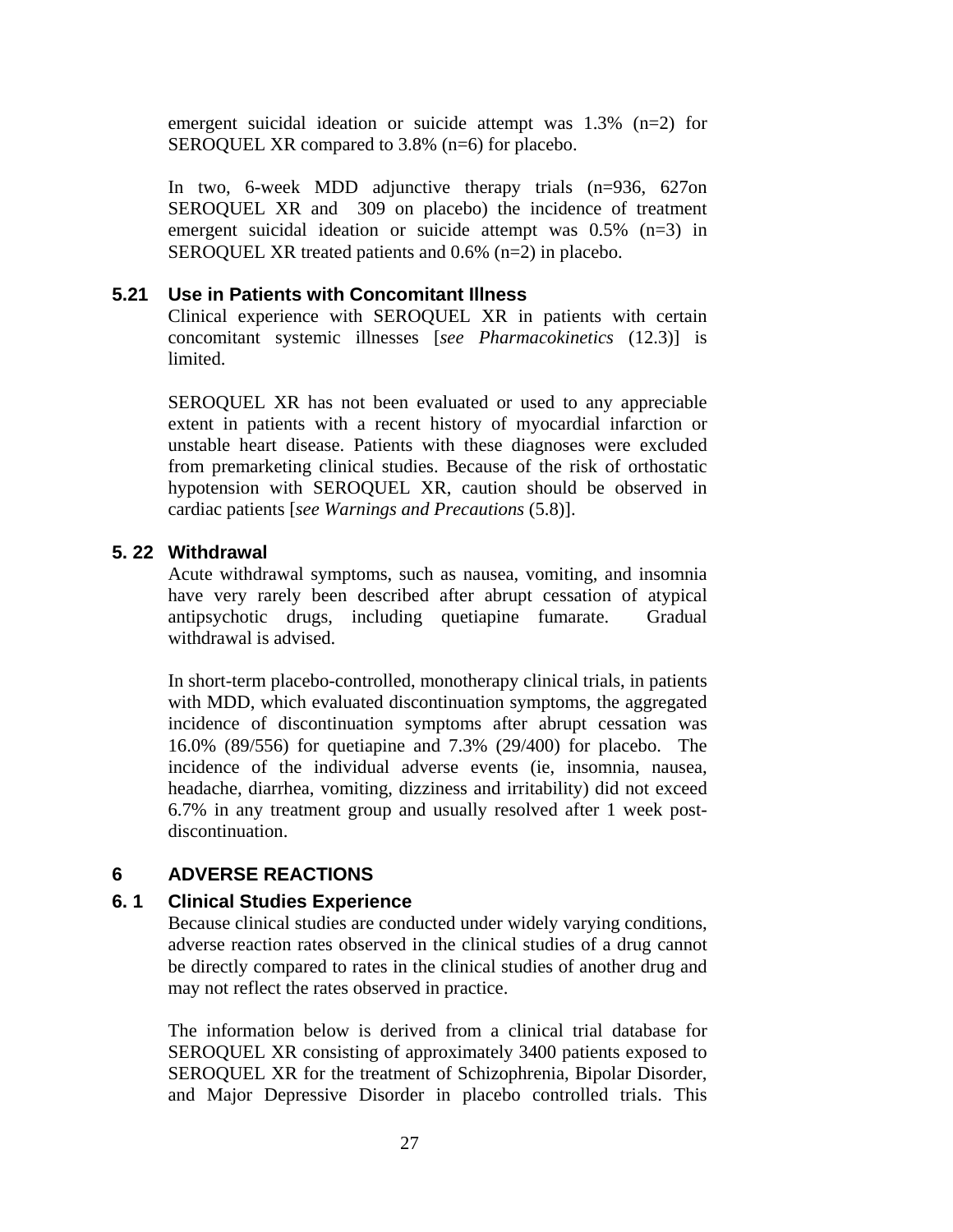experience corresponds to approximately 1020.1 patient-years. Adverse reactions were assessed by collecting adverse reactions, results of physical examinations, vital signs, body weights, laboratory analyses and ECG results.

Adverse reactions during exposure were obtained by general inquiry and recorded by clinical investigators using terminology of their own choosing. Consequently, it is not possible to provide a meaningful estimate of the proportion of individuals experiencing adverse reactions without first grouping similar types of reactions into a smaller number of standardized event categories. In the tables and tabulations that follow, standard MedDRA terminology has been used to classify reported adverse reactions.

The stated frequencies of adverse reactions represent the proportion of individuals who experienced, at least once, a treatment-emergent adverse reaction of the type listed. An event was considered treatmentemergent if it occurred for the first time or worsened while receiving therapy following baseline evaluation.

Adverse Reactions Associated with Discontinuation of Treatment in Short-Term, Placebo-Controlled Trials

*Schizophrenia:* There was no difference in the incidence and type of adverse reactions associated with discontinuation (6.4% (61/951) for SEROQUEL XR vs. 7.5% (24/319) for placebo) in a pool of controlled Schizophrenia trials. There were no adverse reactions leading to discontinuation that occurred at an incidence of  $\geq$  2% for SEROQUEL XR in Schizophrenia trials.

#### *Bipolar Disorder:*

 $\overline{a}$ 

*Mania:* In a single clinical trial in patients with bipolar mania, 4.6% (7/151)of patients on SEROQUEL XR discontinued due to adverse reaction compared to 8.1% (13/160) on placebo. There were no adverse reactions leading to discontinuation that occurred at an incidence of  $\geq$ 2% for SEROQUEL XR in Bipolar Mania trials.

*Depression*: In a single clinical trial in patients with bipolar depression, 14% (19/137) of patients on SEROQUEL XR discontinued due to adverse reaction compared to 4% (5/140) on placebo. Somnolence<sup>∗</sup> was the only adverse reaction leading to discontinuation that occurred at an incidence of  $\geq$  2% in SEROQUEL XR in Bipolar Depression trials.

<sup>∗</sup> The adverse reaction term "somnolence" includes both "somnolence" and "sedation."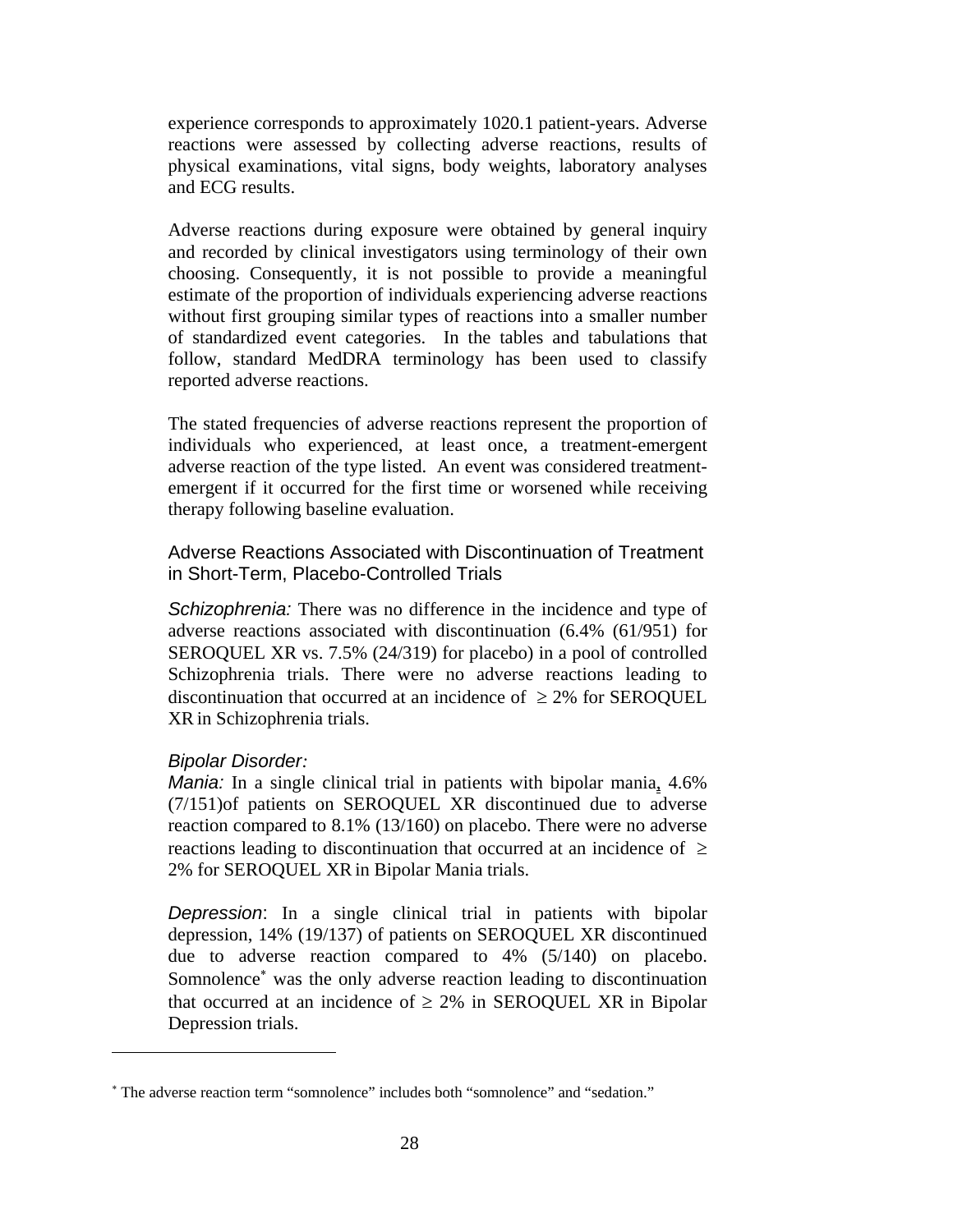*MDD, Adjunctive Therapy:* In adjunctive therapy clinical trials in patients with MDD, 12.1% (76/627) of patients on SEROQUEL XR discontinued due to adverse reaction compared to 1.9% (5/309) on placebo. Somnolence∗ was the only adverse reaction leading to discontinuation that occurred at an incidence of  $\geq 2\%$  in SEROQUEL XR in MDD trials.

Commonly Observed Adverse Reactions in Short-Term, Placebo-Controlled Trials:

In short-term placebo-controlled studies for schizophrenia the most commonly observed adverse reactions associated with the use of SEROQUEL XR (incidence of 5% or greater) and observed at a rate on SEROQUEL XR at least twice that of placebo were somnolence (25%), dry mouth (12%), dizziness (10%), and dyspepsia (5%).

Adverse Reactions Occurring at an Incidence of 1% or More Among SEROQUEL XR Treated Patients in Short-Term, Placebo-Controlled Trials

Table 12 enumerates the incidence, rounded to the nearest percent, of treatment-emergent adverse reactions that occurred during acute therapy of schizophrenia (up to 6 weeks) in 1% or more in patients treated with SEROQUEL XR (doses ranging from 300 to 800 mg/day) where the incidence in patients treated with SEROQUEL XR was greater than the incidence in placebo-treated patients.

### **Table 12: Treatment-Emergent Adverse Reaction Incidence in 6- Week Placebo-Controlled Clinical Trials for the Treatment of Schizophrenia1**

|                                                       | Table 12                    |                                    |
|-------------------------------------------------------|-----------------------------|------------------------------------|
| <b>Body</b><br><b>System/Preferred</b><br><b>Term</b> | <b>Placebo</b><br>$(n=319)$ | <b>SEROQUEL</b><br>XR<br>$(n=951)$ |
| <b>Cardiac Disorders</b>                              |                             |                                    |
| Tachycardia                                           | 1%                          | 3%                                 |
|                                                       |                             |                                    |

**Eye Disorders**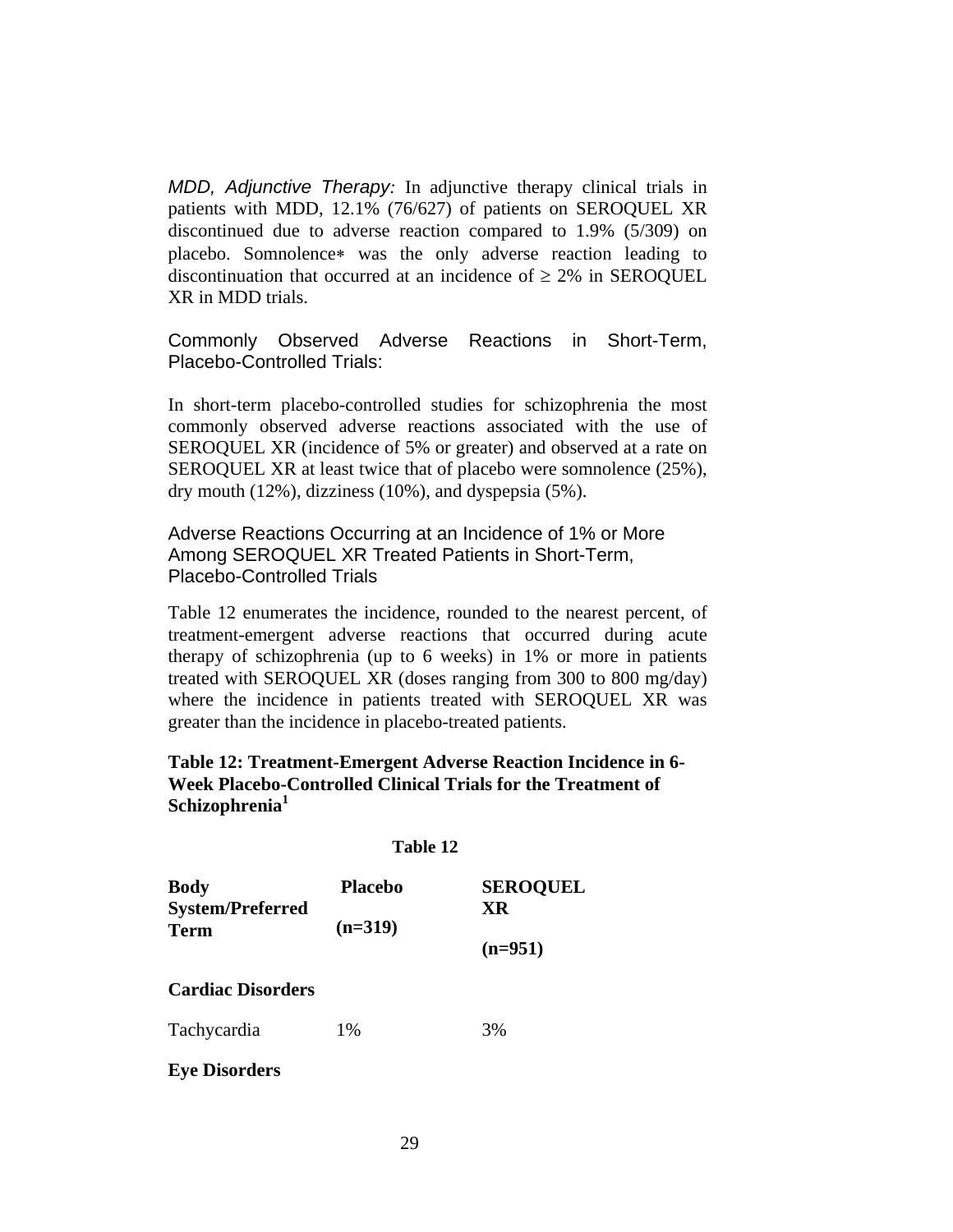| <b>Gastrointestinal Disorders</b><br>Dry Mouth<br>1%<br>12%<br>Constipation<br>6%<br>5%<br>Dyspepsia<br>2%<br>5%<br>0%<br>Toothache<br>2%<br><b>General Disorders and Administration Site</b><br><b>Conditions</b><br>Fatigue<br>2%<br>3%<br>Irritability<br>0%<br>1%<br>Pyrexia<br>0%<br>1%<br><b>Investigations</b><br><b>Heart Rate</b><br>1%<br>4%<br>Increased<br><b>Metabolism and Nutrition Disorders</b><br>Increased Appetite 0%<br>2%<br><b>Musculoskeletal and Connective Tissue Disorders</b><br><b>Muscle Spasms</b><br>1%<br>2%<br><b>Nervous System Disorders</b><br>Somnolence <sup>2</sup><br>10%<br>25%<br><b>Dizziness</b><br>4%<br>10%<br>Tremor<br>1%<br>2%<br>Akathisia<br>1%<br>2%<br>8%<br>Extrapyramidal<br>5%<br>Symptoms <sup>3</sup> | Vision blurred | 1% | 2% |
|------------------------------------------------------------------------------------------------------------------------------------------------------------------------------------------------------------------------------------------------------------------------------------------------------------------------------------------------------------------------------------------------------------------------------------------------------------------------------------------------------------------------------------------------------------------------------------------------------------------------------------------------------------------------------------------------------------------------------------------------------------------|----------------|----|----|
|                                                                                                                                                                                                                                                                                                                                                                                                                                                                                                                                                                                                                                                                                                                                                                  |                |    |    |
|                                                                                                                                                                                                                                                                                                                                                                                                                                                                                                                                                                                                                                                                                                                                                                  |                |    |    |
|                                                                                                                                                                                                                                                                                                                                                                                                                                                                                                                                                                                                                                                                                                                                                                  |                |    |    |
|                                                                                                                                                                                                                                                                                                                                                                                                                                                                                                                                                                                                                                                                                                                                                                  |                |    |    |
|                                                                                                                                                                                                                                                                                                                                                                                                                                                                                                                                                                                                                                                                                                                                                                  |                |    |    |
|                                                                                                                                                                                                                                                                                                                                                                                                                                                                                                                                                                                                                                                                                                                                                                  |                |    |    |
|                                                                                                                                                                                                                                                                                                                                                                                                                                                                                                                                                                                                                                                                                                                                                                  |                |    |    |
|                                                                                                                                                                                                                                                                                                                                                                                                                                                                                                                                                                                                                                                                                                                                                                  |                |    |    |
|                                                                                                                                                                                                                                                                                                                                                                                                                                                                                                                                                                                                                                                                                                                                                                  |                |    |    |
|                                                                                                                                                                                                                                                                                                                                                                                                                                                                                                                                                                                                                                                                                                                                                                  |                |    |    |
|                                                                                                                                                                                                                                                                                                                                                                                                                                                                                                                                                                                                                                                                                                                                                                  |                |    |    |
|                                                                                                                                                                                                                                                                                                                                                                                                                                                                                                                                                                                                                                                                                                                                                                  |                |    |    |
|                                                                                                                                                                                                                                                                                                                                                                                                                                                                                                                                                                                                                                                                                                                                                                  |                |    |    |
|                                                                                                                                                                                                                                                                                                                                                                                                                                                                                                                                                                                                                                                                                                                                                                  |                |    |    |
|                                                                                                                                                                                                                                                                                                                                                                                                                                                                                                                                                                                                                                                                                                                                                                  |                |    |    |
|                                                                                                                                                                                                                                                                                                                                                                                                                                                                                                                                                                                                                                                                                                                                                                  |                |    |    |
|                                                                                                                                                                                                                                                                                                                                                                                                                                                                                                                                                                                                                                                                                                                                                                  |                |    |    |
|                                                                                                                                                                                                                                                                                                                                                                                                                                                                                                                                                                                                                                                                                                                                                                  |                |    |    |
|                                                                                                                                                                                                                                                                                                                                                                                                                                                                                                                                                                                                                                                                                                                                                                  |                |    |    |
|                                                                                                                                                                                                                                                                                                                                                                                                                                                                                                                                                                                                                                                                                                                                                                  |                |    |    |
|                                                                                                                                                                                                                                                                                                                                                                                                                                                                                                                                                                                                                                                                                                                                                                  |                |    |    |

# **Psychiatric Disorders**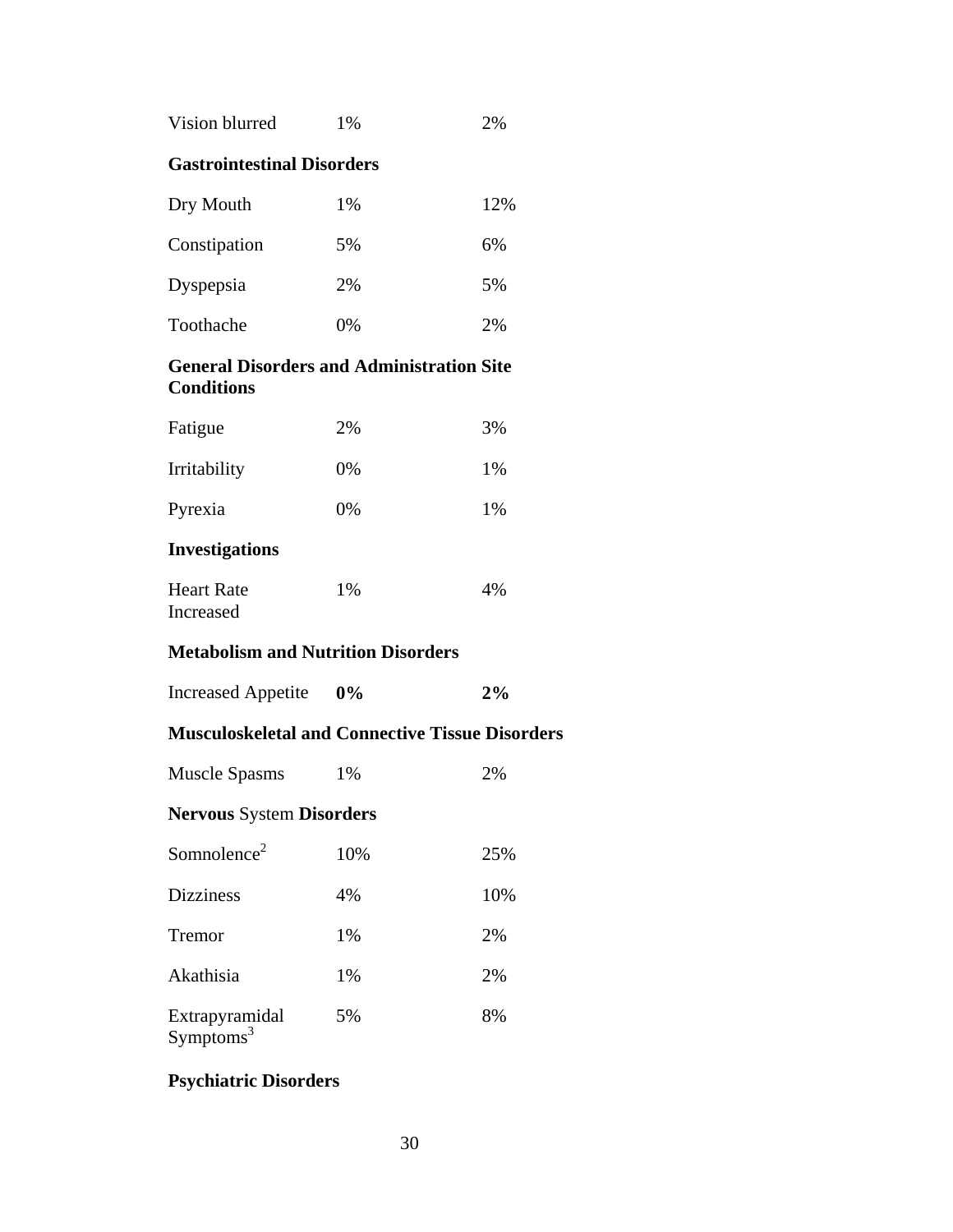| Anxiety                    | 1%    | 2% |
|----------------------------|-------|----|
| Schizophrenia              | 1%    | 2% |
| Restlessness               | 1%    | 2% |
| <b>Vascular</b> Disorders  |       |    |
| Orthostatic<br>Hypotension | 5%    | 7% |
| Hypotension                | $1\%$ | 3% |

<sup>1</sup>Reactions for which the SEROQUEL XR incidence was 1% or more and equal to or less than placebo are not listed in the table, but included the following: headache, insomnia, and nausea, vomiting, diarrhea, stomach discomfort, weight increased, diastolic blood pressure decreased, systolic blood pressure decreased, arthralgia, back pain, pain in extremity, extrapyramidal disorder, agitation, psychotic disorder, sleep disorder, nasal congestion, hypertension. <sup>2</sup>Somnolence combines adverse reaction terms somnolence and sedation.

 gait, psychomotor hyperactivity, tardive dyskinesia, restlessness and tremor. <sup>3</sup>Extrapyramidal symptoms that were reported for SEROQUEL XR or placebo include the terms: akathisia, cogwheel rigidity, drooling, dyskinesia dystonia, extrapyramidal disorder, hypertonia, movement disorder, muscle rigidity, oculogyration, parkinsonism, parkinsonian

In a 3-week, placebo controlled study in bipolar mania the most commonly observed adverse reactions associated with the use of SEROQUEL XR (incidence of 5% or greater) and observed at a rate on SEROQUEL XR at least twice that of placebo were somnolence (50%), dry mouth (34%), dizziness (10%), constipation (10%), weight gain (7%), dysarthria (5%), and nasal congestion (5%).

Table 13 enumerates the incidence, rounded to the nearest percent, of treatment-emergent adverse reactions that occurred during acute therapy of bipolar mania (up to 3 weeks) in 1% or more of patients treated with SEROQUEL XR (doses ranging from 400 to 800 mg/day) where the incidence in patients treated with SEROQUEL XR was greater than the incidence in placebo-treated patients.

**Table 13: Treatment-Emergent Adverse Reactions in a 3-Week Placebo-Controlled Clinical Trial for the Treatment of Bipolar Mania1** 

**Table 13** 

| <b>Body</b>             | <b>Placebo</b> | <b>SEROQUEL XR</b> |
|-------------------------|----------------|--------------------|
| <b>System/Preferred</b> |                |                    |
| <b>Term</b>             | $(n=160)$      | $(n=151)$          |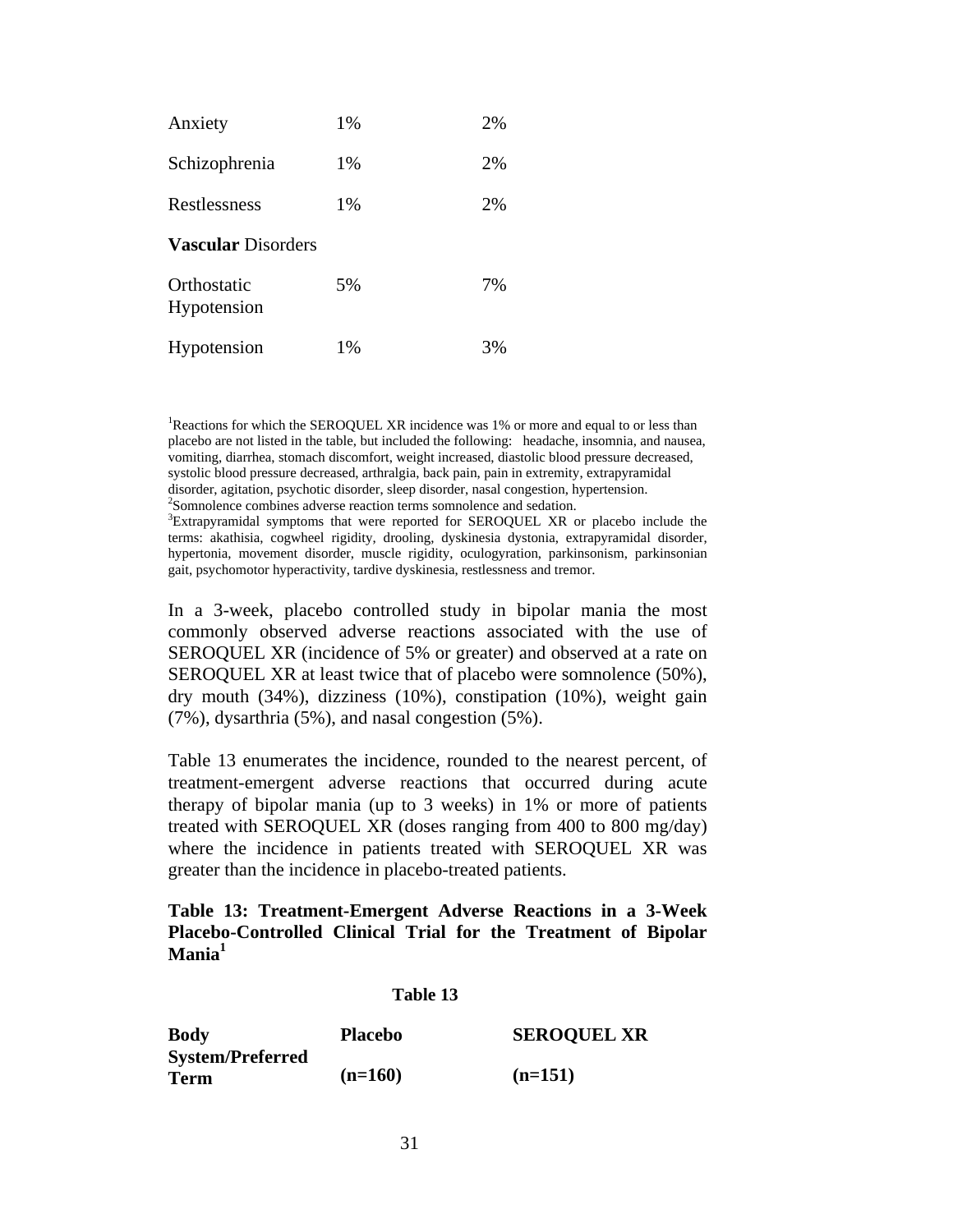### **Cardiac Disorders**

| Tachycardia                       | 1% | 2%  |
|-----------------------------------|----|-----|
| <b>Eye Disorders</b>              |    |     |
| Vision blurred                    | 1% | 2%  |
| <b>Gastrointestinal Disorders</b> |    |     |
| Dry Mouth                         | 7% | 34% |
| Constipation                      | 3% | 10% |
| Dyspepsia                         | 4% | 7%  |
| Toothache                         | 1% | 3%  |

## **General Disorders and Administration Site Conditions**

| Fatigue                        | 4% | 7% |
|--------------------------------|----|----|
| Sluggishness                   | 1% | 2% |
| Pain                           | 0% | 1% |
| <b>Investigations</b>          |    |    |
| Weight Gain                    | 1% | 7% |
| <b>Heart Rate</b><br>Increased | 0% | 3% |

# **Injury, Poisoning And Procedural Complications**

| Contusion                                 | 0%  | 1%  |
|-------------------------------------------|-----|-----|
| <b>Metabolism And Nutrition Disorders</b> |     |     |
| Increased Appetite                        | 2%  | 4%  |
| <b>Nervous System Disorders</b>           |     |     |
| Extrapyramidal<br>Symptoms <sup>3</sup>   | 4%  | 7%  |
| Somnolence <sup>2</sup>                   | 12% | 50% |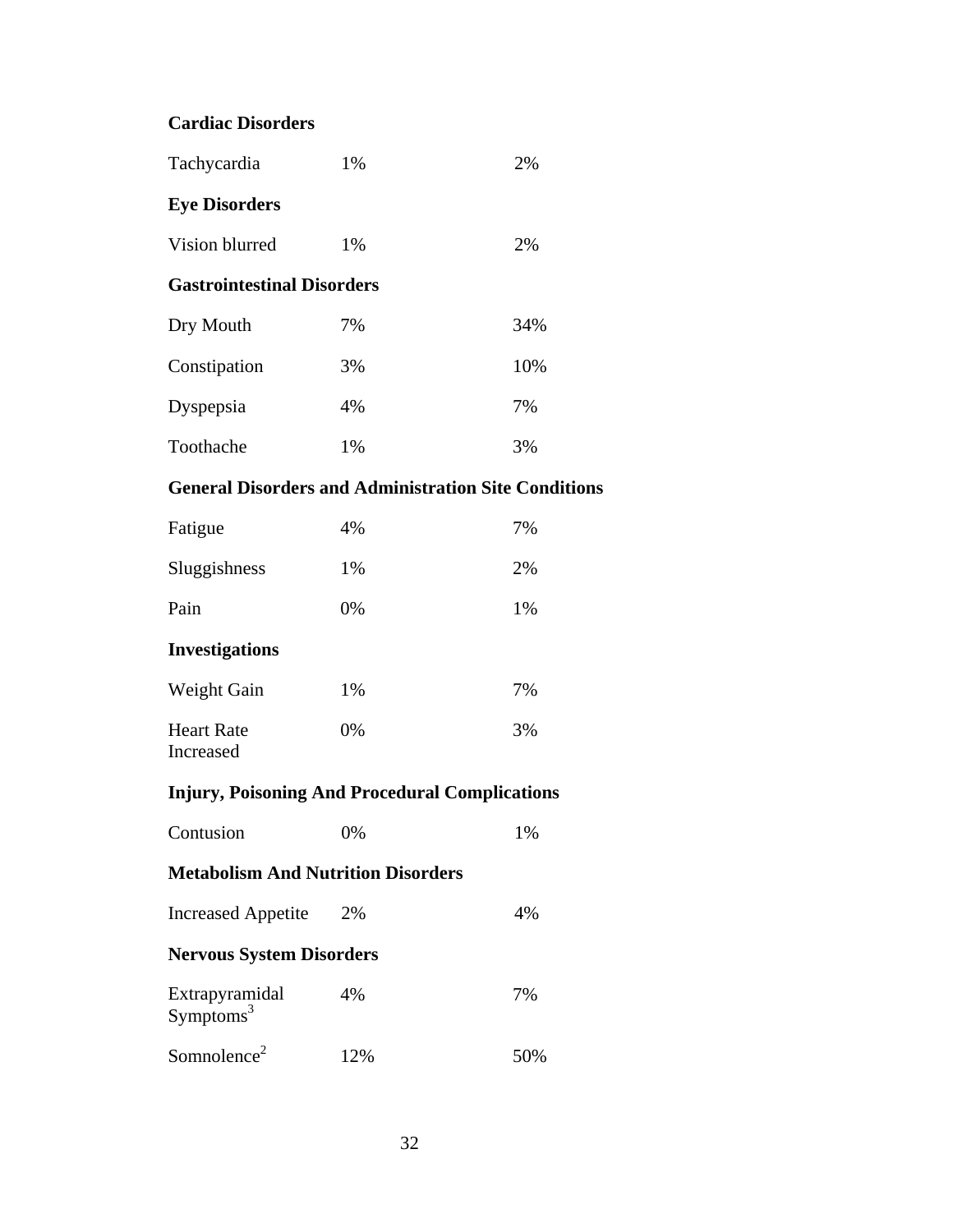| <b>Dizziness</b>          | 4%    | 10%   |
|---------------------------|-------|-------|
| Dysarthria                | $0\%$ | 5%    |
| Lethargy                  | 1%    | 2%    |
| <b>Postural Dizziness</b> | $0\%$ | $1\%$ |

#### **Musculoskeletal And Connective Tissue Disorders**

| <b>Psychiatric Disorders</b> |       |       |
|------------------------------|-------|-------|
| Arthralgia                   | $0\%$ | $1\%$ |
| <b>Back Pain</b>             | 2%    | 3%    |

| <b>Abnormal Dreams</b> | $0\%$ | 3% |
|------------------------|-------|----|
| Bipolar I Disorder     | $0\%$ | 1% |

#### **Respiratory, Thoracic and Mediastinal Disorders**

| <b>Nasal Congestion</b>    | 1%    | 5%    |
|----------------------------|-------|-------|
| Dry Throat                 | $0\%$ | $1\%$ |
| <b>Vascular Disorders</b>  |       |       |
| Orthostatic<br>Hypotension | $0\%$ | 3%    |

<sup>1</sup>Reactions for which the SEROQUEL XR incidence was 1% or more and equal to or less than placebo are not listed in the table, but included the following: headache, peripheral edema, diarrhea, nausea, vomiting, decreased appetite, muscle spasms, musculoskeletal stiffness, myalgia, tremor, akathisia, insomnia, agitation, nightmare, restlessness, erectile dysfunction, pharyngolaryngeal pain, cough, and hypotension. <sup>2</sup>Somnolence combines adverse reaction terms somnolence and sedation.<br><sup>3</sup>Extremyromidal symptoms that

<sup>3</sup>Extrapyramidal symptoms that were reported for SEROQUEL XR or placebo include the terms: akathisia, cogwheel rigidity, dystonia, extrapyramidal disorder, restlessness and tremor.

In the 8-week placebo-controlled bipolar depression study, the most commonly observed adverse reactions associated with the use of SEROQUEL XR (incidence of 5% or greater) and observed at a rate on SEROQUEL XR at least twice that of placebo were somnolence (52%), dry mouth (37%), increased appetite (12%), weight gain (7%), dyspepsia (7%), and fatigue (6%).

Table 14: enumerates the incidence, rounded to the nearest percent, of treatment-emergent adverse reactions that occurred during acute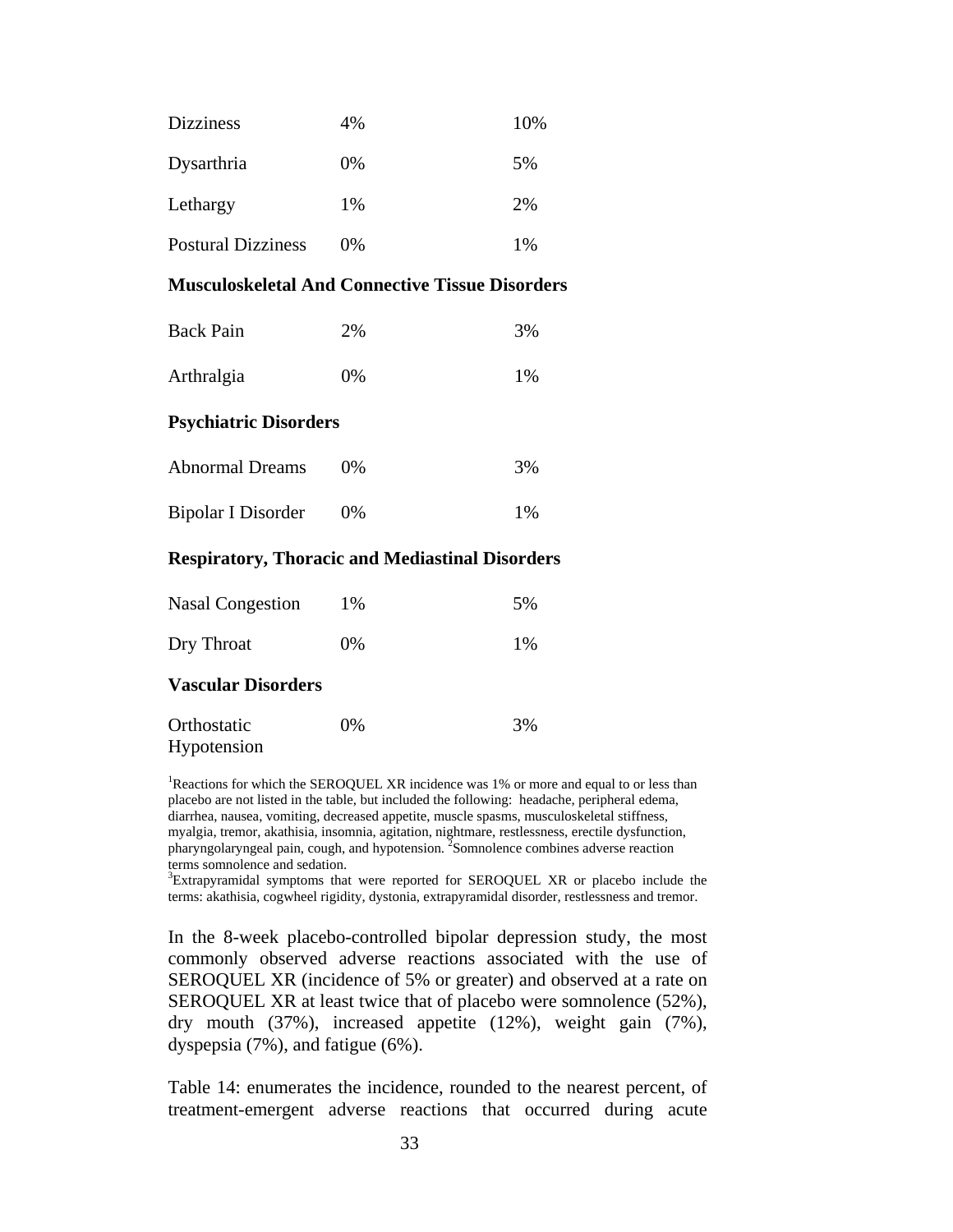therapy of bipolar depression (up to 8 weeks) in 1% or more of patients treated with SEROQUEL XR 300 mg/day where the incidence in patients treated with SEROQUEL XR was greater than the incidence in placebo-treated patients.

**Table 14: Treatment-Emergent Adverse Reactions in an 8-Week Placebo-Controlled Clinical Trial for the Treatment of Bipolar**  Depression<sup>1</sup>

#### **Table 14**

| <b>Body</b>                                                           | <b>Placebo</b> | <b>SEROQUEL XR</b> |  |
|-----------------------------------------------------------------------|----------------|--------------------|--|
| <b>System/Preferred</b><br><b>Term</b>                                | $(n=140)$      | $(n=137)$          |  |
| <b>Ear And Labyrinth Disorders</b>                                    |                |                    |  |
| Ear Pain                                                              | 1%             | 2%                 |  |
| <b>Gastrointestinal Disorders</b>                                     |                |                    |  |
| Dry Mouth                                                             | 7%             | 37%                |  |
| Constipation                                                          | 6%             | 8%                 |  |
| Dyspepsia                                                             | 1%             | 7%                 |  |
| Toothache                                                             | 0%             | 3%                 |  |
| Abdominal<br>Distension                                               | 0%             |                    |  |
| <b>General Disorders and Administration Site</b><br><b>Conditions</b> |                |                    |  |
| Fatigue                                                               | 2%             | 6%                 |  |
| Irritability                                                          | 3%             | 4%                 |  |
| <b>Immune System Disorders</b>                                        |                |                    |  |
| <b>Seasonal Allergy</b>                                               | 1%             | 2%                 |  |
| <b>Infections And Infestations</b>                                    |                |                    |  |
| Viral<br>Gastroenteritis                                              | 1%             | 4%                 |  |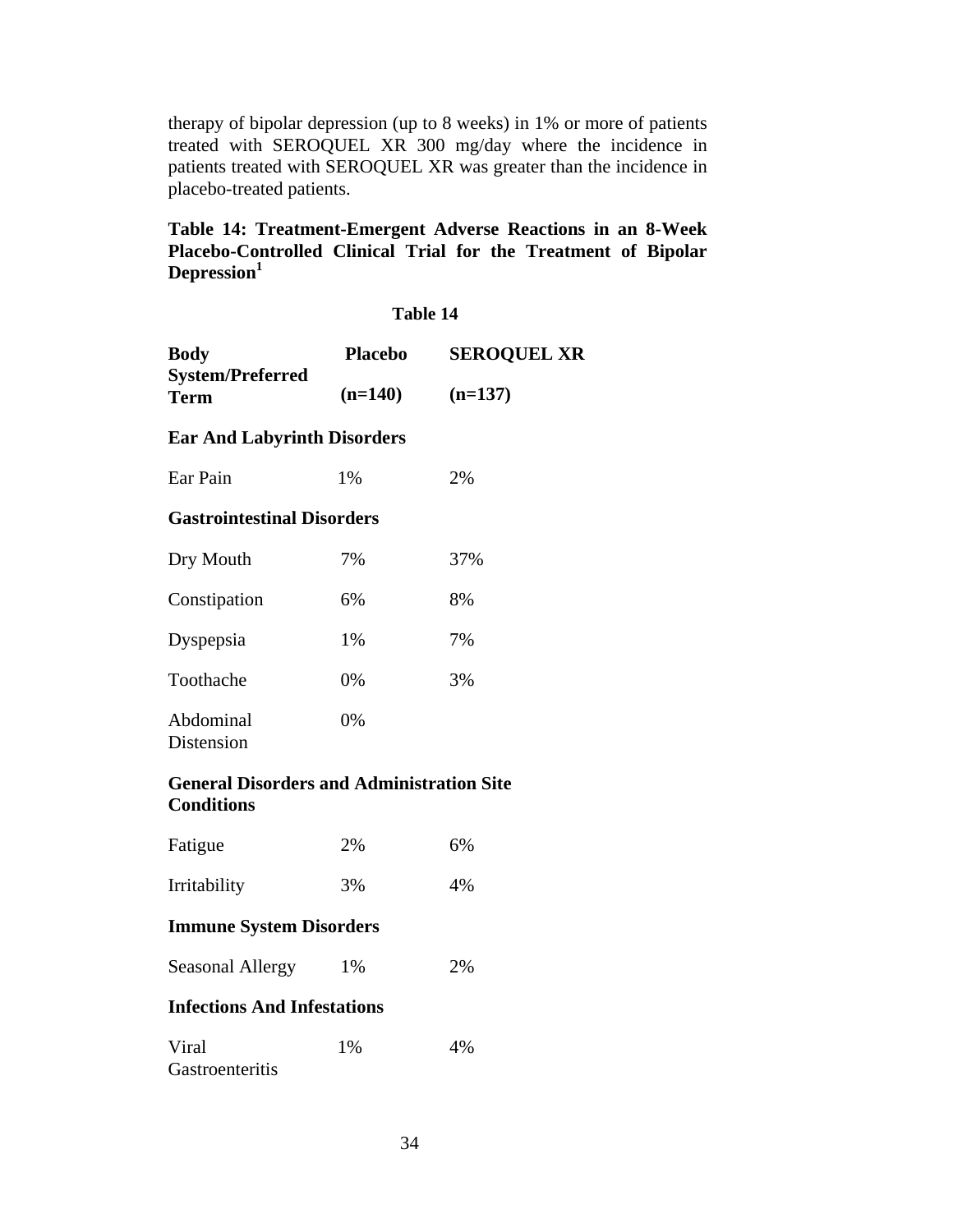| <b>Urinary Tract</b><br>Infection | 0%    | 2% |
|-----------------------------------|-------|----|
| <b>Sinusitis</b>                  | $1\%$ | 2% |
| <b>Investigations</b>             |       |    |
| Weight Gain                       | 1%    | 7% |
| <b>Heart Rate</b><br>Increased    | 0%    | 2% |

## **Metabolism and Nutrition Disorder**

| <b>Increased Appetite</b> | 6%    | 12% |
|---------------------------|-------|-----|
| <b>Decreased Appetite</b> | $1\%$ | 2%  |

# **Musculoskeletal And Connective Tissue Disorders**

| <b>Nervous System Disorders</b> |       |    |
|---------------------------------|-------|----|
| <b>Neck Pain</b>                | 0%    | 2% |
| Myalgia                         | 1%    | 2% |
| <b>Muscle Spasms</b>            | 1%    | 3% |
| <b>Back Pain</b>                | $1\%$ | 3% |
| Arthralgia                      | 1     |    |

| Somnolence <sup>2</sup>                 | 13%   | 52% |
|-----------------------------------------|-------|-----|
| Extrapyramidal<br>Symptoms <sup>3</sup> | $1\%$ | 4%  |
| <b>Dizziness</b>                        | 11%   | 13% |
| Paraesthesia                            | 2%    | 3%  |
| Disturbance in<br>Attention             | 1%    | 2%  |
| Dysarthria                              | 0%    | 2%  |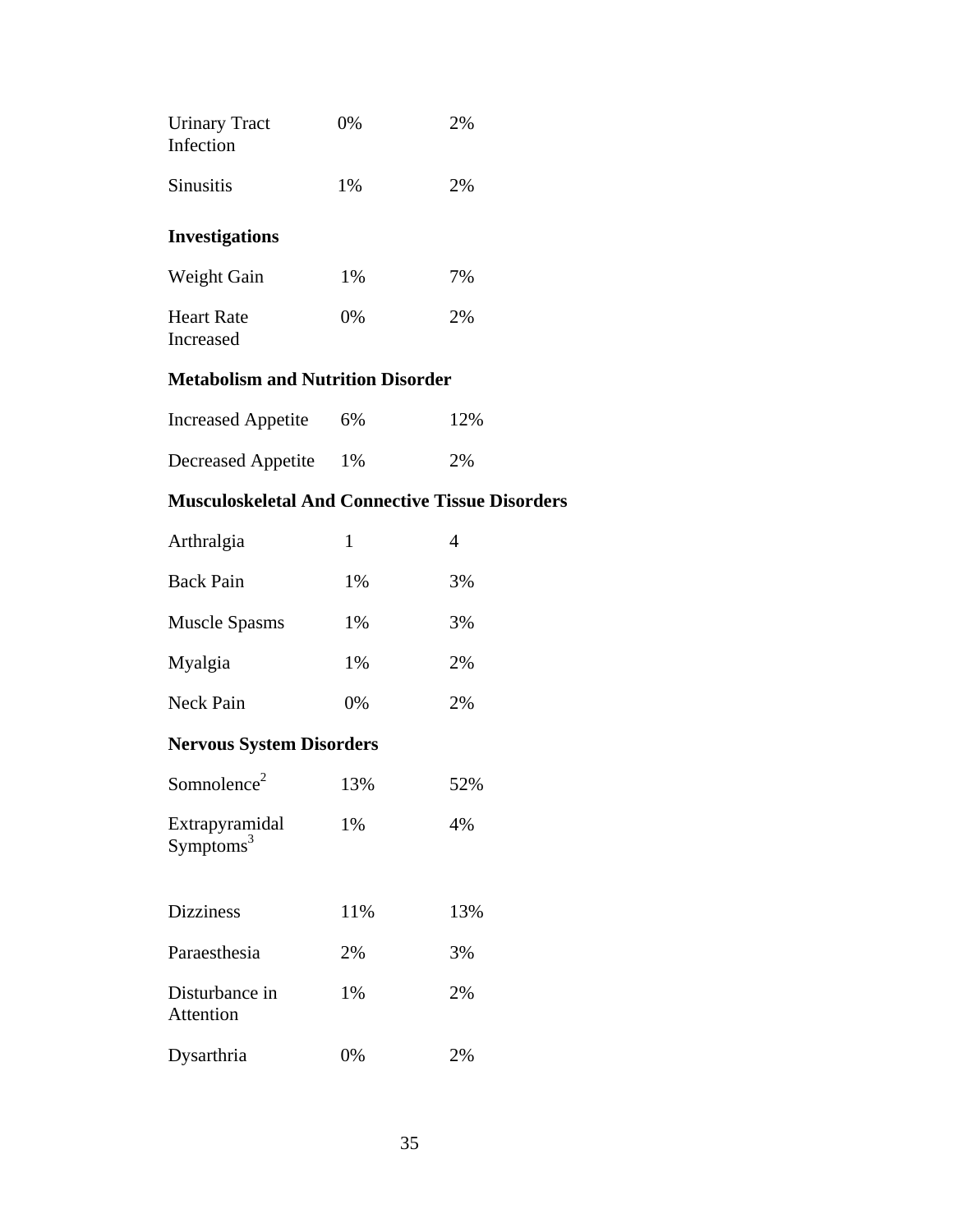| Akathisia                                              | 0% | 2% |  |
|--------------------------------------------------------|----|----|--|
| Hypersomnia                                            | 0% | 2% |  |
| <b>Mental Impairment</b>                               | 0% | 2% |  |
| Migraine                                               | 1% | 2% |  |
| <b>Restless Legs</b><br>Syndrome                       | 1% | 2% |  |
| Sinus Headache                                         | 1% | 2% |  |
| <b>Psychiatric Disorders</b>                           |    |    |  |
| <b>Abnormal Dreams</b>                                 | 0% | 3% |  |
| Anxiety                                                | 1% | 2% |  |
| <b>Confusional State</b>                               | 0% | 2% |  |
| Disorientation                                         | 0% | 2% |  |
| Libido Decreased                                       | 1% | 2% |  |
| <b>Renal And Urinary Disorders</b>                     |    |    |  |
| Pollakiuria                                            | 1% | 2% |  |
| <b>Respiratory, Thoracic And Mediastinal Disorders</b> |    |    |  |
| <b>Sinus Congestion</b>                                | 1% | 2% |  |
| <b>Skin And Subcutaneous Tissue Disorders</b>          |    |    |  |
| Hyperhidrosis                                          | 1% | 2% |  |
| <b>Vascular Disorders</b>                              |    |    |  |
| Orthostatic<br>Hypotension                             | 1% | 2% |  |

<sup>1</sup>Reactions for which the SEROQUEL XR incidence was 1% or more and equal to or less than placebo are not listed in the table, but included the following: headache insomnia, nausea, diarrhea, vomiting, nasophayrngitis, upper respiratory tract infection, influenza, pain in extremity, cough and nasal congestion.

 $^{2}$ Somnolence combines adverse reaction terms somnolence and sedation.

<sup>3</sup>Extrapyramidal symptoms that were reported for SEROQUEL XR or placebo include the terms: akathisia, dystonia, extrapyramidal disorder, hypertonia, and tremor.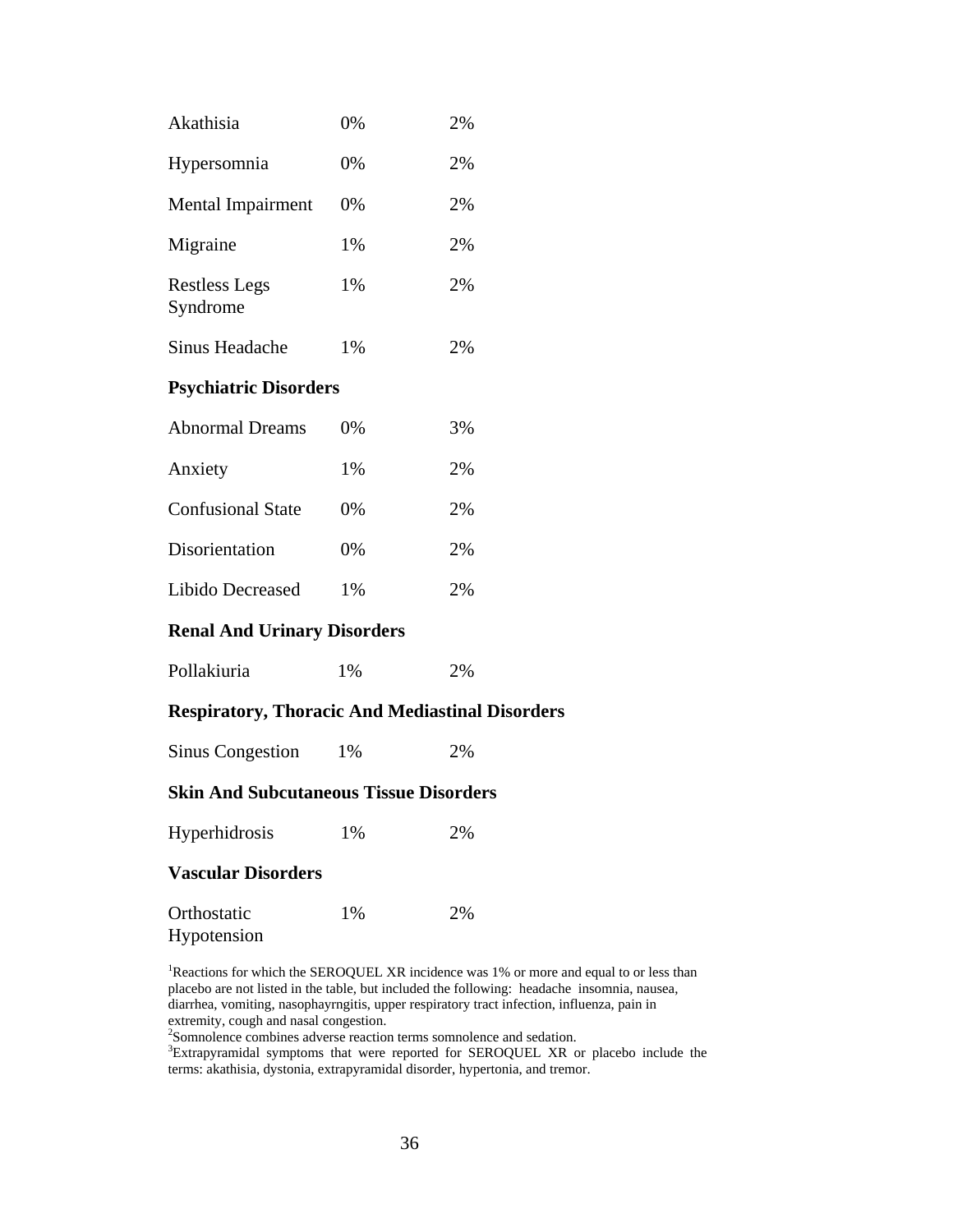In the 6-week placebo-controlled fixed dose adjunctive therapy clinical trials, for MDD, the most commonly observed adverse reactions associated with the use of SEROQUEL XR (incidence of 5% or greater and observed at a rate on SEROQUEL XR and at least twice that of placebo) were somnolence (150 mg: 37%: 300 mg: 43%), dry mouth (150 mg: 27%; 300 mg: 40%), fatigue (150 mg: 14%; 300 mg: 11%) and constipation (150 mg only: 11%).

Table 15 enumerates the incidence, rounded to the nearest percent, of treatment-emergent adverse reactions that occurred during short-term adjunctive therapy of MDD (up to 6 weeks) in 1% or more of patients treated with SEROQUEL XR (at doses of either 150 mg or 300 mg/day) where the incidence in patients treated with SEROQUEL XR was greater than the incidence in placebo-treated patients.

# **Treatment of MDD by Fixed Dose 1 Table 15 Table 15: Treatment-Emergent Adverse Reaction Incidence in Placebo-Controlled Adjunctive Therapy Clinical Trials for the**

| <b>Body</b><br><b>System/Prefer</b><br>red Term | <b>Placebo</b><br>$(n=309)$ | <b>SEROQUEL XR</b><br>$150 \text{ mg} (n=315)$ | <b>SEROQUEL</b><br>XR 300 mg<br>$(n=312)$ |
|-------------------------------------------------|-----------------------------|------------------------------------------------|-------------------------------------------|
| <b>Ear And Labyrinth Disorders</b>              |                             |                                                |                                           |
| Vertigo                                         | 1%                          | 2%                                             | 2%                                        |
| <b>Eye Disorders</b>                            |                             |                                                |                                           |
| Vision Blurred                                  | 1%                          | 2%                                             | 1%                                        |
| <b>Gastrointestinal Disorders</b>               |                             |                                                |                                           |
| Dry Mouth                                       | 8%                          | 27%                                            | 40%                                       |
| Constipation                                    | 4%                          | 6%                                             | 11%                                       |
| Nausea                                          | 7%                          | 7%                                             | 8%                                        |
| Dyspepsia                                       | 2%                          | 2%                                             | 3%                                        |
| Abdominal<br>Distension                         | 0%                          | 0%                                             | 1%                                        |
| Vomiting                                        | 1%                          | 3%                                             | 1%                                        |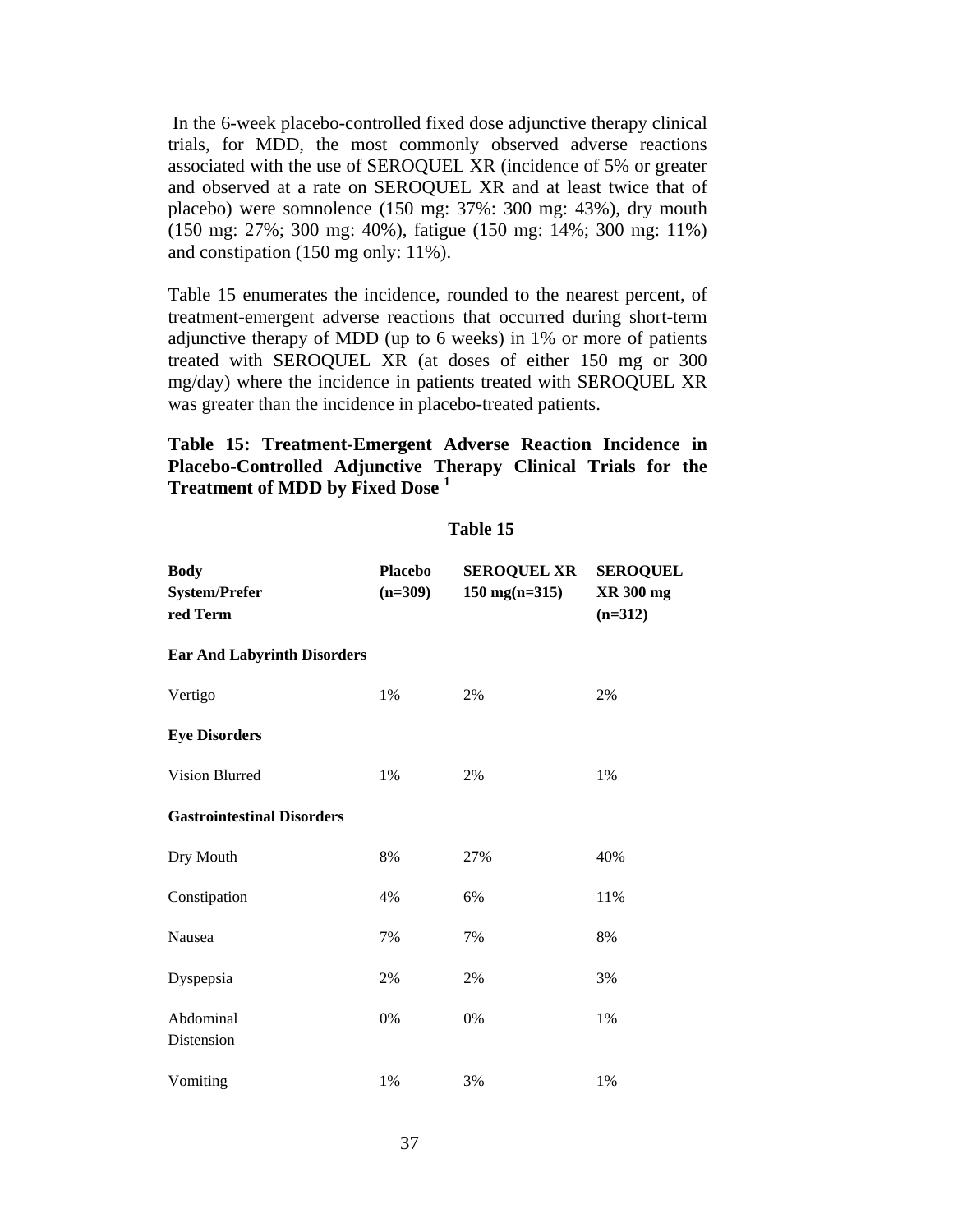#### **General Disorders and Administration Site Conditions**

|                                                        | 4%    | 14%   | 11% |
|--------------------------------------------------------|-------|-------|-----|
| Fatigue                                                |       |       |     |
| Irritability                                           | 3%    | 4%    | 2%  |
|                                                        | 0%    | 1%    | 1%  |
| Chills                                                 |       |       |     |
| <b>Infections And Infestations</b>                     |       |       |     |
| Upper                                                  | 2%    | 3%    | 2%  |
| Respiratory                                            |       |       |     |
| <b>Tract Infection</b>                                 |       |       |     |
| Influenza                                              | 0%    | 2%    | 1%  |
| <b>Injury, Poisoning And Procedural Complications</b>  |       |       |     |
| Fall                                                   | 1%    | 2%    | 0%  |
| <b>Investigations</b>                                  |       |       |     |
| Weight                                                 | 0%    | 3%    | 5%  |
| Increased                                              |       |       |     |
| <b>Metabolism And Nutrition Disorders</b>              |       |       |     |
| Increased                                              | 3%    | 3%    | 5%  |
| Appetite                                               |       |       |     |
| <b>Musculoskeletal And Connective Tissue Disorders</b> |       |       |     |
| Back pain                                              | 1%    | 3%    | 3%  |
| Muscle                                                 | 1%    | 2%    | 1%  |
| Spasms                                                 |       |       |     |
| <b>Nervous System Disorders</b>                        |       |       |     |
| Somnolence <sup>2</sup>                                | 9%    | 37%   | 43% |
| <b>Dizziness</b>                                       | 7%    | 11%   | 12% |
| Extrapyramidal<br>Symptoms <sup>3</sup>                | 4%    | 4%    | 6%  |
| Hypersomnia                                            | $0\%$ | $1\%$ | 2%  |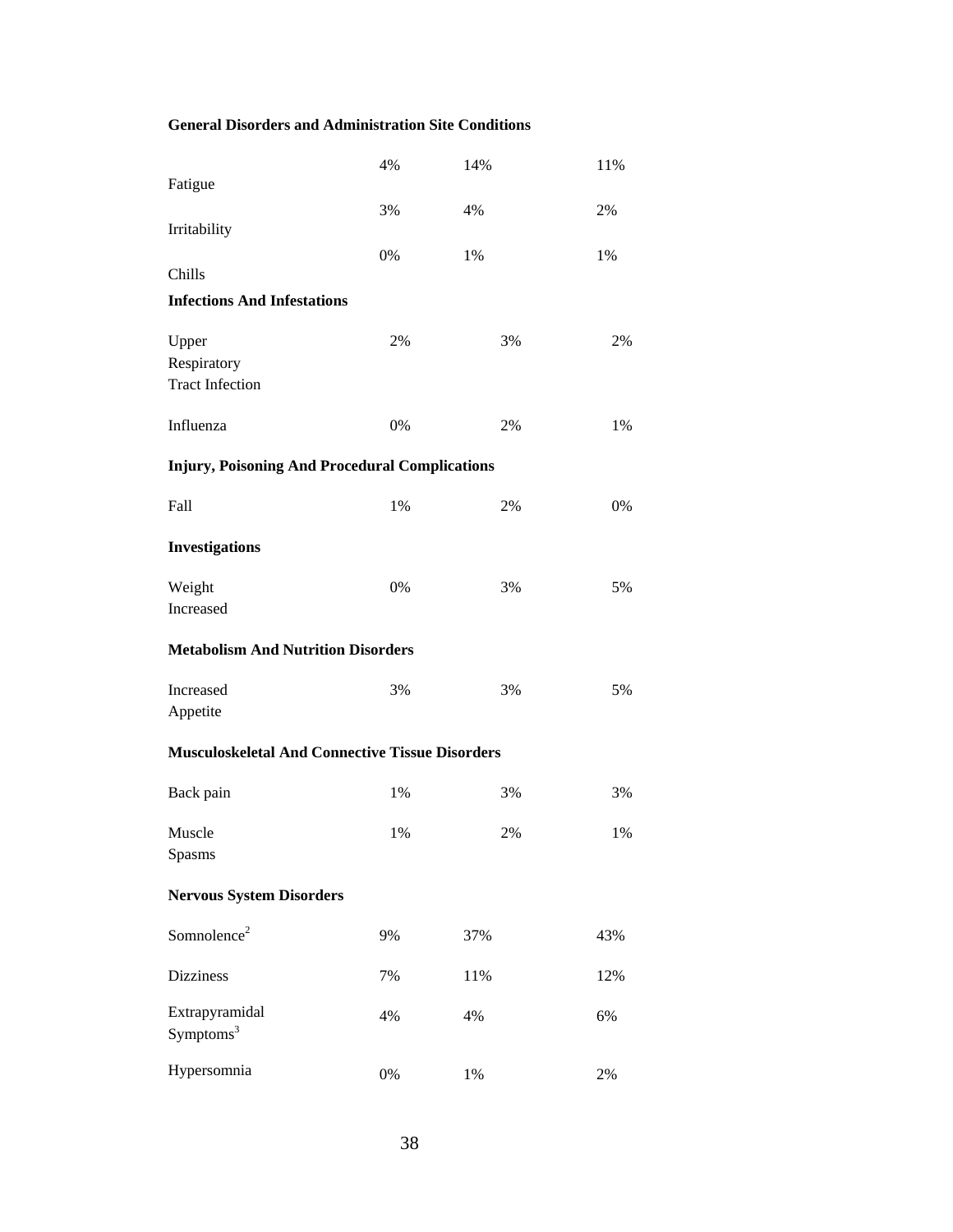| Dysarthria                   | $0\%$ | 1% | $1\%$ |
|------------------------------|-------|----|-------|
| Dysgeusia                    | 0%    | 1% | 1%    |
| Lethargy                     | 1%    | 2% | 1%    |
| Akathisia                    | 1%    | 2% | 2%    |
| <b>Psychiatric Disorders</b> |       |    |       |
| Abnormal<br>Dreams           | 1%    | 2% | 2%    |
| Anxiety                      | 1%    | 2% | 2%    |
| Restlessness                 | $1\%$ | 1% | 2%    |
| Libido<br>Decreased          | 0%    | 0% | 1%    |
| Depression                   | 1%    | 2% | 1%    |

<sup>1</sup>Reactions for which the SEROQUEL XR incidence was 1% or more but equal to or less than placebo are not listed in the table, but included the following: headache, insomnia, nausea, disturbance in attention, dysarthria, paraesthesia, tremor, diarrhea, upper abdominal pain, nightmare, nasopharyngitis, sinusitis, decreased appetite, myalgia, arthralgia, pain in extremity, hyperhidrosis, night sweats and nasal congestion.

 $^{2}$ Somnolence combines adverse event terms somnolence and sedation.

 ${}^{3}$ Extrapyramidal symptoms that were reported for SEROQUEL XR or placebo include the terms: akathisia, cogwheel rigidity, drooling, dyskinesia, extrapyramidal disorder, hypertonia, hypokinesia, psychomotor hyperactivity, restlessness, and tremor.

#### Adverse Reactions Occurring at an Incidence of 5% or More Among SEROQUEL XR Treated Patients in Long-Term, Placebo-Controlled Trials

In a longer-term placebo-controlled trial, adult patients with schizophrenia who remained clinically stable on SEROQUEL XR during open-label treatment for at least 4 months were randomized to placebo (n=103) or to continue on their current SEROQUEL XR (n=94) for up to 12 months of observation for possible relapse, the adverse reactions reported were generally consistent with those reported in the short-term, placebo-controlled trials. Insomnia (8.5%) and headache (7.4%) were the only adverse events reported by 5% or more patients.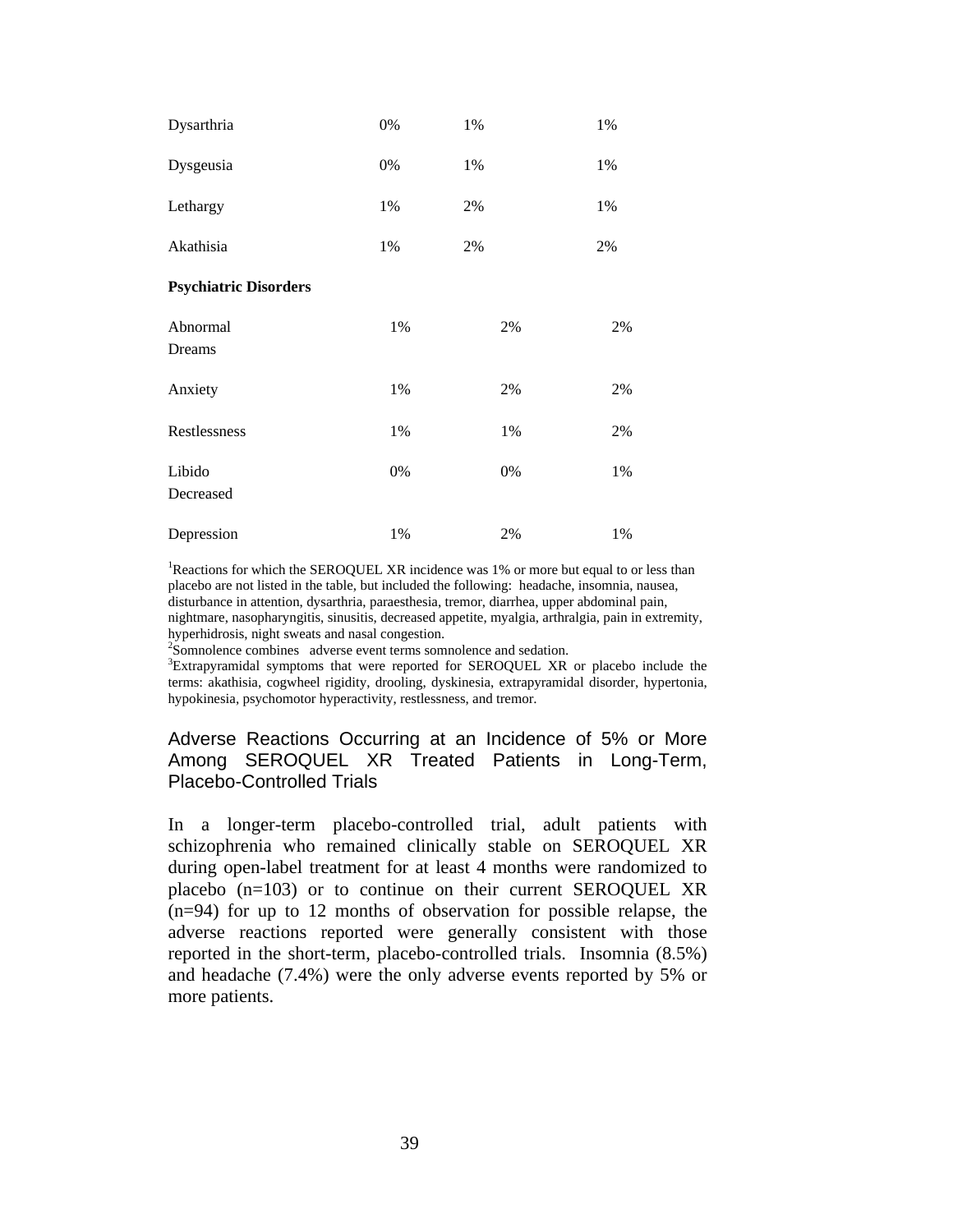Adverse Reactions that occurred in <5% of patients and were considered drug-related (incidence greater than placebo and consistent with known pharmacology of drug class) in order of decreasing frequency:

heart rate increased, hypotension, weight increased, tremor, akathisia, increased appetite, blurred vision, postural dizziness, pyrexia, dysarthria, dystonia, drooling, syncope, tardive dyskinesia, dysphagia, leukopenia, and rash.

Adverse Reactions in clinical trials with quetiapine and not listed elsewhere in the label:

nightmares, peripheral edema, rhinitis, eosinophilia, hypersensitivity, elevations in gamma-GT levels, and elevations in serum creatine phosphokinase (not associated with NMS).

#### Extrapyramidal Symptoms (EPS): **Dystonia**

*Class Effect*: Symptoms of dystonia, prolonged abnormal contractions of muscle groups, may occur in susceptible individuals during the first few days of treatment. Dystonic symptoms include: spasm of the neck muscles, sometimes progressing to tightness of the throat, swallowing difficulty, difficulty breathing, and/or protrusion of the tongue. While these symptoms can occur at low doses, they occur more frequently and with greater severity with high potency and at higher doses of first generation antipsychotic drugs. An elevated risk of acute dystonia is observed in males and younger age groups.

Four methods were used to measure EPS: (1) Simpson-Angus total score (mean change from baseline) which evaluates parkinsonism and akathisia, (2) Barnes Akathisia Rating Scale (BARS) Global Assessment Score, (3) incidence of spontaneous complaints of EPS (akathisia, akinesia, cogwheel rigidity, extrapyramidal syndrome, hypertonia, hypokinesia, neck rigidity, and tremor), and (4) use of anticholinergic medications to treat emergent EPS.

*Adults*: In placebo-controlled clinical trials with quetiapine, utilizing doses up to 800 mg per day, the incidence of any adverse reactions potentially related to EPS ranged from 8% to 11% for quetiapine and 4% to 11% for placebo.

In three-arm placebo-controlled clinical trials for the treatment of schizophrenia, utilizing doses between 300 mg and 800 mg of SEROQUEL XR, the incidence of any adverse reactions potentially related to EPS was 8% for SEROQUEL XR and 8% for SEROQUEL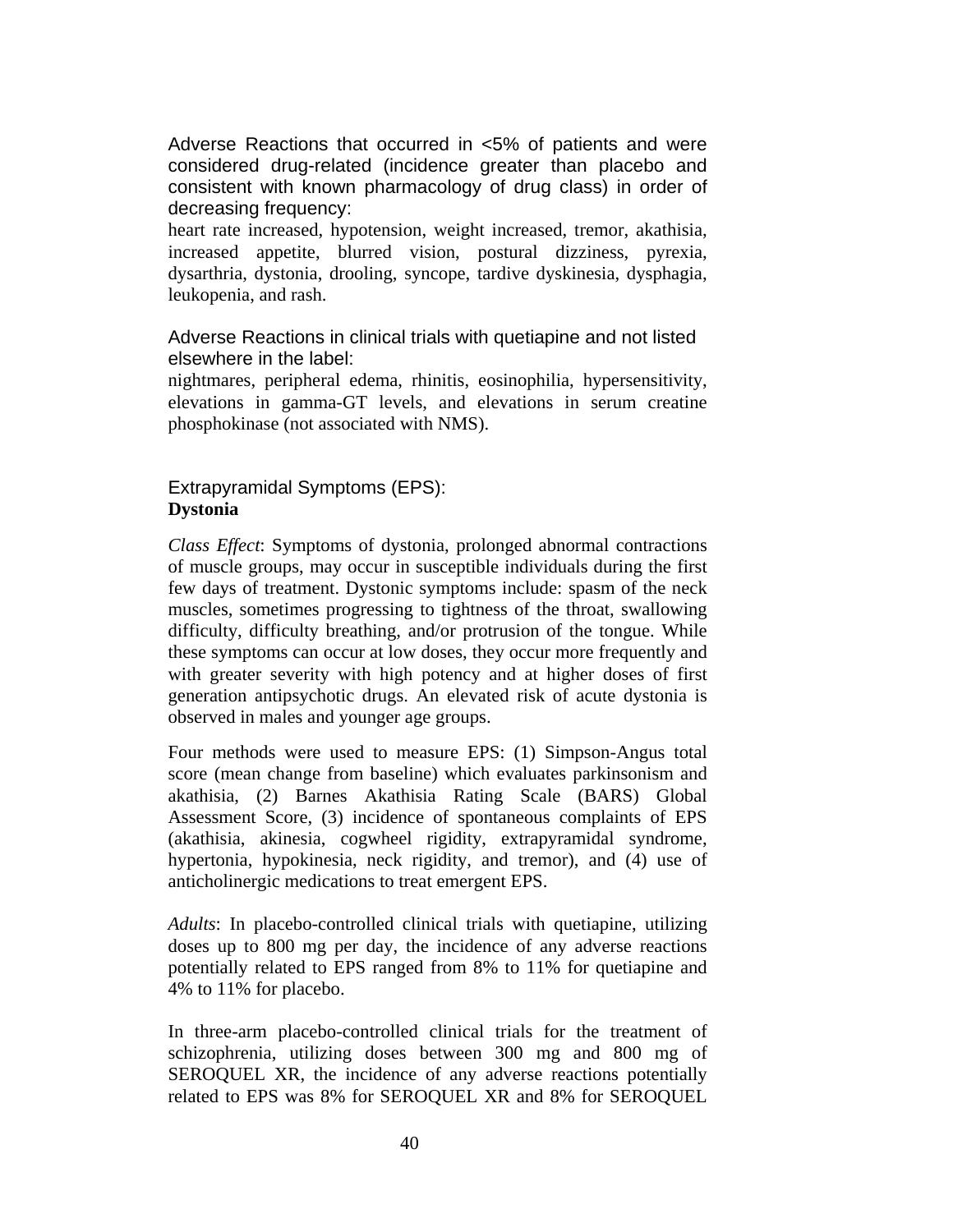(without evidence of being dose related), and 5% in the placebo group. In these studies, the incidence of the individual adverse reactions  $(eg,$ akathisia, extrapyramidal disorder, tremor, dyskinesia, dystonia, restlessness, and muscle rigidity) was generally low and did not exceed 3% for any treatment group.

At the end of treatment, the mean change from baseline in SAS total score and BARS Global Assessment score was similar across the treatment groups. The use of concomitant anticholinergic medications was infrequent and similar across the treatment groups. The incidence of extrapyramidal symptoms was consistent with that seen with the profile of SEROQUEL in schizophrenia patients.

# **Table 16: Adverse Experiences Associated with Extrapyramidal Symptoms in Placebo-controlled Clinical Trials for Schizophrenia**

| Preferred term                                | <b>Placebo</b><br>$(N=319)$ |               | <b>XR 300</b><br>mg/day<br>$(N=91)$ | <b>SEROQUEL</b> | <b>SEROQUEL</b><br><b>SEROQUEL</b><br><b>XR 400</b><br><b>XR 600</b><br>mg/day<br>mg/day<br>$(N=227)$<br>$(N=310)$ |               |                | <b>SEROQUEL</b><br><b>XR 800</b><br>mg/day<br>$(N=323)$ |                | <b>All Doses</b><br>$(N=951)$ |             |               |
|-----------------------------------------------|-----------------------------|---------------|-------------------------------------|-----------------|--------------------------------------------------------------------------------------------------------------------|---------------|----------------|---------------------------------------------------------|----------------|-------------------------------|-------------|---------------|
|                                               | $\mathbf n$                 | $\frac{0}{0}$ | $\mathbf n$                         | $\frac{0}{0}$   | $\mathbf n$                                                                                                        | $\frac{0}{0}$ | $\mathbf n$    | $\frac{0}{0}$                                           | $\mathbf n$    | $\frac{0}{0}$                 | $\mathbf n$ | $\frac{0}{0}$ |
| Dystonic event <sup>a</sup>                   | $\Omega$                    | 0.0           | 3                                   | 3.3             | $\Omega$                                                                                                           | 0.0           | $\overline{4}$ | 1.3                                                     | $\mathbf{1}$   | 0.3                           | 8           | 0.8           |
| Parkinsonism <sup>b</sup>                     | $\overline{4}$              | 1.3           | $\mathbf{1}$                        | 1.1             | 3                                                                                                                  | 1.3           | 11             | 3.6                                                     | $\overline{7}$ | 2.2                           | 22          | 2.3           |
| Akathisia <sup>c</sup>                        | 4                           | 1.3           | $\Omega$                            | 0.0             | 3                                                                                                                  | 1.3           | $\overline{7}$ | 2.3                                                     | 7              | 2.2                           | 17          | 1.8           |
| <b>Dyskinetic</b><br>event <sup>d</sup>       | $\overline{c}$              | 0.6           | $\overline{2}$                      | 2.2             | $\mathbf{1}$                                                                                                       | 0.4           | $\mathbf{1}$   | 0.3                                                     | $\mathbf{1}$   | 0.3                           | 5           | 0.5           |
| Other<br>extrapyramidal<br>event <sup>e</sup> | 7                           | 2.2           | 3                                   | 3.3             | $\overline{4}$                                                                                                     | 1.8           | $\overline{7}$ | 2.3                                                     | 12             | 3.7                           | 26          | 2.7           |

- a: Patients with the following terms were counted in this category: nuchal rigidity, hypertonia, dystonia, muscle rigidity, oculogyration
- b: Patients with the following terms were counted in this category: cogwheel rigidity, tremor, drooling, hypokinesia
- c: Patients with the following terms were counted in this category: akathisia, psychomotor agitation
- d: Patients with the following terms were counted in this category: tardive dyskinesia, dyskinesia, choreoathetosis
- e: Patients with the following terms were counted in this category: restlessness; extrapyramidal disorder, movement disorder

In a placebo-controlled clinical trial for the treatment of bipolar mania, utilizing the dose range of 400-800 mg/day of SEROQUEL XR, the incidence of any adverse reactions potentially related to EPS was 6.6% for SEROQUEL XR and 3.8% in the placebo group. In this study, the incidence of the individual adverse reactions (eg, akathisia,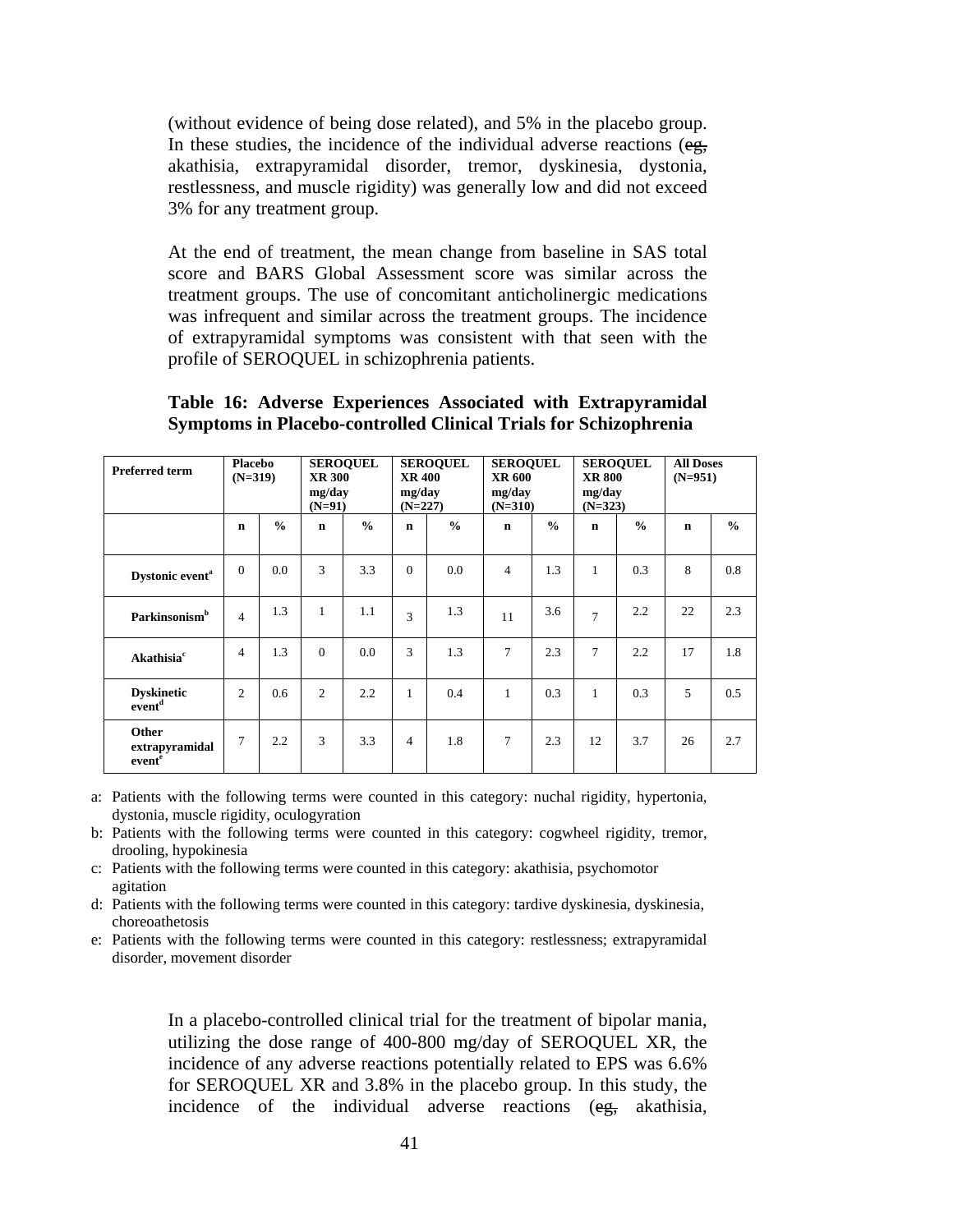extrapyramidal disorder, tremor, dystonia, restlessness, and cogwheel rigidity) did not exceed 2.0% for any adverse reaction.

| <b>Preferred</b><br>term*                     | <b>Placebo</b><br>$(N=160)$ |               | <b>SEROQUEL</b><br>XR |               |  |
|-----------------------------------------------|-----------------------------|---------------|-----------------------|---------------|--|
|                                               |                             |               | $(N=151)$             |               |  |
|                                               | n                           | $\frac{0}{0}$ | $\mathbf n$           | $\frac{6}{9}$ |  |
| Dystonic<br>event <sup>a</sup>                | $\Omega$                    | 0.0           |                       | 0.7           |  |
| Parkinsonism <sup>b</sup>                     | 3                           | 1.9           | 4                     | 2.7           |  |
| Akathisia <sup>c</sup>                        | 1                           | 0.6           | 2                     | 1.3           |  |
| Other<br>extrapyramidal<br>event <sup>d</sup> | $\overline{2}$              | 1.3           | 3                     | 2.0           |  |

## **Table 17: Adverse Experiences Associated with Extrapyramidal Symptoms in a Placebo-controlled Clinical Trial for Bipolar Mania**

\*: There were no adverse experiences with the preferred term of dyskinetic event.

a: Patients with the following terms were counted in this category: nuchal rigidity, hypertonia, dystonia, muscle rigidity, oculogyration

b: Patients with the following terms were counted in this category: cogwheel rigidity, tremor, drooling, hypokinesia

c: Patients with the following terms were counted in this category: akathisia, psychomotor agitation

d: Patients with the following terms were counted in this category: restlessness; extrapyramidal disorder, movement disorder

In a placebo-controlled clinical trial for the treatment of bipolar depression utilizing 300 mg of SEROQUEL XR, the incidence of any adverse reactions potentially related to EPS was 4.4% for SEROQUEL XR and 0.7% in the placebo group. In this study, the incidence of the individual adverse reactions (eg, akathisia, extrapyramidal disorder, tremor, dystonia, hypertonia) did not exceed 1.5% for any individual adverse reaction.

**Table 18: Adverse Experiences Associated with Extrapyramidal Symptoms in a Placebo-controlled Clinical Trial for Bipolar Depression** 

| Preferred<br>term* | <b>Placebo</b><br>$(N=140)$ |               | <b>SEROQUEL</b><br>ХR<br>$(N=137)$ |               |
|--------------------|-----------------------------|---------------|------------------------------------|---------------|
|                    | n                           | $\frac{6}{9}$ |                                    | $\frac{0}{0}$ |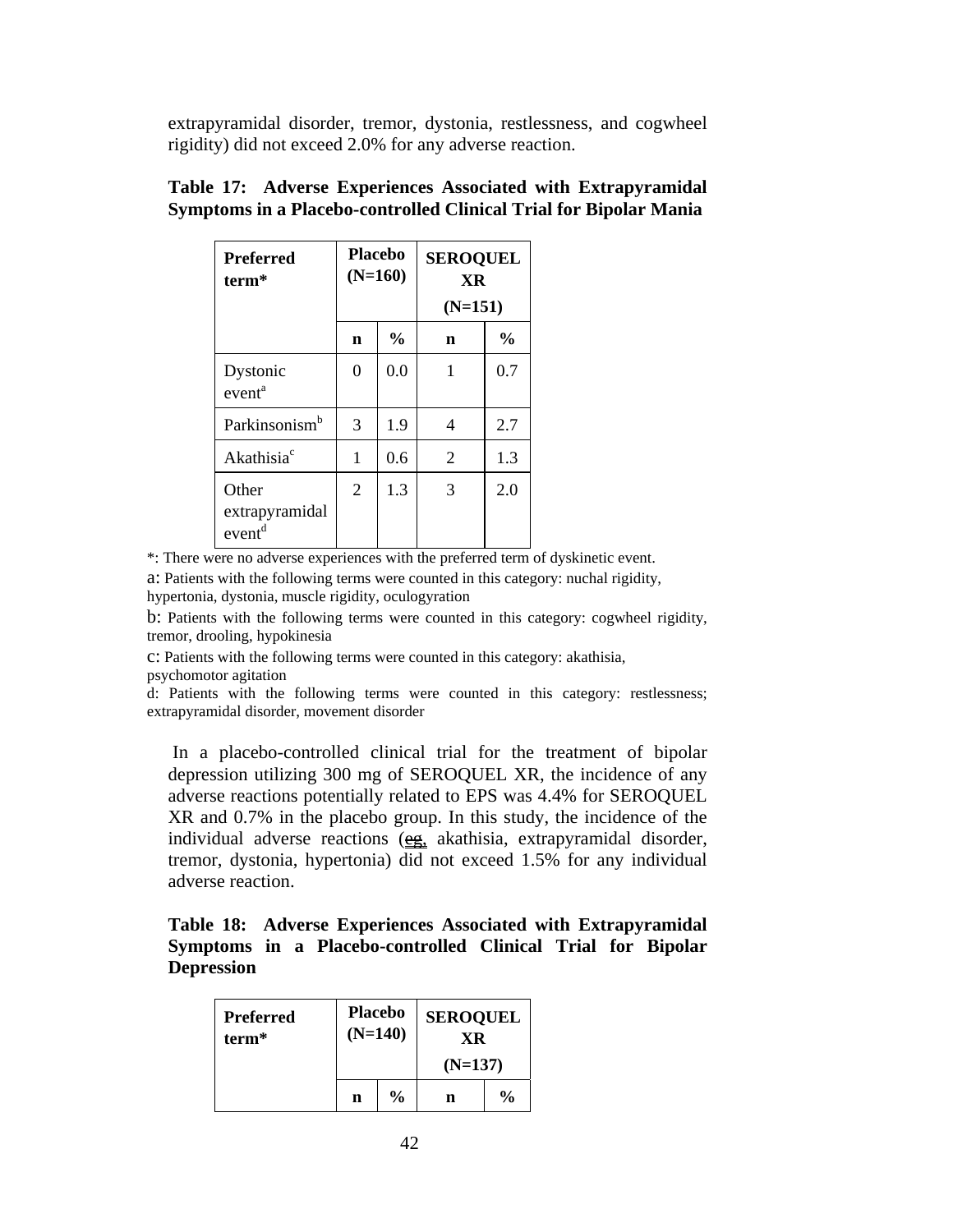| Dystonic<br>event <sup>a</sup>   | 0 | 0.0 | 2 | 1.5 |
|----------------------------------|---|-----|---|-----|
| Parkinsonism <sup>b</sup>        |   | 0.7 |   | 0.7 |
| Akathisia <sup>c</sup>           |   | 0.0 | 2 | 1.5 |
| Other<br>extrapyramidal<br>event | 0 | 0.0 |   | 0.7 |

\*: There were no adverse experiences with the preferred term of dyskinetic event.

a: Patients with the following terms were counted in this category: nuchal rigidity, hypertonia, dystonia, muscle rigidity, oculogyration

b: Patients with the following terms were counted in this category: cogwheel rigidity, tremor, drooling, hypokinesia

c: Patients with the following terms were counted in this category: akathisia, psychomotor agitation

d: Patients with the following terms were counted in this category: restlessness; extrapyramidal disorder, movement disorder

group. In two placebo-controlled short-term adjunctive therapy clinical trials for the treatment of MDD utilizing between 150 mg and 300 mg of SEROQUEL XR, the incidence of any adverse reactions potentially related to EPS was 5.1% SEROQUEL XR and 4.2% for the placebo

Table 19 shows the percentage of patients experiencing adverse reactions potentially associated with EPS in adjunct clinical trials for MDD by dose:

**Table 19: Adverse Reactions Potentially Associated with EPS in MDD Trials by Dose, Adjunctive Therapy Clinical Trials (6 weeks duration)** 

| <b>Preferred term</b>            |                | <b>Placebo</b><br>$(N=309)$ | <b>SEROQUEL</b><br><b>XR 150</b><br>mg/day<br>$(N=315)$ |               |                | <b>SEROQUEL</b><br><b>XR 300</b><br>mg/day<br>$(N=312)$ | <b>All Doses</b><br>$(N=627)$ |               |  |
|----------------------------------|----------------|-----------------------------|---------------------------------------------------------|---------------|----------------|---------------------------------------------------------|-------------------------------|---------------|--|
|                                  | n              | $\frac{0}{0}$               | n                                                       | $\frac{6}{9}$ | n              | $\frac{0}{0}$                                           | n                             | $\frac{6}{6}$ |  |
| Dystonic event <sup>a</sup>      | $\theta$       | 0.0                         | 1                                                       | 0.3           | $\theta$       | 0.0                                                     | 1                             | 0.2           |  |
| Parkinsonism <sup>b</sup>        | 5              | 1.6                         | 3                                                       | 1.0           | $\overline{4}$ | 1.3                                                     | $\overline{7}$                | 1.1           |  |
| Akathisia <sup>c</sup>           | 3              | 1.0                         | 5                                                       | 1.6           | 8              | 2.6                                                     | 12                            | 2.1           |  |
| Dyskinetic<br>event <sup>d</sup> | $\overline{0}$ | 0.0                         | $\overline{0}$                                          | 0.0           | 1              | 0.3                                                     | $\mathbf{1}$                  | 0.2           |  |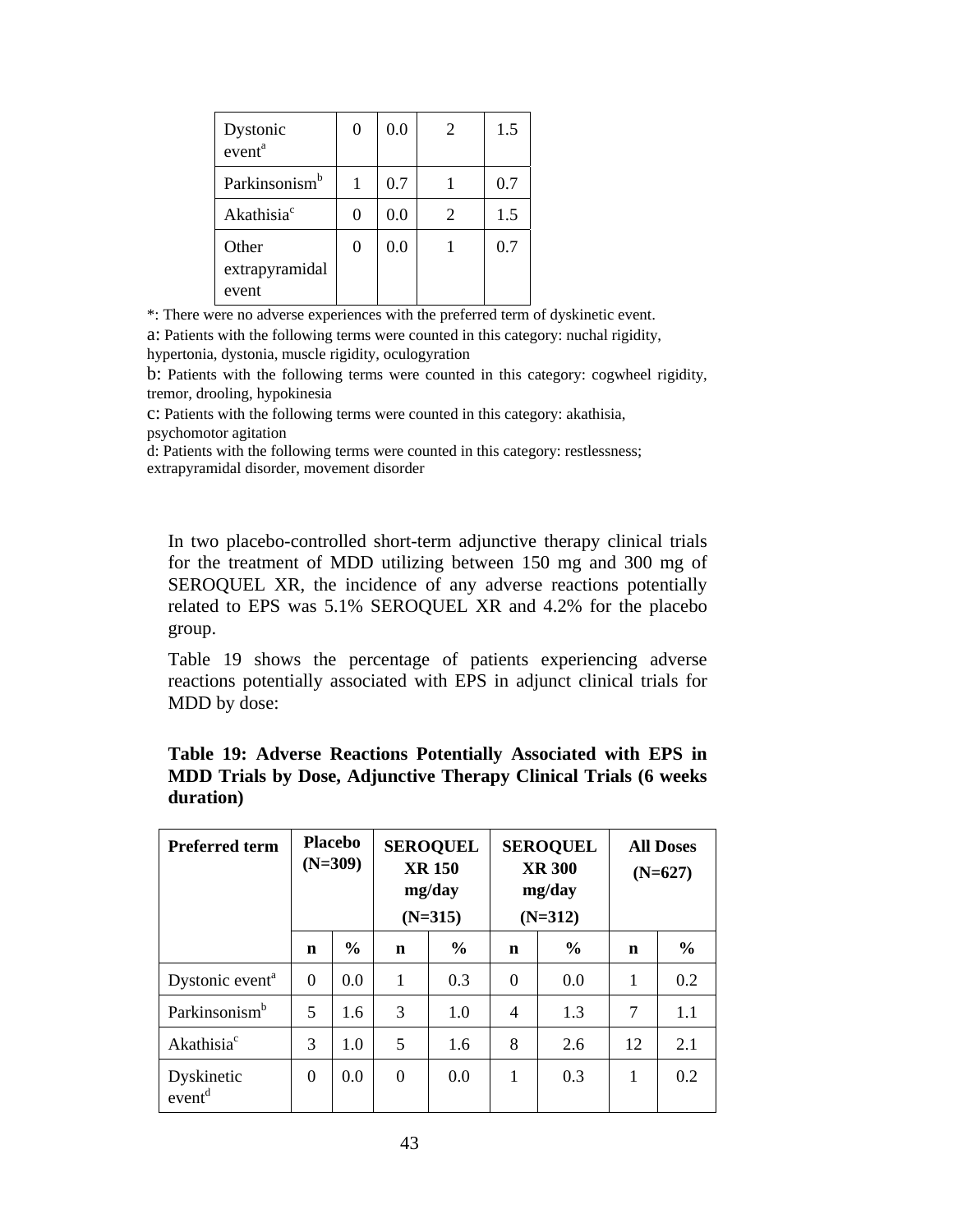| Other              | 1.0 | ັ | 1.0 | $\mathbf{r}$ | 2.L |  |
|--------------------|-----|---|-----|--------------|-----|--|
| extrapyramidal     |     |   |     |              |     |  |
| event <sup>e</sup> |     |   |     |              |     |  |

a: Patients with the following terms were counted in this category: nuchal rigidity, hypertonia, dystonia, muscle rigidity, oculogyration

- b: Patients with the following terms were counted in this category: cogwheel rigidity, tremor, drooling, hypokinesia
- c: Patients with the following terms were counted in this category: akathisia, psychomotor agitation
- d: Patients with the following terms were counted in this category: tardive dyskinesia, dyskinesia, choreoathetosis
- e: Patients with the following terms were counted in this category: restlessness; extrapyramidal disorder, movement disorder

*Children and Adolescents*: Safety and effectiveness of SEROQUEL XR have not been established in pediatric patients and SEROQUEL XR is not approved for patients under the age of 18 years. In a short-term placebo-controlled monotherapy trial in adolescent patients with schizophrenia (6-week duration), the aggregated incidence of extrapyramidal symptoms was 12.9% for SEROQUEL and 5.3% for placebo, though the incidence of the individual adverse events (eg, akathisia, tremor, extrapyramidal disorder, hypokinesia, restlessness, psychomotor hyperactivity, muscle rigidity, dyskinesia) did not exceed 4.1% in any treatment group. In a short-term placebo-controlled monotherapy trial in children and adolescent patients with bipolar mania (3-week duration), the aggregated incidence of extrapyramidal symptoms was 3.6% for SEROQUEL and 1.1% for placebo.

Table 20 below presents a listing of patients with AEs potentially associated with EPS in the short-term placebo-controlled monotherapy trial in adolescent patients with schizophrenia (6-week duration).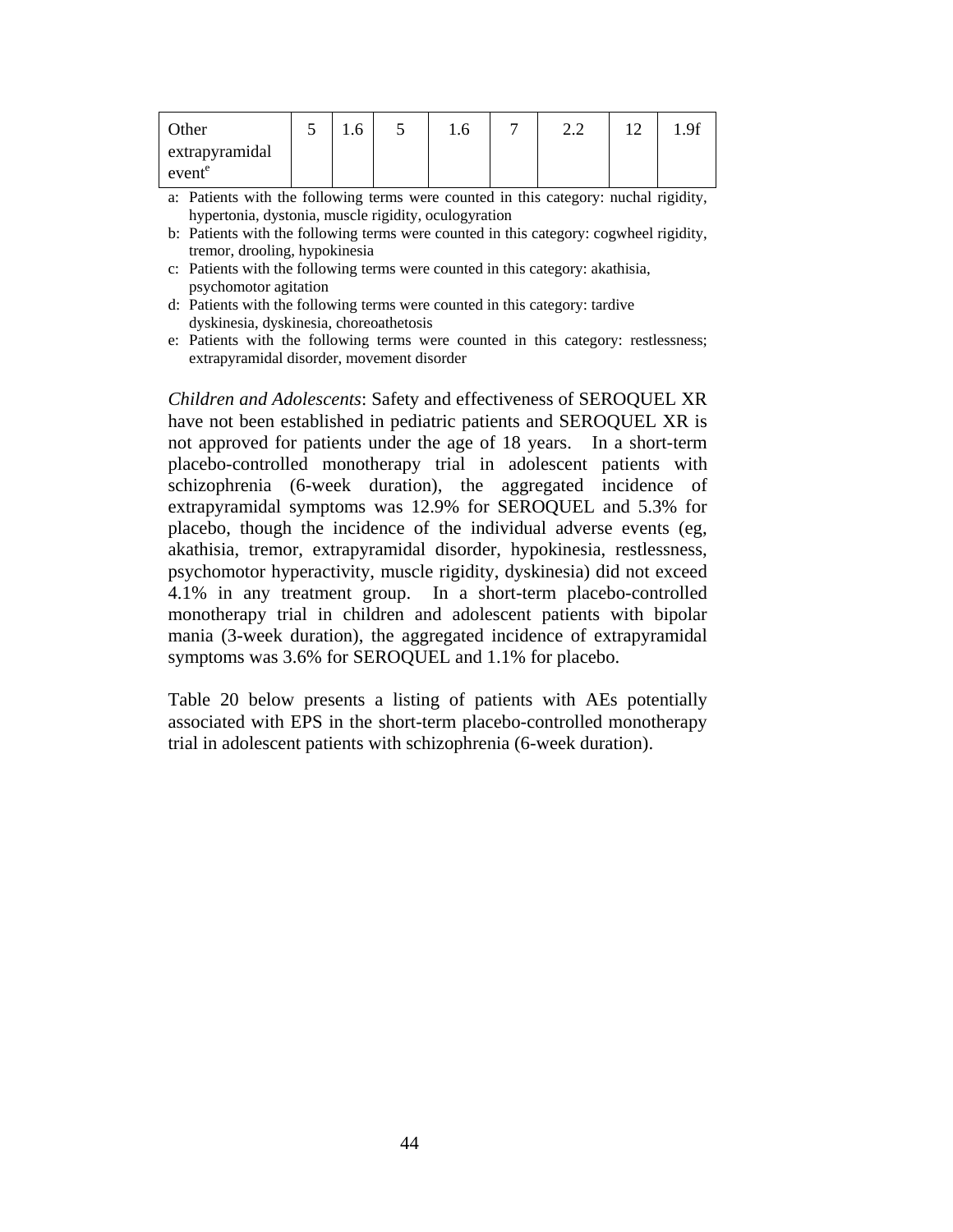**Table 20: Adverse experiences potentially associated with EPS in the shortterm placebo-controlled monotherapy trial in adolescent patients with schizophrenia (6-week duration).** 

| <b>Preferred term</b>                         | <b>Placebo</b><br>$(N=75)$ |               | Quetiapine<br>400 mg/day<br>$(N=73)$ |               |          |               | Quetiapine<br>800 mg/day<br>$(N=74)$ | All<br>Quetiapine<br>$(N=147)$ |  |
|-----------------------------------------------|----------------------------|---------------|--------------------------------------|---------------|----------|---------------|--------------------------------------|--------------------------------|--|
|                                               | $\mathbf n$                | $\frac{6}{9}$ | $\mathbf n$                          | $\frac{6}{9}$ | n        | $\frac{0}{0}$ | $\mathbf n$                          | $\frac{0}{0}$                  |  |
| Dystonic event <sup>a</sup>                   | $\overline{0}$             | 0.0           | $\overline{2}$                       | 2.7           | $\theta$ | 0.0           | 2                                    | 1.4                            |  |
| Parkinsonism <sup>b</sup>                     | $\overline{2}$             | 2.7           | $\overline{4}$                       | 5.5           | 4        | 5.4           | 8                                    | 5.4                            |  |
| Akathisia <sup>c</sup>                        | 3                          | 4.0           | 3                                    | 4.1           | 4        | 5.4           | 7                                    | 4.8                            |  |
| Dyskinetic event <sup>d</sup>                 | $\overline{0}$             | 0.0           | 2                                    | 2.7           | $\theta$ | 0.0           | $\overline{2}$                       | 1.4                            |  |
| Other<br>extrapyramidal<br>event <sup>e</sup> | $\overline{0}$             | 0.0           | $\overline{2}$                       | 2.7           | 2        | 2.7           | 4                                    | 2.7                            |  |

a: Patients with the following terms were counted in this category: nuchal rigidity, hypertonia, dystonia, muscle rigidity

b: Patients with the following terms were counted in this category: cogwheel rigidity, tremor

c: Patients with the following terms were counted in this category: akathisia

- d: Patients with the following terms were counted in this category: tardive dyskinesia, dyskinesia, choreoathetosis
- e: Patients with the following terms were counted in this category: restlessness; extrapyramidal disorder

Table 21 below presents a listing of patients with Adverse Experiences potentially associated with EPS in a short-term placebo-controlled monotherapy trial in children and adolescent patients with bipolar mania (3-week duration)

| <b>Preferred</b><br>term <sup>*</sup>         |                | <b>Placebo</b><br>$(N=90)$ | Quetiapine<br>$400$ mg<br>$(N=95)$ |               | Quetiapine<br>$600$ mg<br>$(N=98)$ |               | All<br>Quetiapine<br>$(N=193)$ |               |
|-----------------------------------------------|----------------|----------------------------|------------------------------------|---------------|------------------------------------|---------------|--------------------------------|---------------|
|                                               | n              | $\frac{6}{9}$              | n                                  | $\frac{0}{0}$ | n                                  | $\frac{6}{9}$ | $\mathbf n$                    | $\frac{6}{6}$ |
| Parkinsonism <sup>a</sup>                     | 1              | 1.1                        | 2                                  | 2.1           | 1                                  | 1.0           | 3                              | 1.6           |
| Akathisia <sup>b</sup>                        | $\theta$       | 0.0                        | 1                                  | 1.0           | 1                                  | 1.0           | 2                              | 1.0           |
| Other<br>extrapyramidal<br>event <sup>c</sup> | $\overline{0}$ | 0.0                        | 1                                  | 1.1           | 1                                  | 1.0           | $\overline{2}$                 | 1.0           |

**Table 21: Adverse experiences potentially associated with EPS in a shortterm placebo-controlled monotherapy trial in children and adolescent patients with bipolar mania (3-week duration)**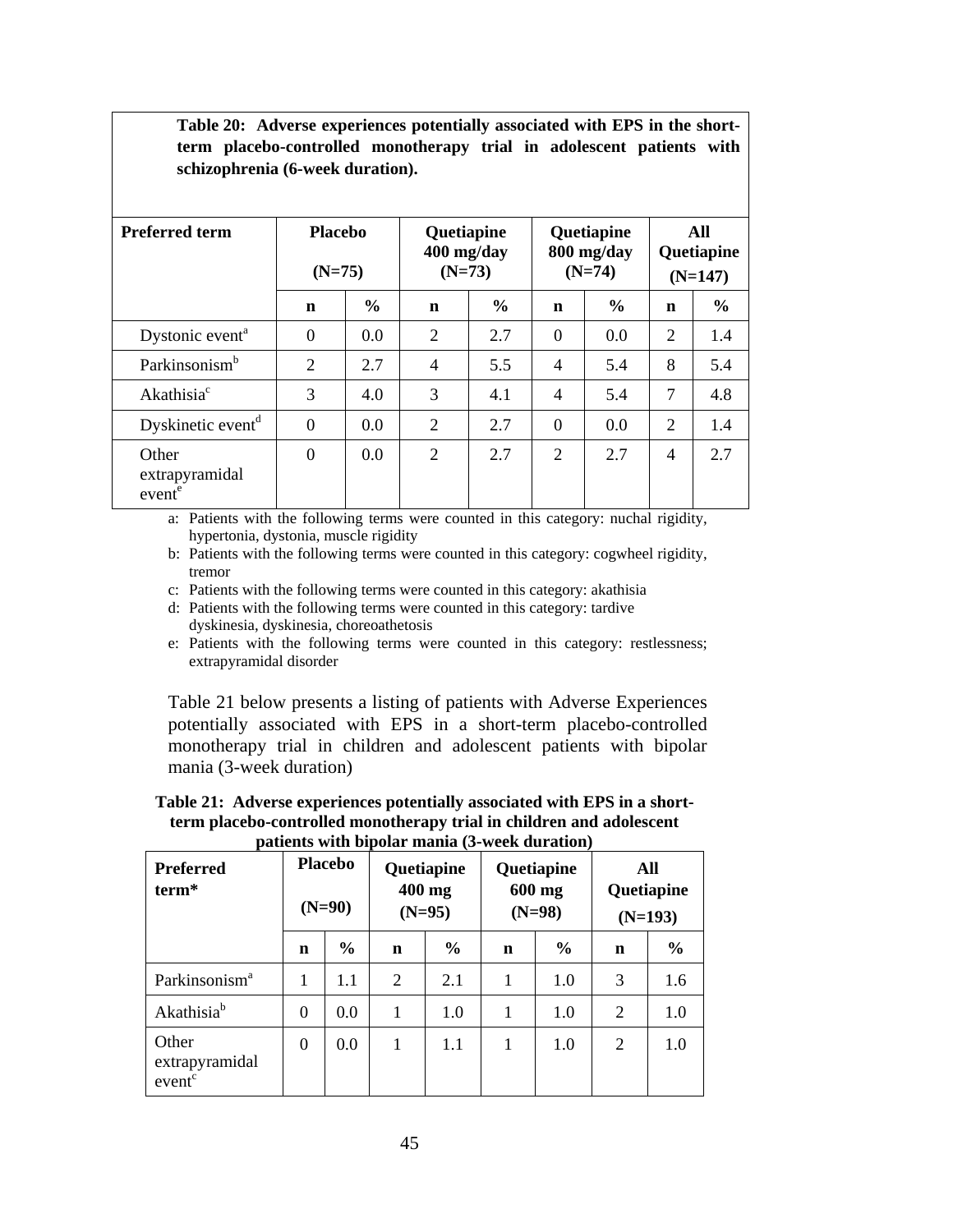- \*: There were no adverse experiences with the preferred term of dystonic or dyskinetic events.
- a: Patients with the following terms were counted in this category: cogwheel rigidity, tremor
- b: Patients with the following terms were counted in this category: akathisia
- c: Patients with the following terms were counted in this category: restlessness; extrapyramidal disorder

*Children and Adolescents*: Safety and effectiveness of SEROQUEL XR have not been established in pediatric patients and SEROQUEL XR is not approved for patients under the age of 18 years. In acute placebo-controlled trials in children and adolescent patients with schizophrenia (6-week duration) or bipolar mania (3-week duration), the incidence of increased appetite was 7.6% for SEROQUEL compared to 2.4% for placebo. In a 26-week open-label study that enrolled patients from the above two pediatric trials, the incidence of increased appetite was 10% for SEROQUEL.

## **6.2 Vital Signs and Laboratory Values**

Hyperglycemia, hyperlipidemia, weight gain and orthostatic hypotension have been reported with quetiapine. Increases in blood pressure have also been reported with quetiapine in children and adolescents [*see Warnings and Precautions* (5.4, 5.5, 5.6, 5.8 and 5.9)].

#### Laboratory Changes:

#### Neutrophil Counts

In three-arm SEROQUEL XR placebo-controlled monotherapy clinical trials, among patients with a baseline neutrophil count  $\geq 1.5 \times 10^9$ /L, the incidence of at least one occurrence of neutrophil count  $\langle 1.5 \times 10^{-1} \rangle$ 10<sup>9</sup>/L was 1.5% in patients treated with SEROQUEL XR and 1.5% for SEROQUEL, compared to 0.8% in placebo-treated patients.

In placebo-controlled monotherapy clinical trials involving 3368 patients on quetiapine fumarate and 1515 on placebo, the incidence of at least one occurrence of neutrophil count  $\langle 1.0 \times 10^9 / L$  among patients with a normal baseline neutrophil count and at least one available follow up laboratory measurement was 0.3% (10/2967) in patients treated with quetiapine, compared to 0.1% (2/1349) in patients treated with placebo. Patients with a pre-existing low WBC or a history of drug induced leukopenia/neutropenia should have their complete blood count (CBC) monitored frequently during the first few months of therapy and should discontinue SEROQUEL XR at the first sign of a decline in WBC in absence of other causative factors [*see Warnings and Precautions* (5.9)].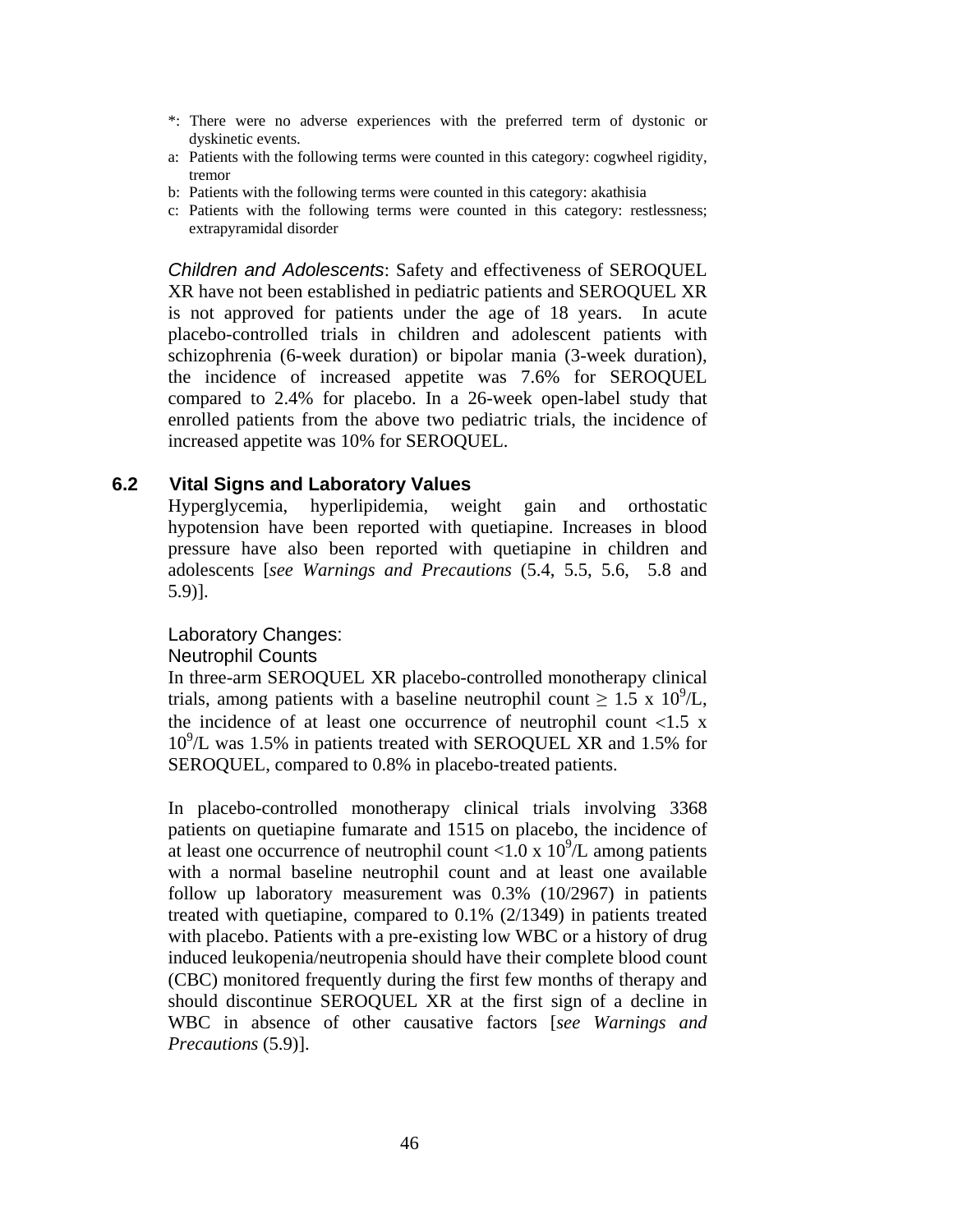## ECG Changes:

 among placebo patients. The slight tendency for tachycardia may be 2.5% of SEROQUEL XR patients, and 2.3% of placebo patients, had tachycardia (>120 bpm) at any time during the trials. SEROQUEL XR was associated with a mean increase in heart rate, assessed by ECG, of 6.3 beats per minute compared to a mean increase of 0.5 beats per minute for placebo. This is consistent with the rates for SEROQUEL. The incidence of adverse reactions of tachycardia was 1.9% for SEROQUEL XR compared to 0.5% for placebo. SEROQUEL use was associated with a mean increase in heart rate, assessed by ECG, of 7 beats per minute compared to a mean increase of 1 beat per minute related to quetiapine's potential for inducing orthostatic changes [*see Warnings and Precautions* (5.8)].

 SEROQUEL 800 mg compared to 0% of patients receiving placebo. Mean increases in heart rate were 3.8 bpm and 11.2 bpm for *Children and Adolescents:* Safety and effectiveness of SEROQUEL XR have not been established in pediatric patients. In the acute (6 week) schizophrenia trial in adolescents, potentially clinically significant increases in heart rate  $(> 110$  bpm) occurred in 5.2% of patients receiving SEROQUEL 400 mg and 8.5% of patients receiving SEROQUEL 400 mg and 800 mg groups, respectively, compared to a decrease of 3.3 bpm in the placebo group [*see Warnings and Precautions* (5.8)].

In the acute (3-week) bipolar mania trial in children and adolescents, potentially clinically significant increases in heart rate (> 110 bpm) occurred in 1.1% of patients receiving SEROQUEL 400 mg and 2.4% of patients receiving SEROQUEL 600 mg compared to 0% of patients receiving placebo. Mean increases in heart rate were 12.8 bpm and 13.4 bpm for SEROQUEL 400 mg and 600 mg groups, respectively, compared to a decrease of 1.7 bpm in the placebo group [*see Warnings and Precautions* (5.8)].

# **6.3 Post Marketing Experience**

The following adverse reactions were identified during post approval use of SEROQUEL. Because these reactions are reported voluntarily from a population of uncertain size, it is not always possible to reliably estimate their frequency or establish a causal relationship to drug exposure.

Adverse reactions reported since market introduction which were temporally related to SEROQUEL therapy includes anaphylactic reaction and galactorrhea.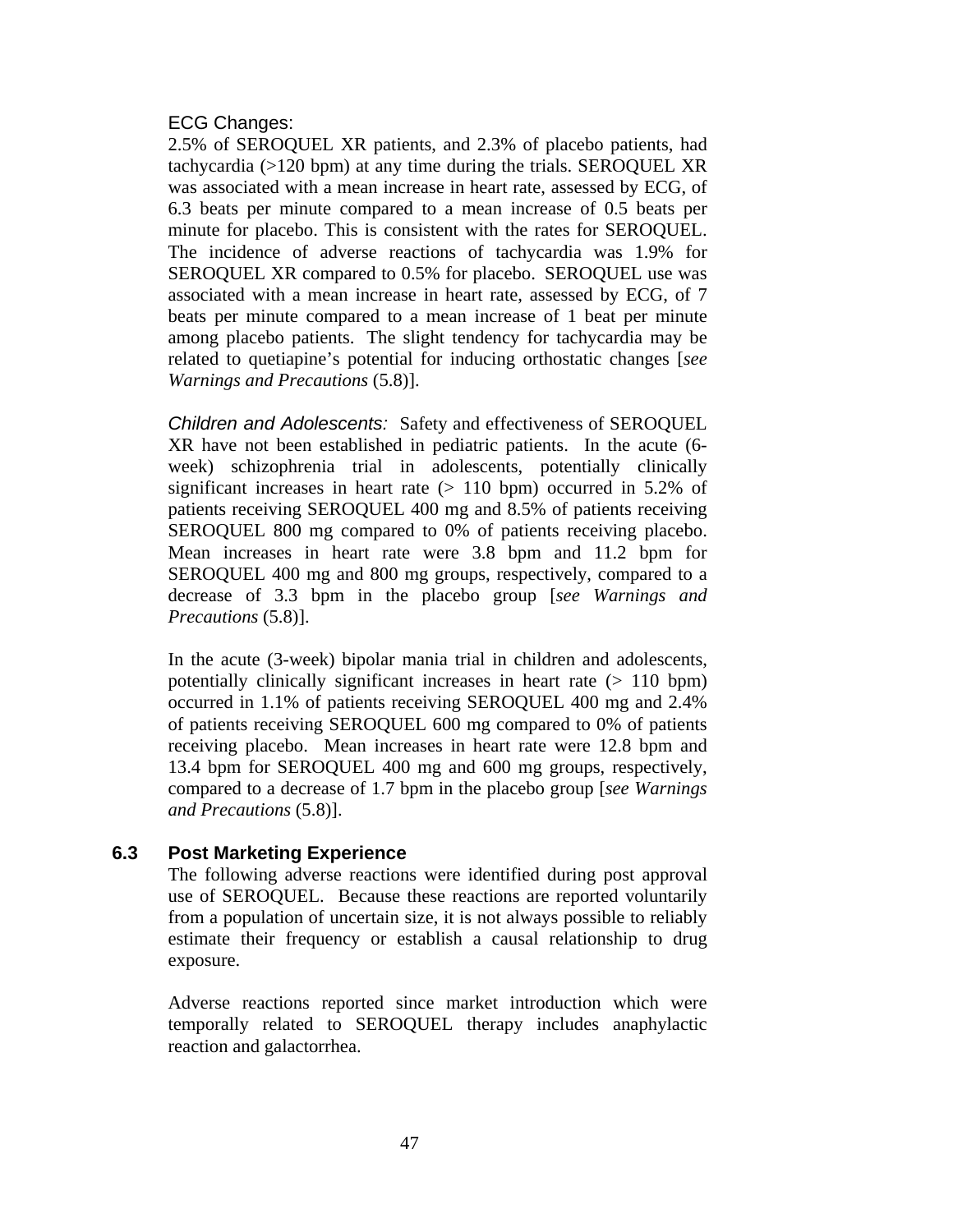Other adverse reactions reported since market introduction, which were temporally related to SEROQUEL therapy, but not necessarily causally related, include the following: agranulocytosis, cardiomyopathy hyponatremia, myocarditis rhabdomyolysis, syndrome of inappropriate antidiuretic hormone secretion (SIADH), Stevens-Johnson syndrome (SJS), and decreased platelets.

In post-marketing clinical trials, elevations in total cholesterol (predominantly LDL cholesterol) have been reported.

# **7 DRUG INTERACTIONS**

The risks of using SEROQUEL XR in combination with other drugs have not been extensively evaluated in systematic studies. Given the primary CNS effects of SEROQUEL XR, caution should be used when it is taken in combination with other centrally acting drugs. Quetiapine potentiated the cognitive and motor effects of alcohol in a clinical trial in subjects with selected psychotic disorders, and alcoholic beverages should be limited while taking quetiapine.

Because of its potential for inducing hypotension, SEROQUEL XR may enhance the effects of certain antihypertensive agents.

SEROQUEL XR may antagonize the effects of levodopa and dopamine agonists.

# **7.1 The Effect of Other Drugs on Quetiapine**

#### **Phenytoin**

Coadministration of quetiapine (250 mg three times/day) and phenytoin (100 mg three times/day) increased the mean oral clearance of quetiapine by 5-fold. Increased doses of SEROQUEL XR may be required to maintain control of symptoms of schizophrenia in patients receiving quetiapine and phenytoin, or other hepatic enzyme inducers (eg, carbamazepine, barbiturates, rifampin, glucocorticoids). Caution should be taken if phenytoin is withdrawn and replaced with a noninducer (eg, valproate) [*see Dosage and Administration* (2)].

#### **Divalproex**

Coadministration of quetiapine (150 mg bid) and divalproex (500 mg twice daily) increased the mean maximum plasma concentration of quetiapine at steady-state by 17% without affecting the extent of absorption or mean oral clearance.

# **Thioridazine**

Thioridazine (200 mg twice daily) increased the oral clearance of quetiapine (300 mg twice daily) by 65%.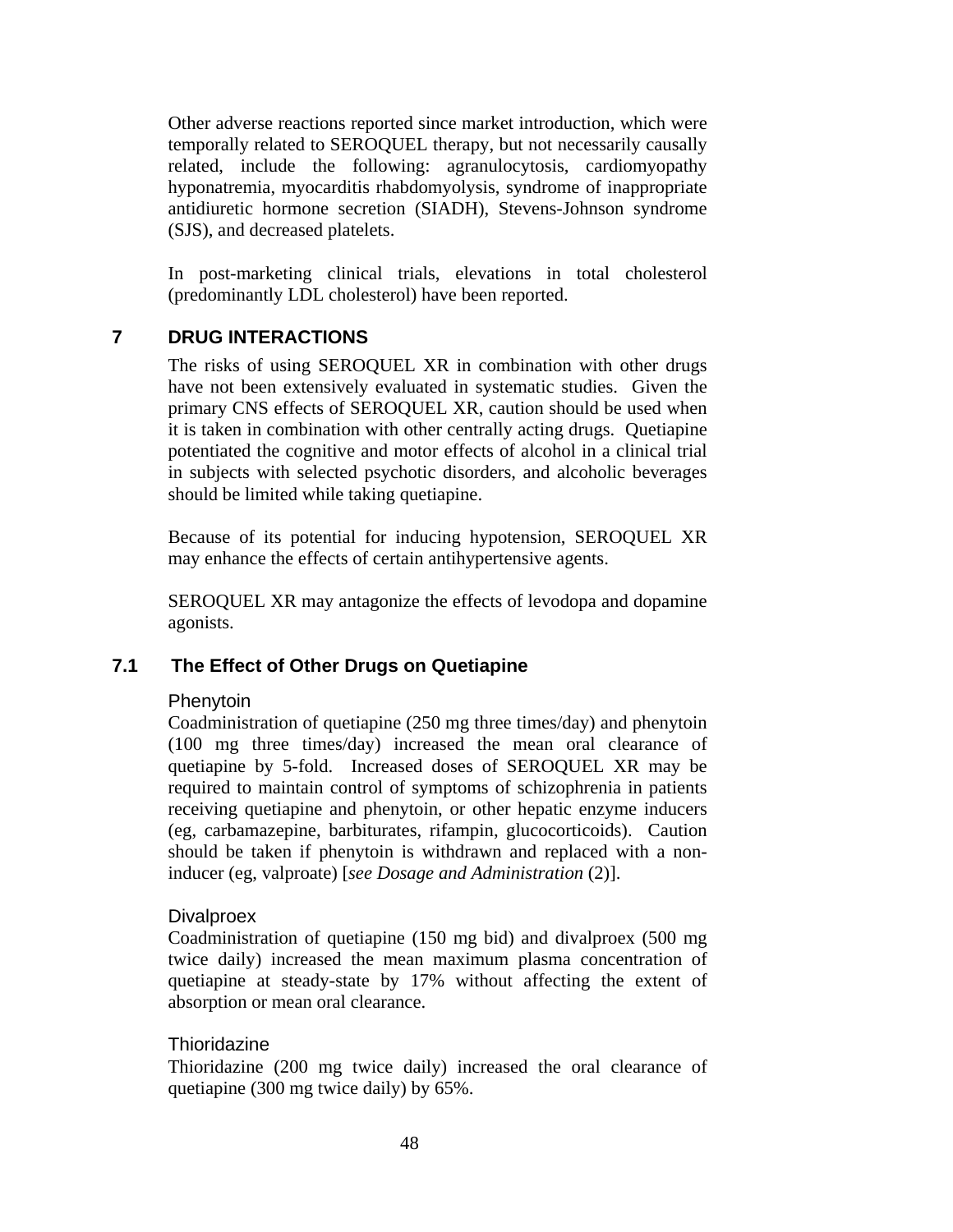## Cimetidine

Administration of multiple daily doses of cimetidine (400 mg three times daily for 4 days) resulted in a 20% decrease in the mean oral clearance of quetiapine (150 mg three times daily). Dosage adjustment for quetiapine is not required when it is given with cimetidine.

## P450 3A Inhibitors

Coadministration of ketoconazole (200 mg once daily for 4 days), a potent inhibitor of cytochrome P450 3A, reduced oral clearance of quetiapine by 84%, resulting in a 335% increase in maximum plasma concentration of quetiapine. Caution (reduced dosage) is indicated when SEROQUEL XR is administered with ketoconazole and other inhibitors of cytochrome P450 3A (eg, itraconazole, fluconazole, erythromycin, protease inhibitors).

## Fluoxetine, Imipramine, Haloperidol, and Risperidone

Coadministration of fluoxetine (60 mg once daily), imipramine (75 mg twice daily), haloperidol (7.5 mg twice daily), or risperidone (3 mg twice daily) with quetiapine (300 mg twice daily) did not alter the steady-state pharmacokinetics of quetiapine.

# **7.2. Effect of Quetiapine on Other Drugs**

#### Lorazepam

The mean oral clearance of lorazepam (2 mg, single dose) was reduced by 20% in the presence of quetiapine administered as 250 mg three times daily dosing.

#### **Divalproex**

The mean maximum concentration and extent of absorption of total and free valproic acid at steady-state were decreased by 10 to 12% when divalproex (500 mg twice daily) was administered with quetiapine (150 mg twice daily). The mean oral clearance of total valproic acid (administered as divalproex 500 mg twice daily) was increased by 11% in the presence of quetiapine (150 mg twice daily). The changes were not significant.

#### Lithium

Concomitant administration of quetiapine (250 mg three times daily) with lithium had no effect on any of the steady-state pharmacokinetic parameters of lithium.

#### Antipyrine

Administration of multiple daily doses up to 750 mg/day (on a three times daily schedule) of quetiapine to subjects with selected psychotic disorders had no clinically relevant effect on the clearance of antipyrine or urinary recovery of antipyrine metabolites. These results indicate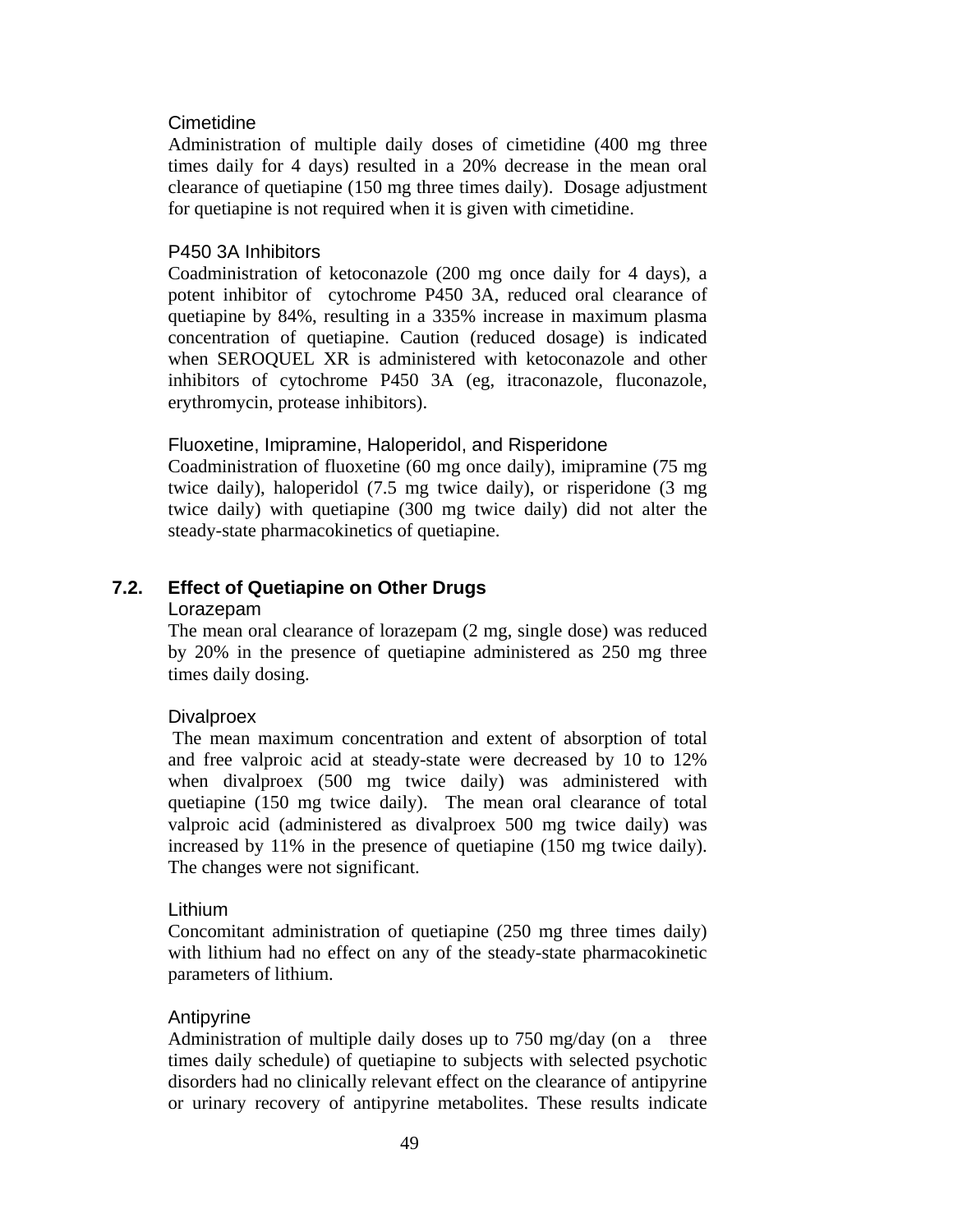that quetiapine does not significantly induce hepatic enzymes responsible for cytochrome P450 mediated metabolism of antipyrine.

#### **8 USE IN SPECIFIC POPULATIONS**

#### **8.1 Pregnancy**

Pregnancy Category C:

There are no adequate and well-controlled studies of SEROQUEL XR use in pregnant women. In limited published literature, there were no major malformations associated with quetiapine exposure during pregnancy. In animal studies, embryo-fetal toxicity occurred. Quetiapine should be used during pregnancy only if the potential benefit justifies the potential risk to the fetus.

 malformations reported (one study of 36 women, 6 case reports). Due There are limited published data on the use of quetiapine for treatment of schizophrenia and other psychiatric disorders during pregnancy. In a prospective observational study, 21 women exposed to quetiapine and other psychoactive medications during pregnancy delivered infants with no major malformations. Among 42 other infants born to pregnant women who used quetiapine during pregnancy, there were no major to the limited number of exposed pregnancies, these postmarketing data do not reliably estimate the frequency or absence of adverse outcomes.

When pregnant rats and rabbits were exposed to quetiapine during organogenesis, there was no increase in the incidence of major malformations in fetuses at doses up to 2.4 times the maximum recommended human dose for schizophrenia (MRHD, 800 mg/day on a mg/m<sup>2</sup> basis); however, there was evidence of embryo-fetal toxicity. In rats, delays in skeletal ossification occurred at 0.6 and 2.4 times the MRHD and in rabbits at 1.2 and 2.4 times the MRHD. At 2.4 times the MRHD, there was an increased incidence of carpal/tarsal flexure (minor soft tissue anomaly) in rabbit fetuses and decreased fetal weights in both species. Maternal toxicity (decreased body weights and/or death) occurred at 2.4 times the MRHD in rats and at 0.6-2.4 times the MRHD (all doses) in rabbits.

In a peri/postnatal reproductive study in rats, no drug-related effects were observed when pregnant dams were treated with quetiapine at doses 0.01, 0.12, and 0.24 times the MRHD. However, in a preliminary peri/postnatal study, there were increases in fetal and pup death, and decreases in mean litter weight at 3.0 times the MRHD.

#### **8.2 Labor and Delivery**

The effect of SEROQUEL XR on labor and delivery in humans is unknown.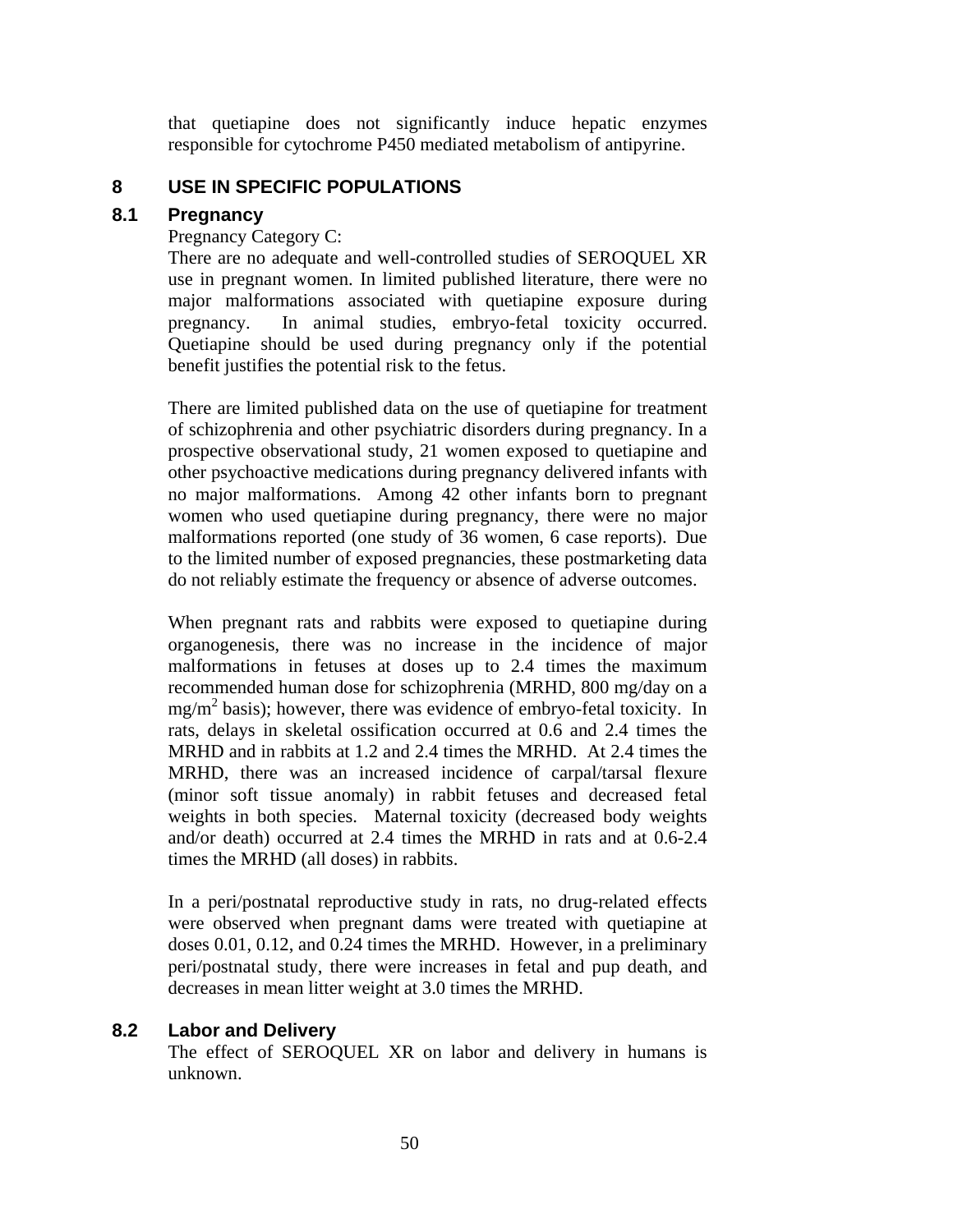#### **8.3 Nursing Mothers**

SEROQUEL XR was excreted into human milk. Caution should be exercised when SEROQUEL XR is administered to a nursing woman.

In published case reports, the level of quetiapine in breast milk ranged from undetectable to 170 μg/L. The estimated infant dose ranged from 0.09% to 0.43% of the weight-adjusted maternal dose. Based on a limited number (N=8) of mother/infant pairs, calculated infant daily doses range from less than 0.01 mg/kg (at a maternal daily dose up to 100 mg quetiapine) to 0.1 mg/kg (at a maternal daily dose of 400 mg).

## **8.4 Pediatric Use**

Safety and effectiveness of SEROQUEL XR have not been established in pediatric patients and SEROQUEL XR is not approved for patients under the age of 18 years [*see Warnings and Precautions* (5) *and Adverse Reactions* (6)].

In general, the adverse reactions observed in children and adolescents during the clinical trials with SEROQUEL were similar to those in the adult population with few exceptions. Increases in systolic and diastolic blood pressure occurred in children and adolescents and did not occur in adults. Orthostatic hypotension occurred more frequently in adults  $(4-7%)$  compared to children and adolescents  $(< 1\%)$ .

#### **8.5 Geriatric Use**

Sixty-eight patients in clinical studies with SEROQUEL XR were 65 years of age or over. In general, there was no indication of any different tolerability of SEROQUEL XR in the elderly compared to younger adults. Nevertheless, the presence of factors that might decrease pharmacokinetic clearance, increase the pharmacodynamic response to SEROQUEL XR, or cause poorer tolerance or orthostasis, should lead to consideration of a lower starting dose, slower titration, and careful monitoring during the initial dosing period in the elderly. The mean plasma clearance of quetiapine was reduced by 30% to 50% in elderly patients when compared to younger patients [*see Dosage and Administration* (2.3) *and Pharmacokinetics* (12.3)].

#### **8.6 Renal Impairment**

Clinical experience with SEROQUEL XR in patients with renal impairment [see *Clinical Pharmacology* (12.3)] is limited.

#### **8.7 Hepatic Impairment**

Since quetiapine is extensively metabolized by the liver, higher plasma levels are expected in the hepatically impaired population, and dosage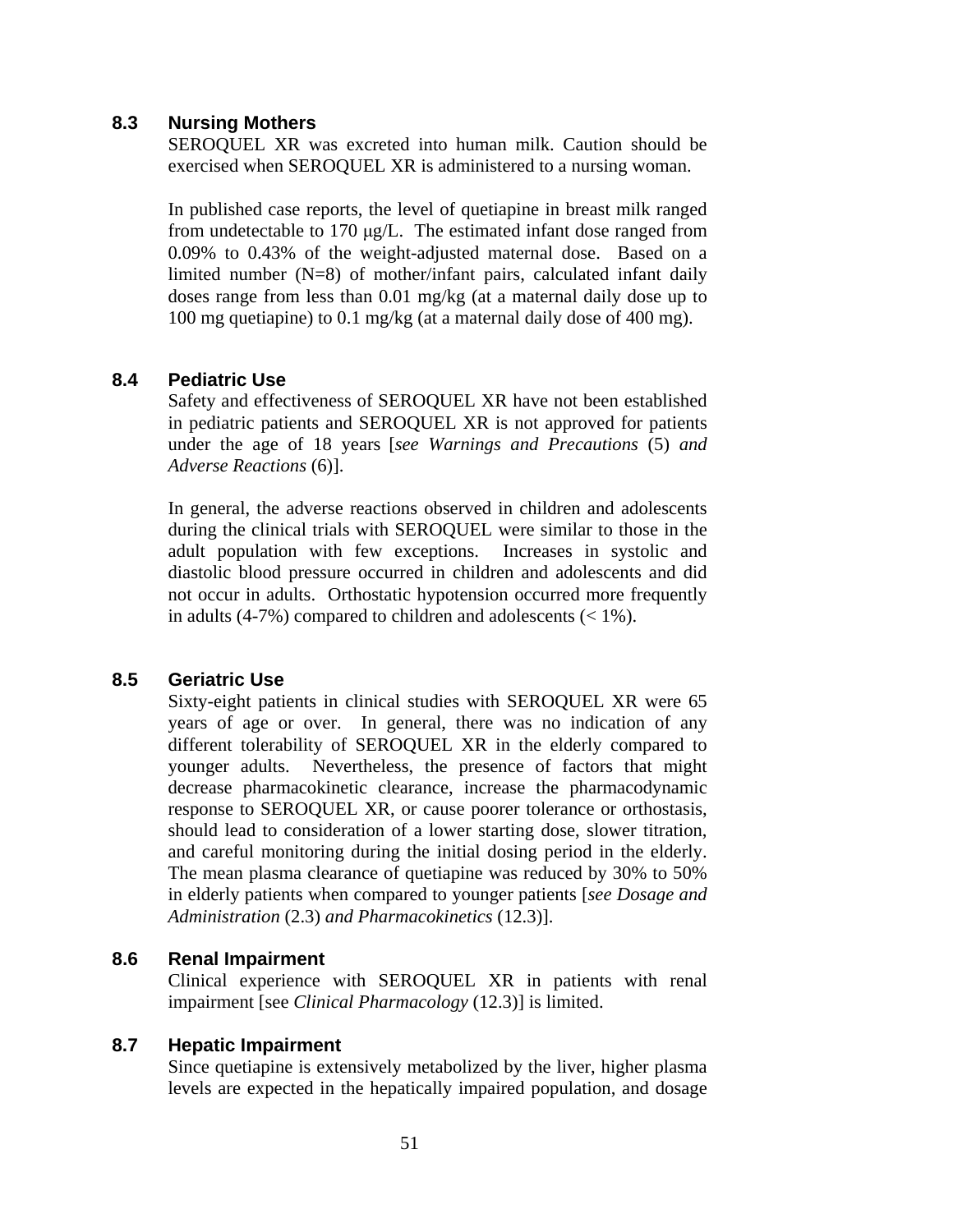adjustment may be needed [see *Dosage and Administration* (2.3) and *Clinical Pharmacology* (12.3)].

## **9 DRUG ABUSE AND DEPENDENCE**

#### **9.1 Controlled Substance**

SEROQUEL XR is not a controlled substance.

# **9.2 Abuse**

SEROQUEL XR has not been systematically studied in animals or humans for its potential for abuse, tolerance or physical dependence. While the clinical trials did not reveal any tendency for any drugseeking behavior, these observations were not systematic and it is not possible to predict on the basis of this limited experience the extent to which a CNS-active drug will be misused, diverted, and/or abused once marketed. Consequently, patients should be evaluated carefully for a history of drug abuse, and such patients should be observed closely for signs of misuse or abuse of SEROQUEL XR (eg, development of tolerance, increases in dose, drug-seeking behavior).

## **10 OVERDOSAGE**

#### **10.1 Human Experience**

In clinical trials, survival has been reported in acute overdoses of up to 30 grams of quetiapine. Most patients who overdosed experienced no adverse events or recovered fully from the reported events. Death has been reported in a clinical trial following an overdose of 13.6 grams of quetiapine alone. In general, reported signs and symptoms were those resulting from an exaggeration of the drug's known pharmacological effects, ie, drowsiness and sedation, tachycardia and hypotension. Patients with pre-existing severe cardiovascular disease may be at an increased risk of the effects of overdose [s*ee Warnings and Precautions*  (5.4)]. One case, involving an estimated overdose of 9600 mg, was associated with hypokalemia and first degree heart block. In postmarketing experience, there have been very rare reports of overdose of SEROQUEL alone resulting in death, coma, or QTc prolongation.

#### **10.2 Management of Overdosage**

In case of acute overdosage, establish and maintain an airway and ensure adequate oxygenation and ventilation. Gastric lavage (after intubation, if patient is unconscious) and administration of activated charcoal together with a laxative should be considered. The possibility of obtundation, seizure or dystonic reaction of the head and neck following overdose may create a risk of aspiration with induced emesis. Cardiovascular monitoring should commence immediately and should include continuous electrocardiographic monitoring to detect possible arrhythmias. If antiarrhythmic therapy is administered, disopyramide, procainamide and quinidine carry a theoretical hazard of additive QT-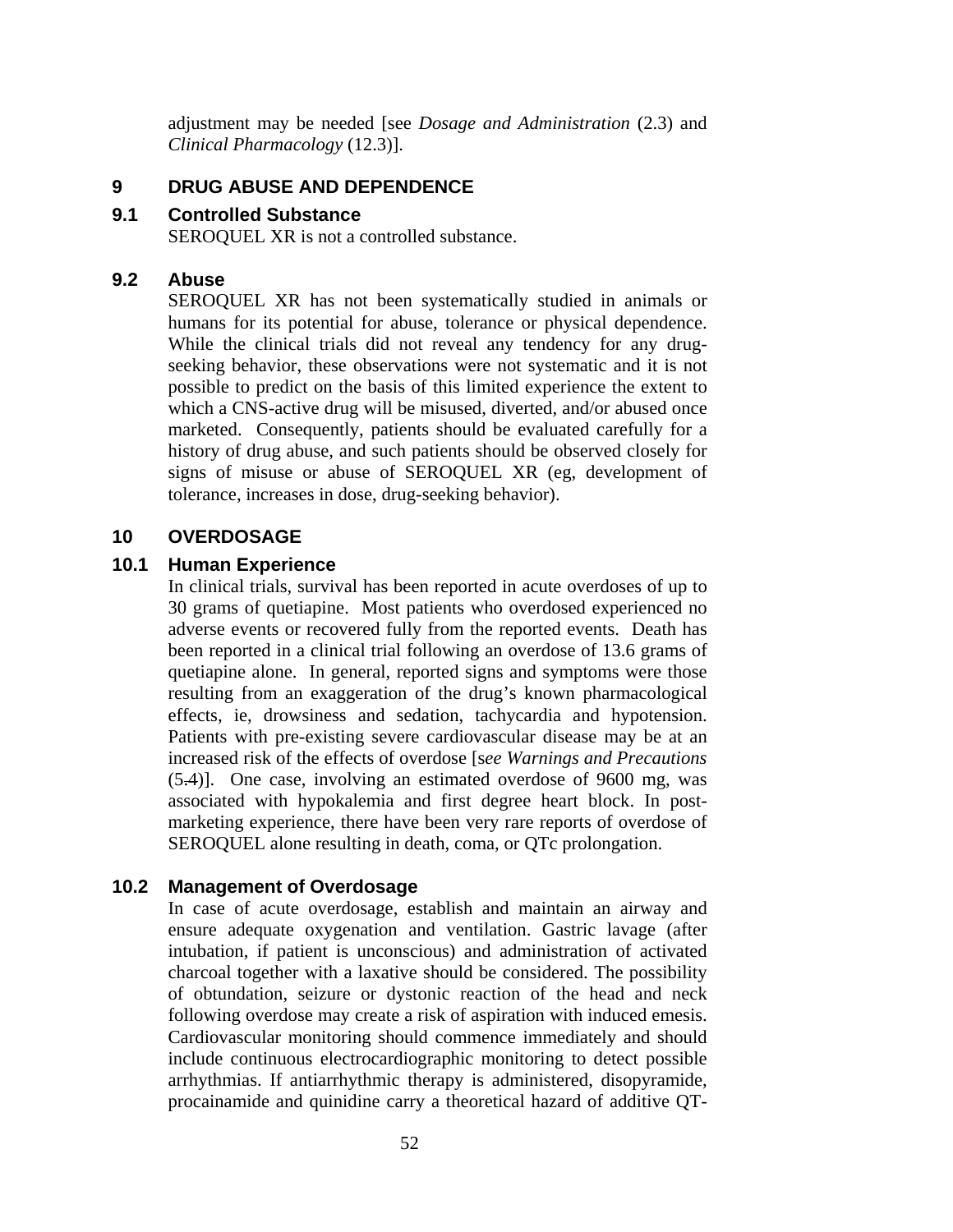prolonging effects when administered in patients with acute overdosage of SEROQUEL XR. Similarly it is reasonable to expect that the  $\alpha$ adrenergic-blocking properties of bretylium might be additive to those of quetiapine, resulting in problematic hypotension.

There is no specific antidote to SEROQUEL XR. Therefore, appropriate supportive measures should be instituted. The possibility of multiple drug involvement should be considered. Hypotension and circulatory collapse should be treated with appropriate measures such as intravenous fluids and/or sympathomimetic agents (epinephrine and dopamine should not be used, since β stimulation may worsen hypotension in the setting of quetiapine-induced α blockade). In cases of severe extrapyramidal symptoms, anticholinergic medication should be administered. Close medical supervision and monitoring should continue until the patient recovers.

#### **11 DESCRIPTION**

SEROQUEL XR (quetiapine fumarate) is a psychotropic agent belonging to a chemical class, the dibenzothiazepine derivatives. The chemical designation is 2-[2-(4-dibenzo [*b*,*f*] [1,4]thiazepin-11-yl-1 piperazinyl)ethoxy]-ethanol fumarate (2:1) (salt). It is present in tablets as the fumarate salt. All doses and tablet strengths are expressed as milligrams of base, not as fumarate salt. Its molecular formula is  $C_{42}H_{50}N_6O_4S_2$ • $C_4H_4O_4$  and it has a molecular weight of 883.11 (fumarate salt). The structural formula is:



Quetiapine fumarate is a white to off-white crystalline powder which is moderately soluble in water.

SEROQUEL XR is supplied for oral administration as 50 mg (peach), 150 mg (white), 200 mg (yellow), 300 mg (pale yellow), and 400 mg (white). All tablets are capsule shaped and film coated.

Inactive ingredients for SEROQUEL XR are lactose monohydrate, microcrystalline cellulose, sodium citrate, hypromellose, and magnesium stearate. The film coating for all SEROQUEL XR tablets contain hypromellose, polyethylene glycol 400 and titanium dioxide. In addition yellow iron oxide (50, 200 and 300 mg tablets) and red iron oxide (50 tablets) are included in the film coating of specific strengths.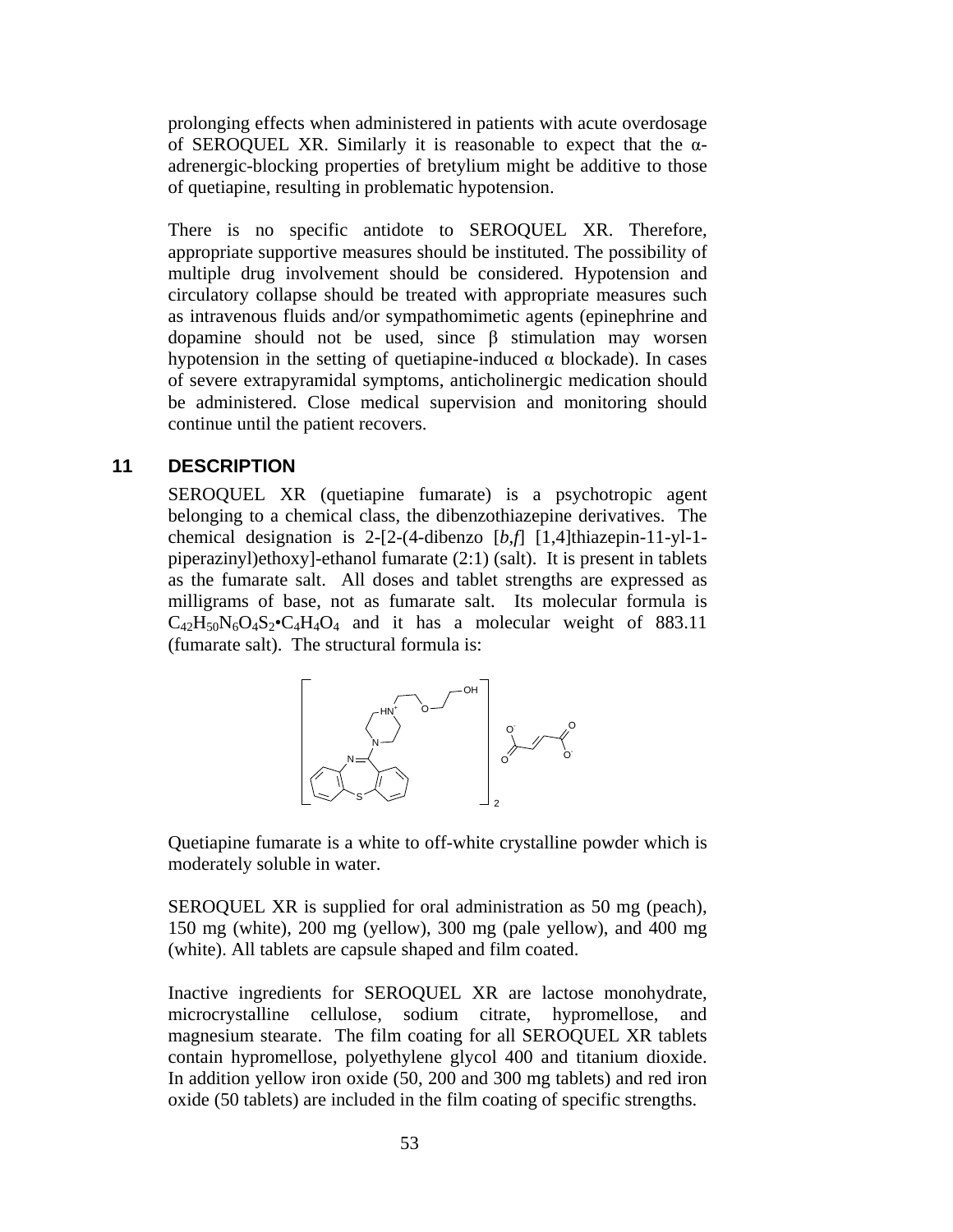Each 50 mg tablet contains 58 mg of quetiapine fumarate equivalent to 50 mg quetiapine. Each 150 mg tablet contains 173 mg of quetiapine fumarate equivalent to 150 mg quetiapine. Each 200 mg tablet contains 230 mg of quetiapine fumarate equivalent to 200 mg quetiapine. Each 300 mg tablet contains 345 mg of quetiapine fumarate equivalent to 300 mg quetiapine. Each 400 mg tablet contains 461 mg of quetiapine fumarate equivalent to 400 mg quetiapine.

# **12 CLINICAL PHARMACOLOGY**

# **12.1 Mechanism of Action**

activity at 5HT2A receptors, than the parent drug (quetiapine). The mechanism of action of SEROQUEL XR, as with other drugs having efficacy in the treatment of schizophrenia, bipolar disorder and major depressive disorder (MDD), is unknown. However, it has been proposed that the efficacy of SEROQUEL XR in schizophrenia is mediated through a combination of dopamine type 2 (D2) and serotonin type 2A (5HT2A) antagonism. The active metabolite, N-desalkyl quetiapine (norquetiapine), has similar activity at D2, but greater Quetiapine's efficacy in bipolar depression and MDD may partly be explained by the high affinity and potent inhibitory effects that norquetiapine exhibits for the norepinephrine transporter.

Antagonism at receptors other than dopamine and serotonin with similar or greater affinities may explain some of the other effects of quetiapine and norquetiapine: antagonism at histamine  $H_1$  receptors may explain the somnolence, antagonism at adrenergic  $\alpha_1$ b receptors may explain the orthostatic hypotension, and antagonism at muscarinic  $M_1$  receptors may explain the anticholinergic effects.

# **12.2 Pharmacodynamics**

Quetiapine and norquetiapine have affinity for multiple neurotransmitter receptors including dopamine  $D_1$  and  $D_2$ , serotonin  $5HT_{1A}$  and  $5HT_{2A}$ , histamine H<sub>1</sub>, muscarinic  $M_1$ , and adrenergic  $\alpha_1 b$ and  $\alpha_2$  receptors. Quetiapine differs from norquetiapine in having no appreciable affinity for muscarinic  $M_1$  receptors whereas norquetiapine has high affinity. Quetiapine and norquetiapine lack appreciable affinity for benzodiazepine receptors.

| <b>Receptor</b> | Quetiapine | <b>Norquetiapine</b> |
|-----------------|------------|----------------------|
| Dopamine $D_1$  | 428        | 99.8                 |
| Dopamine $D_2$  | 626        | 489                  |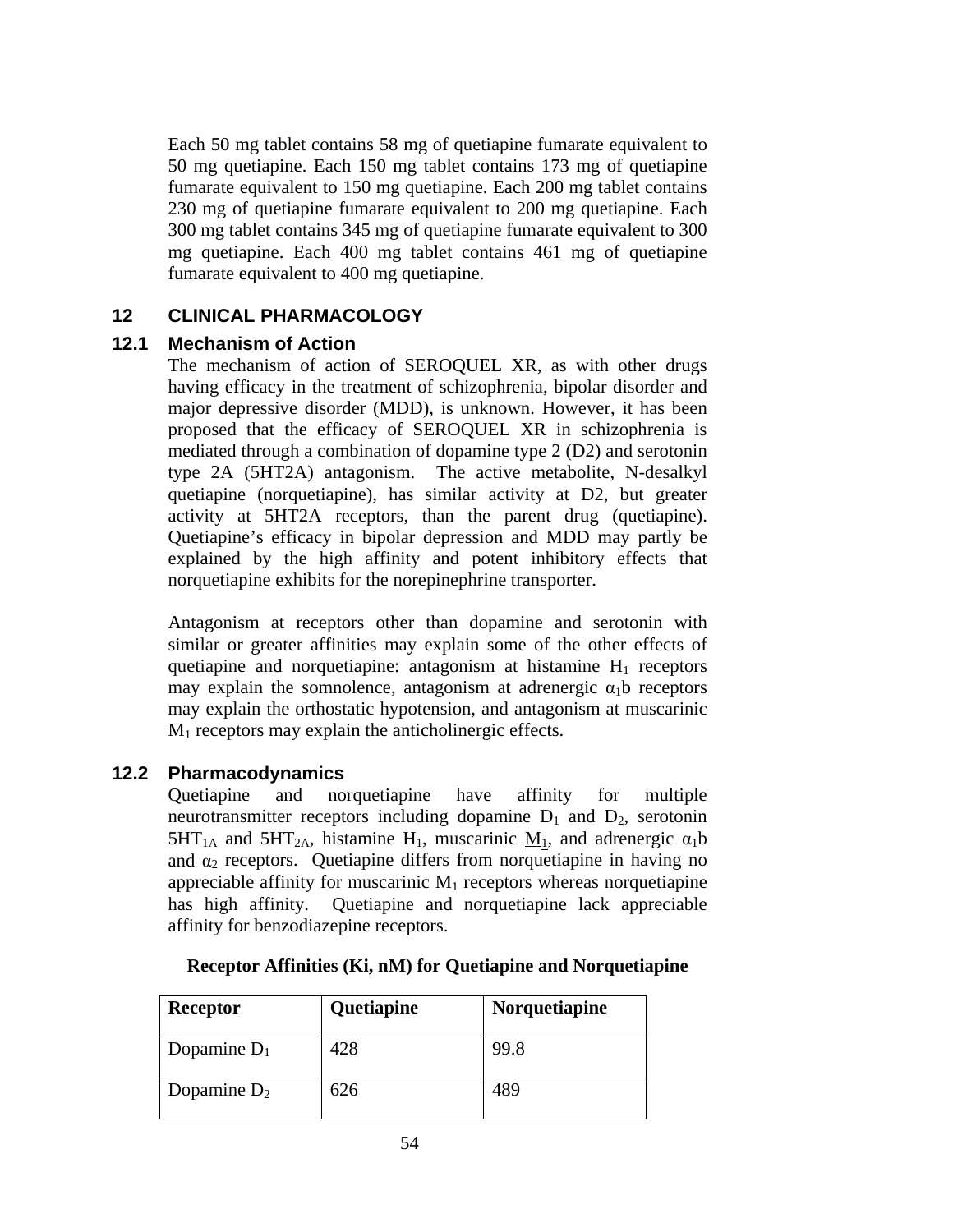| Serotonin $5HT_{1A}$          | 1040   | 191    |
|-------------------------------|--------|--------|
| Serotonin $5HT_{2A}$          | 38     | 2.9    |
| Norepinephrine<br>transporter | >10000 | 34.8   |
| Histamine $H_1$               | 4.41   | 1.15   |
| Adrenergic $\alpha_1$ b       | 14.6   | 46.4   |
| Adrenergic $\alpha_2$         | 617    | 1290   |
| Muscarinic $M_1$              | 1086   | 38.3   |
| Benzodiazepine                | >10000 | >10000 |

#### **12.3 Pharmacokinetics**

Following multiple dosing of quetiapine up to a total daily dose of 800 mg, administered in divided doses, the plasma concentration of quetiapine and norquetiapine, the major active metabolite of quetiapine, were proportional to the total daily dose. Accumulation is predictable upon multiple dosing. Steady-state mean  $C_{\text{max}}$  and AUC of norquetiapine are about 21-27% and 46-56%, respectively of that observed for quetiapine. Elimination of quetiapine is mainly via hepatic metabolism. The mean-terminal half-life is approximately 7 hours for quetiapine and approximately 12 hours for norquetiapine within the clinical dose range. Steady-state concentrations are expected to be achieved within two days of dosing. SEROQUEL XR is unlikely to interfere with the metabolism of drugs metabolized by cytochrome P450 enzymes.

#### Absorption

Quetiapine fumarate reaches peak plasma concentrations approximately 6 hours following administration. SEROQUEL XR dosed once daily at steady-state has comparable bioavailability to an equivalent total daily dose of SEROQUEL administered in divided doses, twice daily. A high-fat meal (approximately 800 to 1000 calories) was found to produce statistically significant increases in the SEROQUEL XR  $C_{\text{max}}$ and AUC of 44% to 52% and 20% to 22%, respectively, for the 50 mg and 300 mg tablets. In comparison, a light meal (approximately 300 calories) had no significant effect on the  $C_{\text{max}}$  or AUC of quetiapine. It is recommended that SEROQUEL XR be taken without food or with a light meal [*see Dosage and Administration* (2)].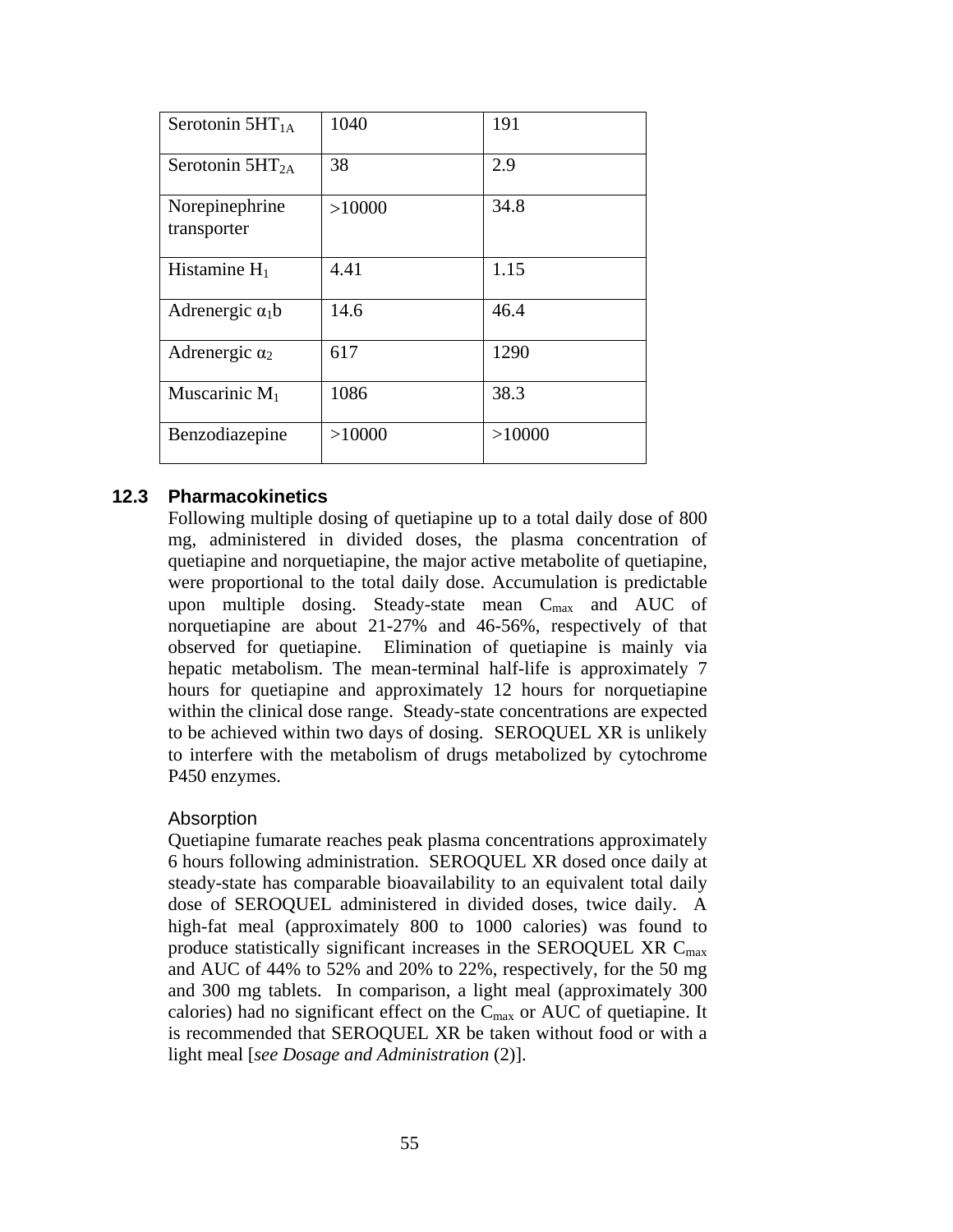#### **Distribution**

Quetiapine is widely distributed throughout the body with an apparent volume of distribution of  $10\pm4$  L/kg. It is 83% bound to plasma proteins at therapeutic concentrations. *In vitro*, quetiapine did not affect the binding of warfarin or diazepam to human serum albumin. In turn, neither warfarin nor diazepam altered the binding of quetiapine.

#### Metabolism and Elimination

Following a single oral dose of  ${}^{14}$ C-quetiapine, less than 1% of the administered dose was excreted as unchanged drug, indicating that quetiapine is highly metabolized. Approximately 73% and 20% of the dose was recovered in the urine and feces, respectively. The average dose fraction of free quetiapine and its major active metabolite is <5% excreted in the urine.

Quetiapine is extensively metabolized by the liver. The major metabolic pathways are sulfoxidation to the sulfoxide metabolite and oxidation to the parent acid metabolite; both metabolites are pharmacologically inactive. *In vitro* studies using human liver microsomes revealed that the cytochrome P450 3A4 isoenzyme is involved in the metabolism of quetiapine to its major, but inactive, sulfoxide metabolite and in the metabolism of its active metabolite norquetiapine.

#### Age

Oral clearance of quetiapine was reduced by 40% in elderly patients (> 65 years,  $n = 9$ ) compared to young patients  $(n = 12)$ , and dosing adjustment may be necessary [*see Dosage and Administration* (2.3)].

#### Gender

There is no gender effect on the pharmacokinetics of quetiapine.

#### Race

There is no race effect on the pharmacokinetics of quetiapine.

#### Smoking

Smoking has no effect on the oral clearance of quetiapine.

#### Renal Insufficiency

Patients with severe renal impairment ( $CL_{cr}$ =10-30 mL/min/1.73m<sup>2</sup>, n=8) had a 25% lower mean oral clearance than normal subjects  $CL_{cr} > 80$  mL/min/1.73m<sup>2</sup>, n=8), but plasma quetiapine concentrations in the subjects with renal insufficiency were within the range of concentrations seen in normal subjects receiving the same dose. Dosage adjustment is therefore not needed in these patients.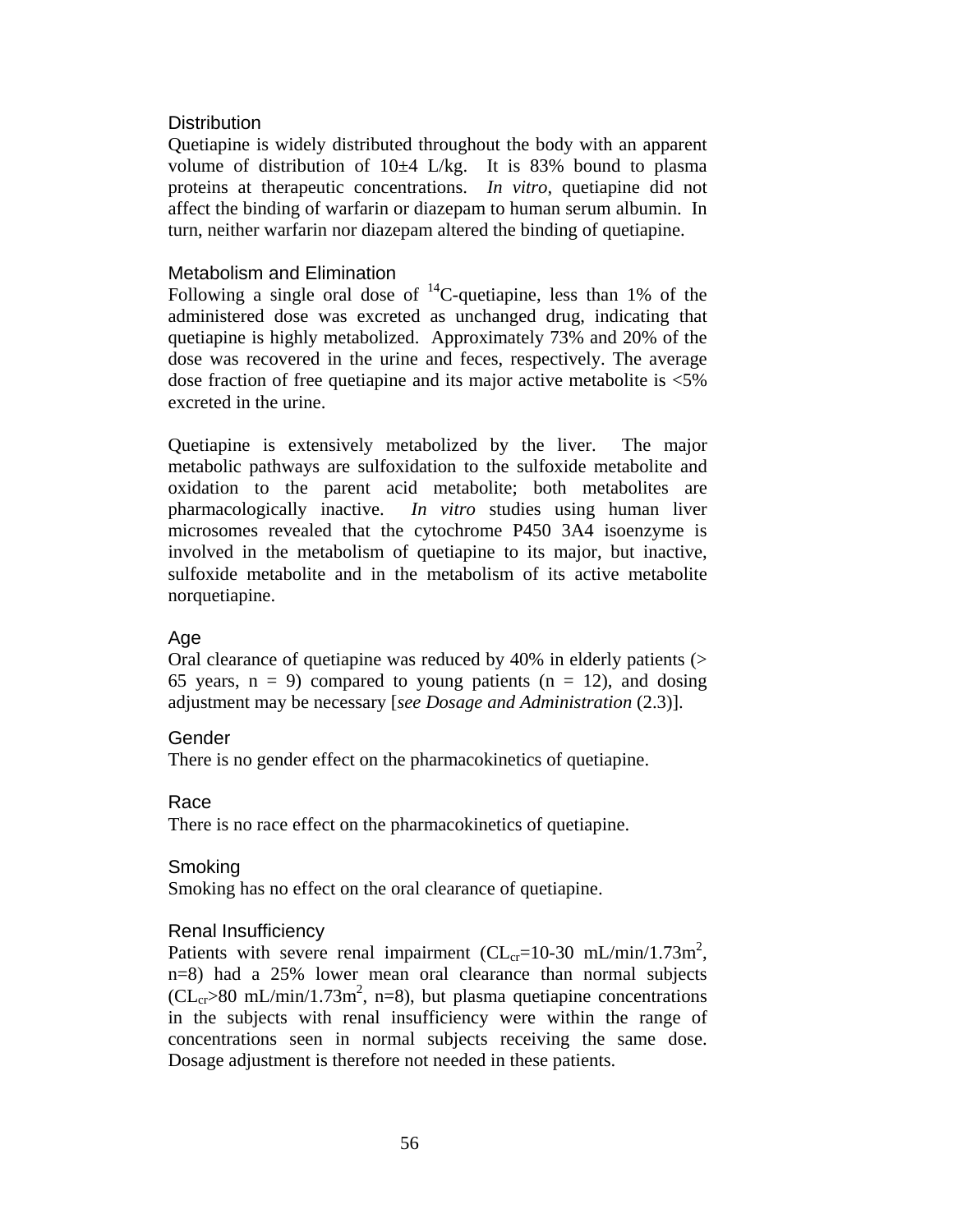#### Hepatic Insufficiency

Hepatically impaired patients (n=8) had a 30% lower mean oral clearance of quetiapine than normal subjects. In 2 of the 8 hepatically impaired patients, AUC and  $C_{\text{max}}$  were 3 times higher than those observed typically in healthy subjects. Since quetiapine is extensively metabolized by the liver, higher plasma levels are expected in the hepatically impaired population, and dosage adjustment may be needed [*see Dosage and Administration* (2.3)].

## Drug-Drug Interactions

*In vitro* enzyme inhibition data suggest that quetiapine and 9 of its metabolites would have little inhibitory effect on *in vivo* metabolism mediated by cytochromes P450 1A2, 2C9, 2C19, 2D6 and 3A4.

Quetiapine oral clearance is increased by the prototype cytochrome P450 3A4 inducer, phenytoin, and decreased by the prototype cytochrome P450 3A4 inhibitor, ketoconazole. Dose adjustment of quetiapine will be necessary if it is coadministered with phenytoin or ketoconazole [s*ee Dosage and Administration* (2.3) and *Drug Interactions* (7.1)].

Quetiapine oral clearance is not inhibited by the non-specific enzyme inhibitor, cimetidine.

Quetiapine at doses of 750 mg/day did not affect the single dose pharmacokinetics of antipyrine, lithium or lorazepam [s*ee Drug Interactions* (7.2)].

# **13 NONCLINICAL TOXICOLOGY**

## **13.1. Carcinogenesis, Mutagenesis, Impairment of Fertility Carcinogenesis**

Carcinogenicity studies were conducted in C57BL mice and Wistar rats. Quetiapine was administered in the diet to mice at doses of 20, 75, 250, and 750 mg/kg and to rats by gavage at doses of 25, 75, and 250 mg/kg for two years. These doses are equivalent to 0.1, 0.5, 1.5, and 4.5 times the maximum human dose for schizophrenia and bipolar mania (800 mg/day) on a mg/m<sup>2</sup> basis (mice) or 0.3, 0.9, and 3.0 times the maximum human dose on a mg/m<sup>2</sup> basis (rats). There were statistically significant increases in thyroid gland follicular adenomas in male mice at doses of 250 and 750 mg/kg or 1.5 and 4.5 times the maximum human dose on a mg/m<sup>2</sup> basis and in male rats at a dose of 250 mg/kg or 3.0 times the maximum human dose on a mg/m<sup>2</sup> basis. Mammary gland adenocarcinomas were statistically significantly increased in female rats at all doses tested (25, 75, and 250 mg/kg or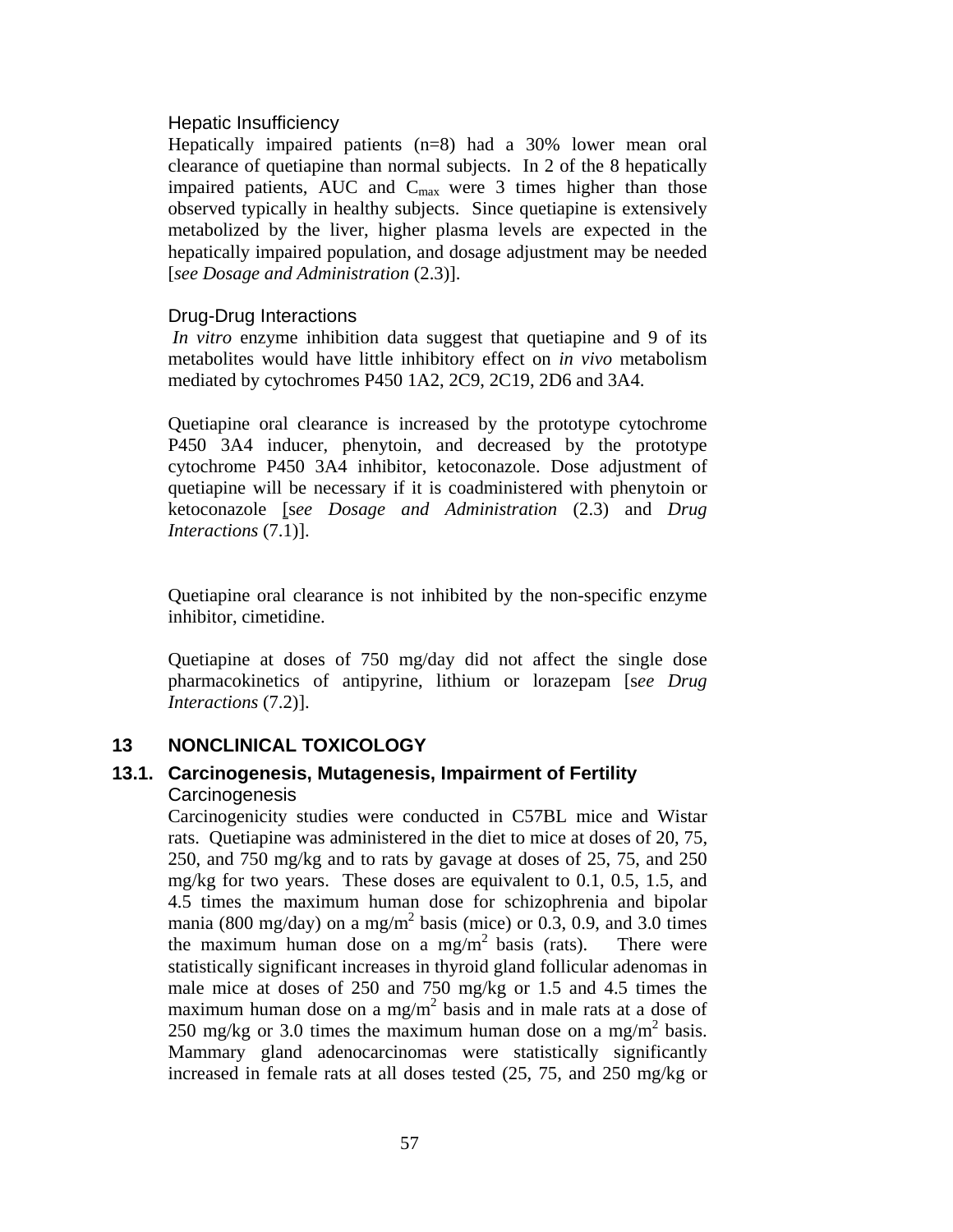0.3, 0.9, and 3.0 times the maximum recommended human dose on a  $mg/m^2$  basis).

Thyroid follicular cell adenomas may have resulted from chronic stimulation of the thyroid gland by thyroid stimulating hormone (TSH) resulting from enhanced metabolism and clearance of thyroxine by rodent liver. Changes in TSH, thyroxine, and thyroxine clearance consistent with this mechanism were observed in subchronic toxicity studies in rat and mouse and in a 1-year toxicity study in rat; however, the results of these studies were not definitive. The relevance of the increases in thyroid follicular cell adenomas to human risk, through whatever mechanism, is unknown.

Antipsychotic drugs have been shown to chronically elevate prolactin levels in rodents. Serum measurements in a 1-year toxicity study showed that quetiapine increased median serum prolactin levels a maximum of 32- and 13-fold in male and female rats, respectively. Increases in mammary neoplasms have been found in rodents after chronic administration of other antipsychotic drugs and are considered to be prolactin-mediated. The relevance of this increased incidence of prolactin-mediated mammary gland tumors in rats to human risk is unknown *[see Warnings and Precautions* (5.14)*]*.

#### **Mutagenesis**

The mutagenic potential of quetiapine was tested in six *in vitro*  bacterial gene mutation assays and in an *in vitro* mammalian gene mutation assay in Chinese Hamster Ovary cells. However, sufficiently high concentrations of quetiapine may not have been used for all tester strains. Quetiapine did produce a reproducible increase in mutations in one Salmonella typhimurium tester strain in the presence of metabolic activation. No evidence of clastogenic potential was obtained in an *in vitro* chromosomal aberration assay in cultured human lymphocytes or in the *in vivo* micronucleus assay in rats.

#### Impairment of Fertility

Quetiapine decreased mating and fertility in male Sprague-Dawley rats at oral doses of 50 and 150 mg/kg or 0.6 and 1.8 times the maximum human dose on a mg/m<sup>2</sup> basis. Drug-related effects included increases in interval to mate and in the number of matings required for successful impregnation. These effects continued to be observed at 150 mg/kg even after a two-week period without treatment. The no-effect dose for impaired mating and fertility in male rats was 25 mg/kg, or 0.3 times the maximum human dose on a  $mg/m^2$  basis. Quetiapine adversely affected mating and fertility in female Sprague-Dawley rats at an oral dose of 50 mg/kg, or 0.6 times the maximum human dose on a mg/m<sup>2</sup> basis. Drug-related effects included decreases in matings and in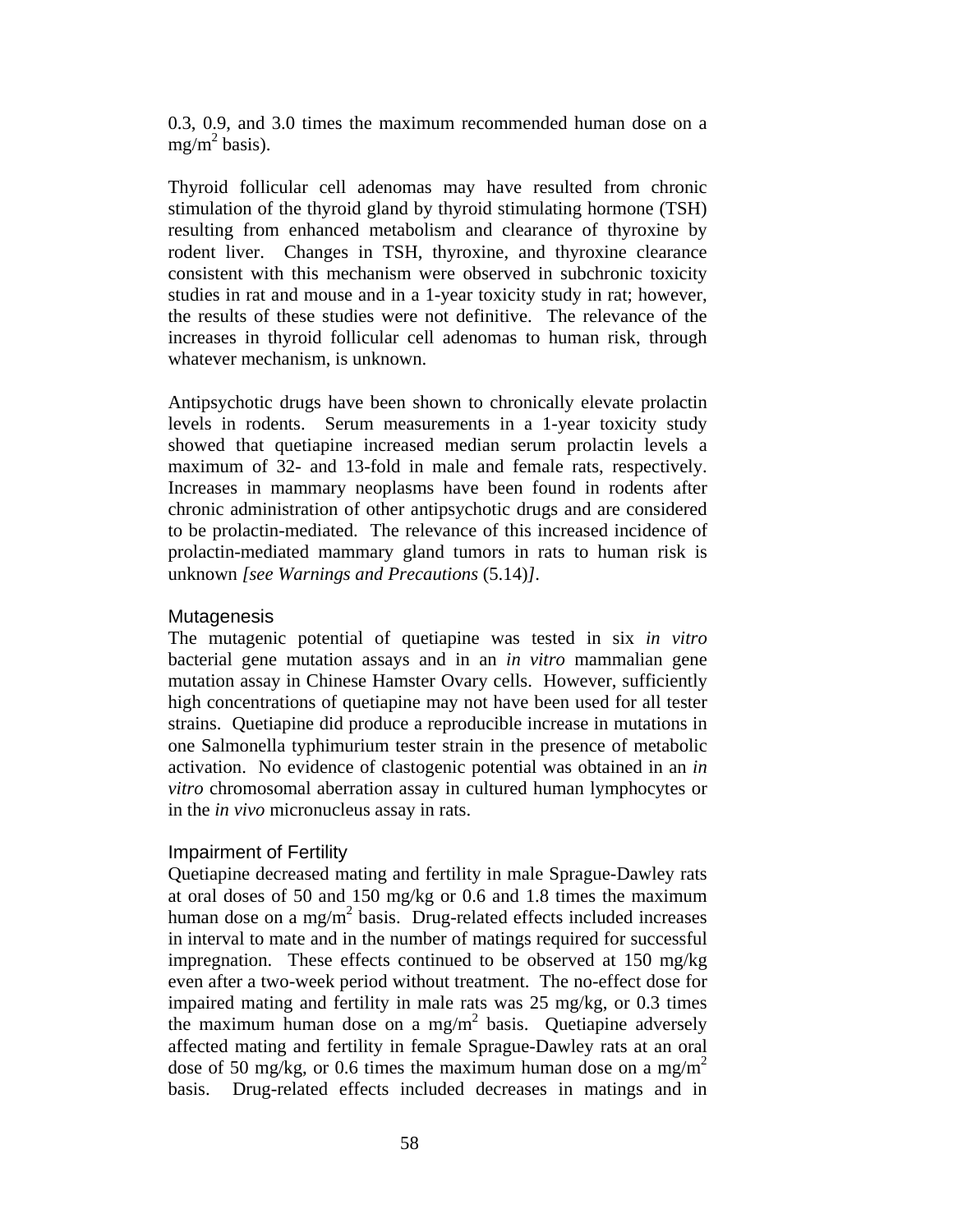matings resulting in pregnancy, and an increase in the interval to mate. An increase in irregular estrus cycles was observed at doses of 10 and 50 mg/kg, or 0.1 and 0.6 times the maximum human dose on a mg/m<sup>2</sup> basis. The no-effect dose in female rats was 1 mg/kg, or 0.01 times the maximum human dose on a mg/m<sup>2</sup> basis.

#### **13.2 Animal Toxicology and/or Pharmacology**

Quetiapine caused a dose-related increase in pigment deposition in thyroid gland in rat toxicity studies which were 4 weeks in duration or longer and in a mouse 2-year carcinogenicity study. Doses were 10-250 mg/kg in rats, 75-750 mg/kg in mice; these doses are 0.1-3.0, and 0.1-4.5 times the maximum recommended human dose (on a mg/m<sup>2</sup> basis), respectively. Pigment deposition was shown to be irreversible in rats. The identity of the pigment could not be determined, but was found to be co-localized with quetiapine in thyroid gland follicular epithelial cells. The functional effects and the relevance of this finding to human risk are unknown.

In dogs receiving quetiapine for 6 or 12 months, but not for 1 month, focal triangular cataracts occurred at the junction of posterior sutures in the outer cortex of the lens at a dose of 100 mg/kg, or 4 times the maximum recommended human dose on a mg/m<sup>2</sup> basis. This finding may be due to inhibition of cholesterol biosynthesis by quetiapine. Quetiapine caused a dose-related reduction in plasma cholesterol levels in repeat-dose dog and monkey studies; however, there was no correlation between plasma cholesterol and the presence of cataracts in individual dogs. The appearance of delta 8 cholestanol in plasma is consistent with inhibition of a late stage in cholesterol biosynthesis in these species. There also was a 25% reduction in cholesterol content of the outer cortex of the lens observed in a special study in quetiapine treated female dogs. Drug-related cataracts have not been seen in any other species; however, in a 1-year study in monkeys, a striated appearance of the anterior lens surface was detected in 2/7 females at a dose of 225 mg/kg or 5.5 times the maximum recommended human dose on a mg/m<sup>2</sup> basis.

#### **14 CLINICAL STUDIES**

#### 14.1 **Schizophrenia**

The efficacy of SEROQUEL XR in the treatment of schizophrenia was demonstrated in 1 short-term, 6-week, fixed-dose, placebo-controlled trial of inpatients and outpatients with schizophrenia (n=573) who met DSM IV criteria for schizophrenia. SEROQUEL XR (once daily) was administered as 300 mg on Day 1, and the dose was increased to either 400 mg or 600 mg by Day 2, or 800 mg by Day 3. The primary endpoint was the change from baseline of the Positive and Negative Syndrome Scale (PANSS) total score at the end of treatment (Day 42).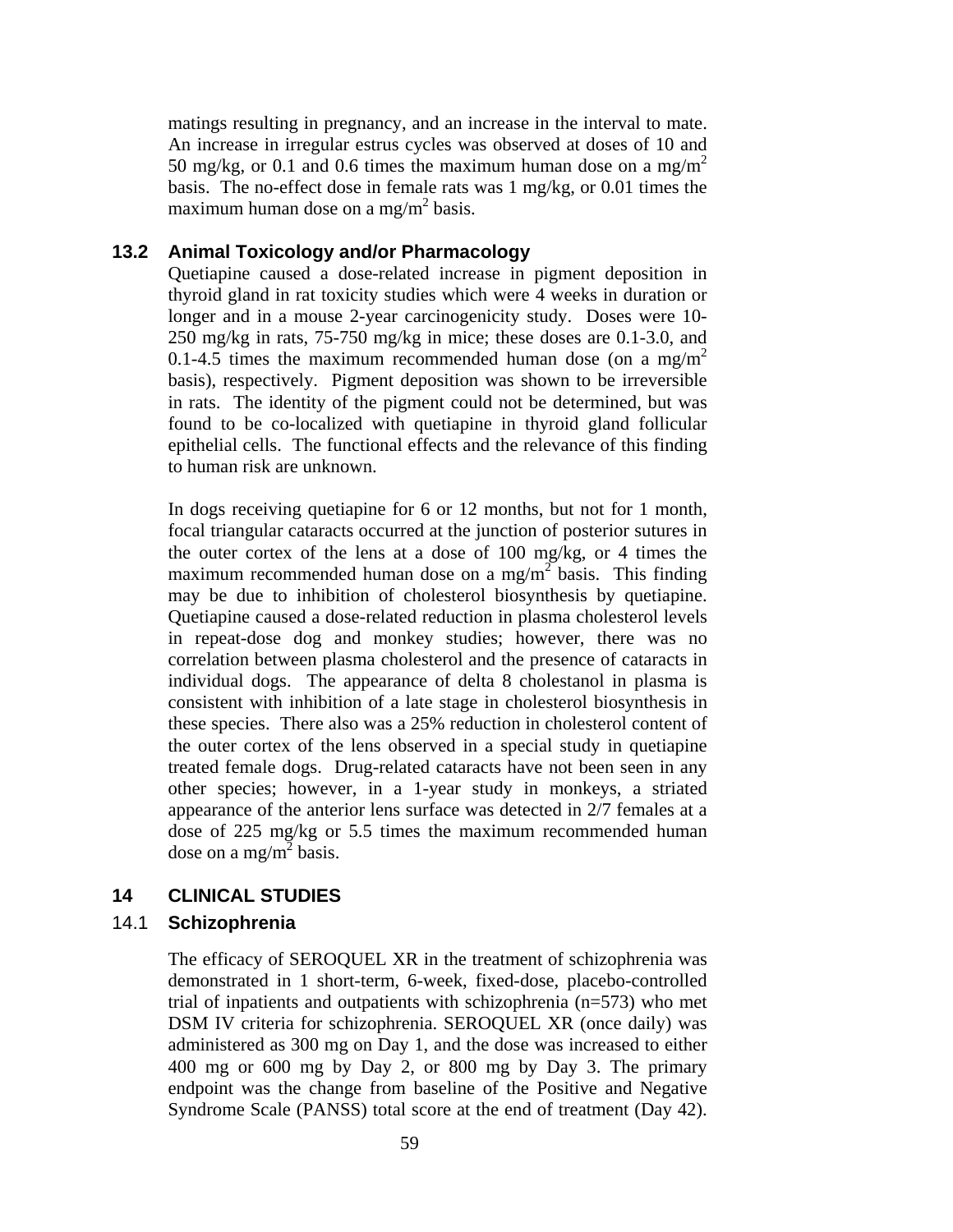SEROQUEL XR doses of 400 mg, 600 mg and 800 mg once daily were superior to placebo in the PANSS total score at Day 42.

In a longer-term trial, clinically stable adult outpatients (n=171) meeting DSM-IV criteria for schizophrenia who remained stable following 16 weeks of open-label treatment with flexible doses of SEROQUEL XR (400 mg/day-800 mg/day) were randomized to placebo or to continue on their current SEROQUEL XR (400 mg/day-800 mg/day) for observation for possible relapse during the doubleblind continuation (maintenance) phase. Stabilization during the openlabel phase was defined as receiving a stable dose of SEROQUEL XR and having a CGI-S≤4 and a PANSS score ≤60 from beginning to end of this open-label phase (with no increase of ≥10 points in PANSS total score). Relapse during the double-blind phase was defined in terms of a ≥30% increase in the PANSS Total score, or CGI-Improvement score of ≥6, or hospitalization due to worsening of schizophrenia, or need for any other antipsychotic medication. Patients on SEROQUEL XR experienced a statistically significant longer time to relapse than did patients on placebo.

#### $14.2$ **14.2 Bipolar Disorder**

#### Bipolar Mania

The efficacy of SEROQUEL XR in the acute treatment of manic episodes was established in one 3-week, placebo-controlled trial in patients who met DSM-IV criteria for bipolar I disorder with manic or mixed episodes with or without psychotic features (N=316). Patients were hospitalized for a minimum of 4 days at randomization. Patients randomized to SEROQUEL XR received 300 mg on Day 1 and 600 mg on Day 2. Afterwards, the dose could be adjusted between 400 mg and 800 mg per day.

The primary rating instrument used for assessing manic symptoms in these trials was the Young Mania Rating Scale (YMRS), an 11-item clinician-rated scale traditionally used to assess the degree of manic symptoms in a range from 0 (no manic features) to 60 (maximum score). SEROQUEL XR was superior to placebo in the reduction of the YMRS total score at week 3.

The efficacy of SEROQUEL in the treatment of acute manic episodes was also established in 3 placebo-controlled trials in patients who met DSM-IV criteria for bipolar I disorder with manic episodes. These trials included patients with or without psychotic features and excluded patients with rapid cycling and mixed episodes. Of these trials, 2 were monotherapy (12 weeks) and 1 was adjunct therapy (3 weeks) to either lithium or divalproex. Key outcomes in these trials were change from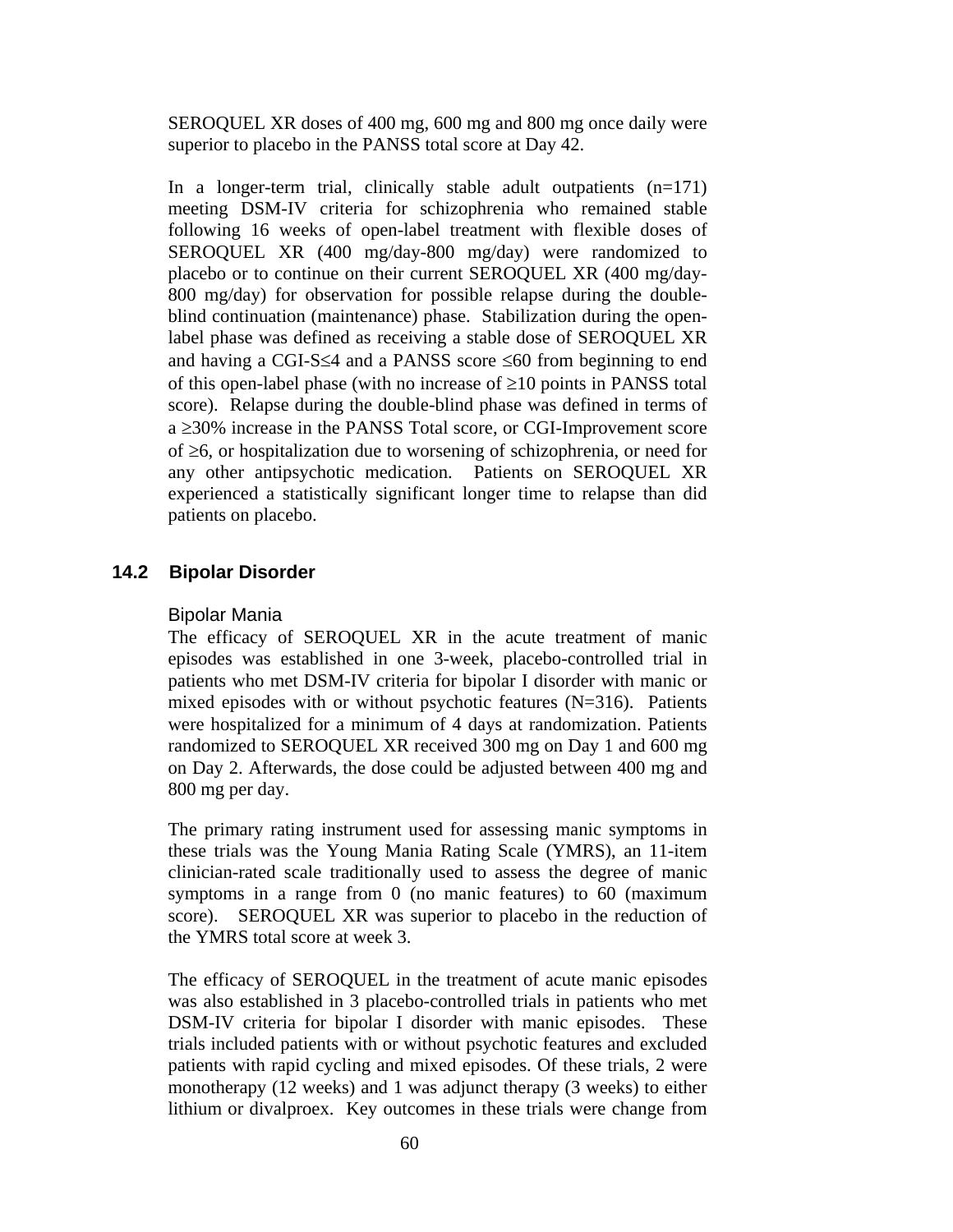baseline in the YMRS score at 3 and 12 weeks for monotherapy and at 3 weeks for adjunct therapy. Adjunct therapy is defined as the simultaneous initiation or subsequent administration of SEROQUEL with lithium or divalproex.

#### The results of the trials follow:

#### *Monotherapy*

In two 12-week trials (n=300, n=299) comparing SEROQUEL to placebo, SEROQUEL was superior to placebo in the reduction of the YMRS total score at weeks 3 and 12. The majority of patients in these trials taking SEROQUEL were dosed in a range between 400 mg/day and 800 mg day.

#### *Adjunct Therapy*

In a 3-week placebo-controlled trial, 170 patients with bipolar mania (YMRS  $\geq$  20) were randomized to receive SEROQUEL or placebo as adjunct treatment to lithium or divalproex. Patients may or may not have received an adequate treatment course of lithium or divalproex prior to randomization. SEROQUEL was superior to placebo when added to lithium or divalproex alone in the reduction of YMRS total score. The majority of patients in this trial taking SEROQUEL were dosed in a range between 400 mg/day and 800 mg/day.

#### Depressive Episodes Associated with Bipolar Disorder

The efficacy of SEROQUEL XR for the acute treatment of depressive episodes associated with bipolar disorder in patients who met DSM-IV criteria for bipolar disorder was established in one 8-week, randomized, double-blind, placebo-controlled study (N=280 outpatients). This study included patients with bipolar I and II disorder, and those with and without a rapid cycling course. Patients randomized to SEROQUEL XR were administered 50 mg on Day 1, 100 mg on Day 2, 200 mg on Day 3, and 300 mg on Day 4 and after.

The primary rating instrument used to assess depressive symptoms was the Montgomery-Asberg Depression Rating Scale (MADRS), a 10-item clinician-rated scale with scores ranging from 0 (no depressive features) to 60 (maximum score). The primary endpoint was the change from baseline in MADRS score at week 8. SEROQUEL XR was superior to placebo in reduction of MADRS score at week 8.

The efficacy of SEROQUEL for the treatment of depressive episodes associated with bipolar disorder was established in 2 identical 8-week, randomized, double-blind, placebo-controlled studies (N=1045). These studies included patients with either bipolar I or II disorder and those with or without a rapid cycling course. Patients randomized to SEROQUEL were administered fixed doses of either 300 mg or 600 mg once daily.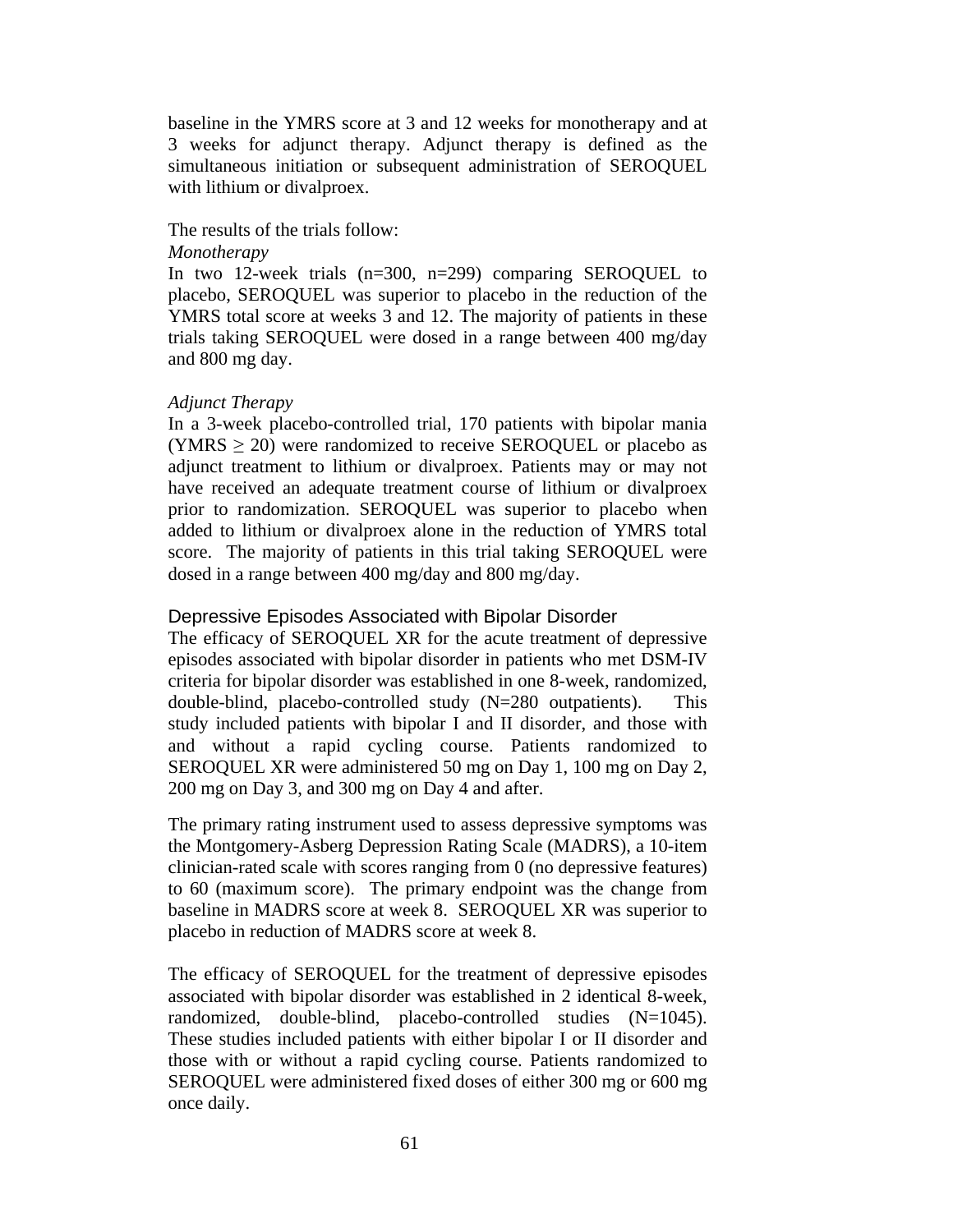The primary rating instrument used to assess depressive symptoms in these studies was the MADRS. The primary endpoint in both studies was the change from baseline in MADRS score at week 8. In both studies, SEROQUEL was superior to placebo in reduction of MADRS score at week 8. In these studies, no additional benefit was seen with the 600 mg dose. For the 300 mg dose group, statistically significant improvements over placebo were seen in overall quality of life and satisfaction related to various areas of functioning, as measured using the Q-LES-Q(SF).

#### **Maintenance Treatment as an Adjunct to Lithium or Divalproex**

The efficacy of SEROQUEL in the maintenance treatment of bipolar I disorder was established in 2 placebo-controlled trials in patients (n=1326) who met DSM-IV criteria for bipolar I disorder The trials included patients whose most recent episode was manic, depressed, or mixed, with or without psychotic features. In the open-label phase, patients were required to be stable on SEROQUEL plus lithium or divalproex for at least 12 weeks in order to be randomized. On average, patients were stabilized for 15 weeks. In the randomization phase, patients continued treatment with lithium or divalproex and were randomized to receive either SEROQUEL (administered twice daily totaling 400 mg/day to 800 mg/day or placebo. Approximately 50% of the patients had discontinued from the SEROQUEL group by day 280 and 50% of the placebo group had discontinued by day 117 of doubleblind treatment. The primary endpoint in these studies was time to recurrence of a mood event (manic, mixed or depressed episode). A mood event was defined as medication initiation or hospitalization for a mood episode; YMRS score  $\geq$  20 or MADRS score  $\geq$  20 at 2 consecutive assessments; or study discontinuation due to a mood event.

In both studies, SEROQUEL was superior to placebo in increasing the time to recurrence of any mood event. The treatment effect was present for increasing time to recurrence of both manic and depressed episodes. The effect of SEROQUEL was independent of any specific subgroup (assigned mood stabilizer, sex, age, race, most recent bipolar episode, or rapid cycling course).

## **14.3 Major Depressive Disorder, Adjunctive Therapy to Antidepressants**

The efficacy of SEROQUEL XR as adjunctive therapy to antidepressants in the treatment of MDD was demonstrated in two 6 week placebo-controlled, fixed-dose trials (n=936). SEROQUEL XR 150 mg/day or 300 mg/day was given as adjunctive therapy to existing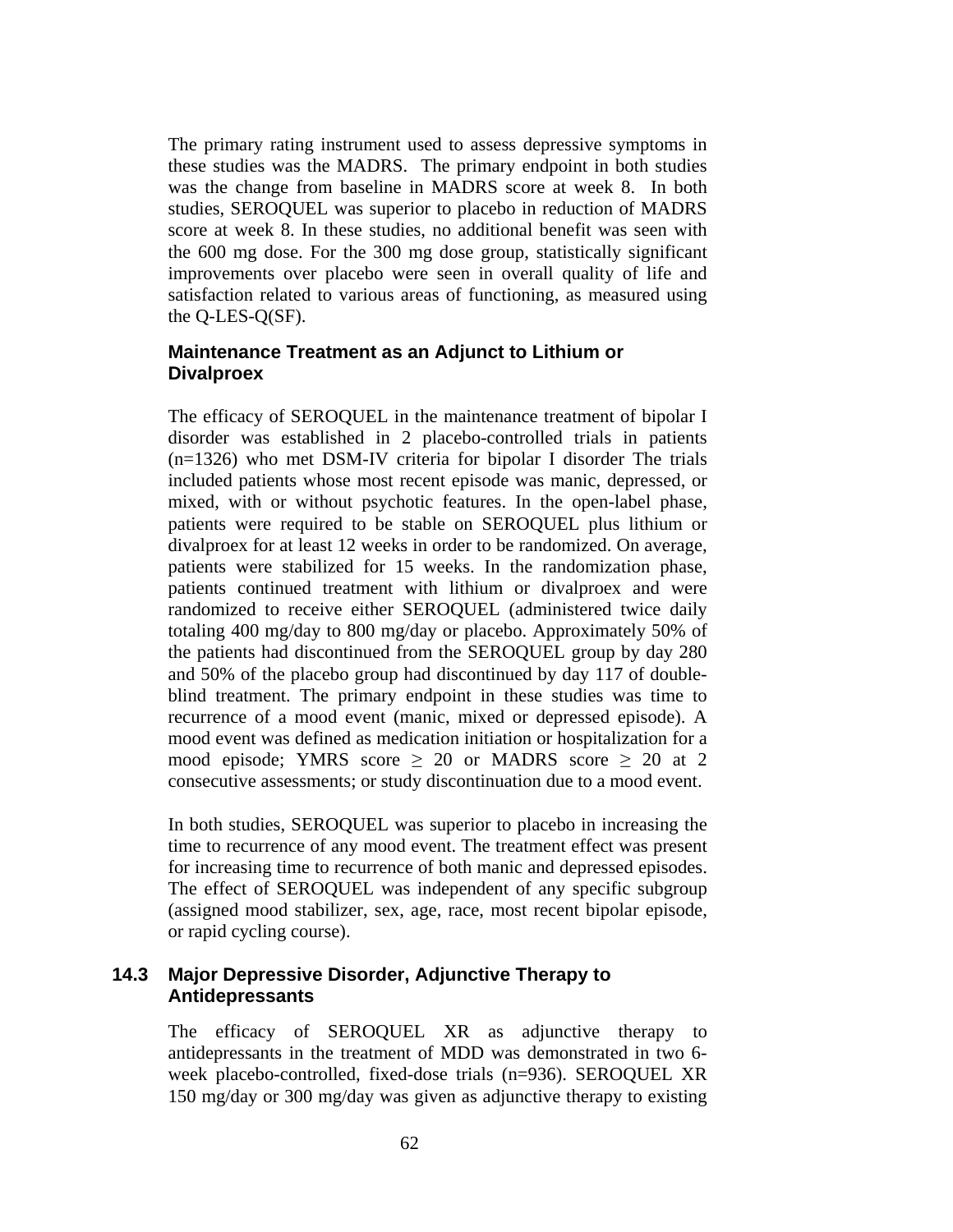antidepressant therapy in patients who had previously shown an inadequate response to at least one antidepressant. SEROQUEL XR was administered as 50 mg/day on Days 1 and 2, and increased to 150 mg/day on Day 3 for both dose groups. On Day 5, the dose was increased to 300 mg/day in the 300 mg/day fixed-dose group. Inadequate response was defined as having continued depressive symptoms for the current episode (HAM-D total score of  $\geq$  20) despite using an antidepressant for 6 weeks at or above the minimally effective labelled dose. The mean HAM-D total score at entry was 24, and 17% of patients scored 28 or greater. Patients were on various antidepressants prior to study entry including SSRI's (paroxetine, fluoxetine, sertraline escitalopram, or citalopram), SNRI's, (duloxetine and venlafaxine,) TCA (amitryptiline) and other (bupropion).

The primary endpoint in these trials was change from baseline to week 6 in the Montgomery-Asberg Depression Rating Scale (MADRS), a 10 item clinician-rated scale used to assess the degree of depressive symptomatology (apparent sadness, reported sadness, inner tension, reduced sleep, reduced appetite, concentration difficulties, lassitude, inability to feel, pessimistic thoughts, and suicidal thoughts) with total scores ranging from 0 (no depressive features) to 60 (maximum score).

SEROQUEL XR 300 mg once daily as adjunctive treatment to other antidepressant therapy was superior to antidepressant alone in reduction of MADRS total score in both trials. SEROQUEL XR 150 mg once daily as adjunctive treatment was superior to antidepressant therapy alone in reduction of MADRS total score in one trial.

#### **15 REFERENCES**

None

#### **16 HOW SUPPLIED/STORAGE AND HANDLING**

- 50 mg Tablets (NDC 0310-0280) peach, film coated, capsuleshaped, biconvex, intagliated tablet with "XR 50" on one side and plain on the other are supplied in bottles of 60 tablets and 500 tablets and hospital unit dose packages of 100 tablets.
- 150 mg Tablets (NDC 0310-0281) white, film-coated, capsuleshaped, biconvex, intagliated tablet with 'XR 150' on one side and plain on the other are supplied in bottles of 60 tablets and 500 tablets and hospital unit dose packages of 100 tablets.
- 200 mg Tablets (NDC 0310-0282) yellow, film coated, capsuleshaped, biconvex, intagliated tablet with "XR 200" on one side and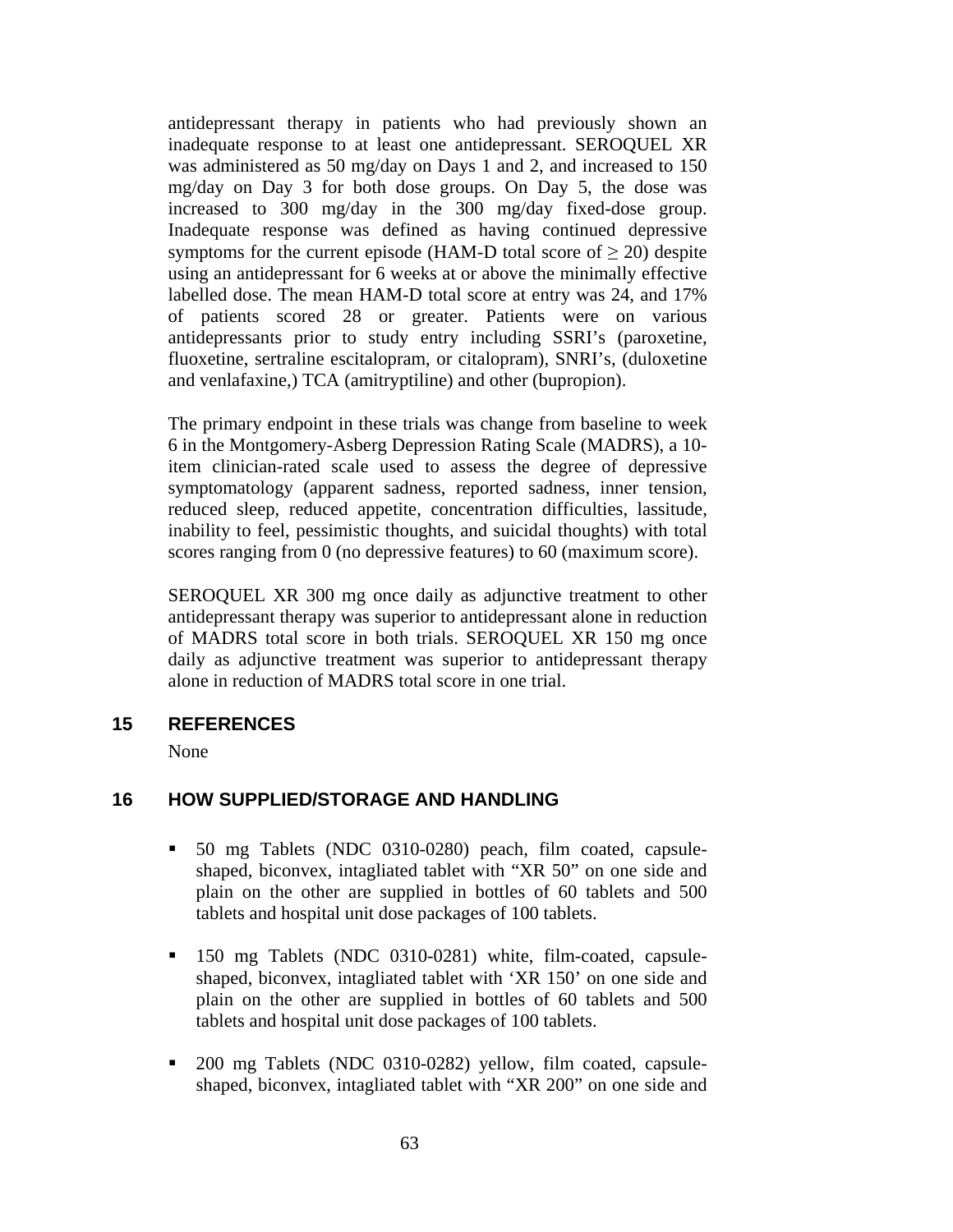plain on the other are supplied in bottles of 60 tablets and 500 tablets and hospital unit dose packages of 100 tablets.

- 300 mg Tablets (NDC 0310-0283) pale yellow, film coated, capsule-shaped, biconvex, intagliated tablet with "XR 300" on one side and plain on the other are supplied in bottles of 60 tablets and 500 tablets and hospital unit dose packages of 100 tablets.
- 400 mg Tablets (NDC 0310-0284) white, film coated, capsuleshaped, biconvex, intagliated tablet with "XR 400" on one side and plain on the other are supplied in bottles of 60 tablets and hospital unit dose packages of 100 tablets.

Store SEROQUEL XR at 25ºC (77ºF); excursions permitted to 15-30ºC (59-86ºF) [See USP].

# **17 PATIENT COUNSELING INFORMATION**

# **17.1 Information for Patients**

Prescribers or other health professionals should inform patients, their families, and their caregivers about the benefits and risks associated with treatment with SEROQUEL XR and should counsel them in its appropriate use. A patient Medication Guide about "Antidepressant Medicines, Depression and other Serious Mental Illness, and Suicidal Thoughts or Actions" is available for SEROQUEL XR. The prescriber or health professional should instruct patients, their families, and their caregivers to read the Medication Guide and should assist them in understanding its contents. Patients should be given the opportunity to discuss the contents of the Medication Guide and to obtain answers to any questions they may have. The complete text of the Medication Guide is reprinted at the end of this document.

Patients should be advised of the following issues and asked to alert their prescriber if these occur while taking SEROQUEL XR.

# Increased Mortality in Elderly Patients with Dementia-Related **Psychosis**

Patients and caregivers should be advised that elderly patients with dementia-related psychoses treated with atypical antipsychotic drugs are at increased risk of death compared with placebo. Quetiapine is not approved for elderly patients with dementia-related psychosis [s*ee Warnings and Precautions* (5.1)].

#### Clinical Worsening and Suicide Risk

Patients, their families, and their caregivers should be encouraged to be alert to the emergence of anxiety, agitation, panic attacks, insomnia,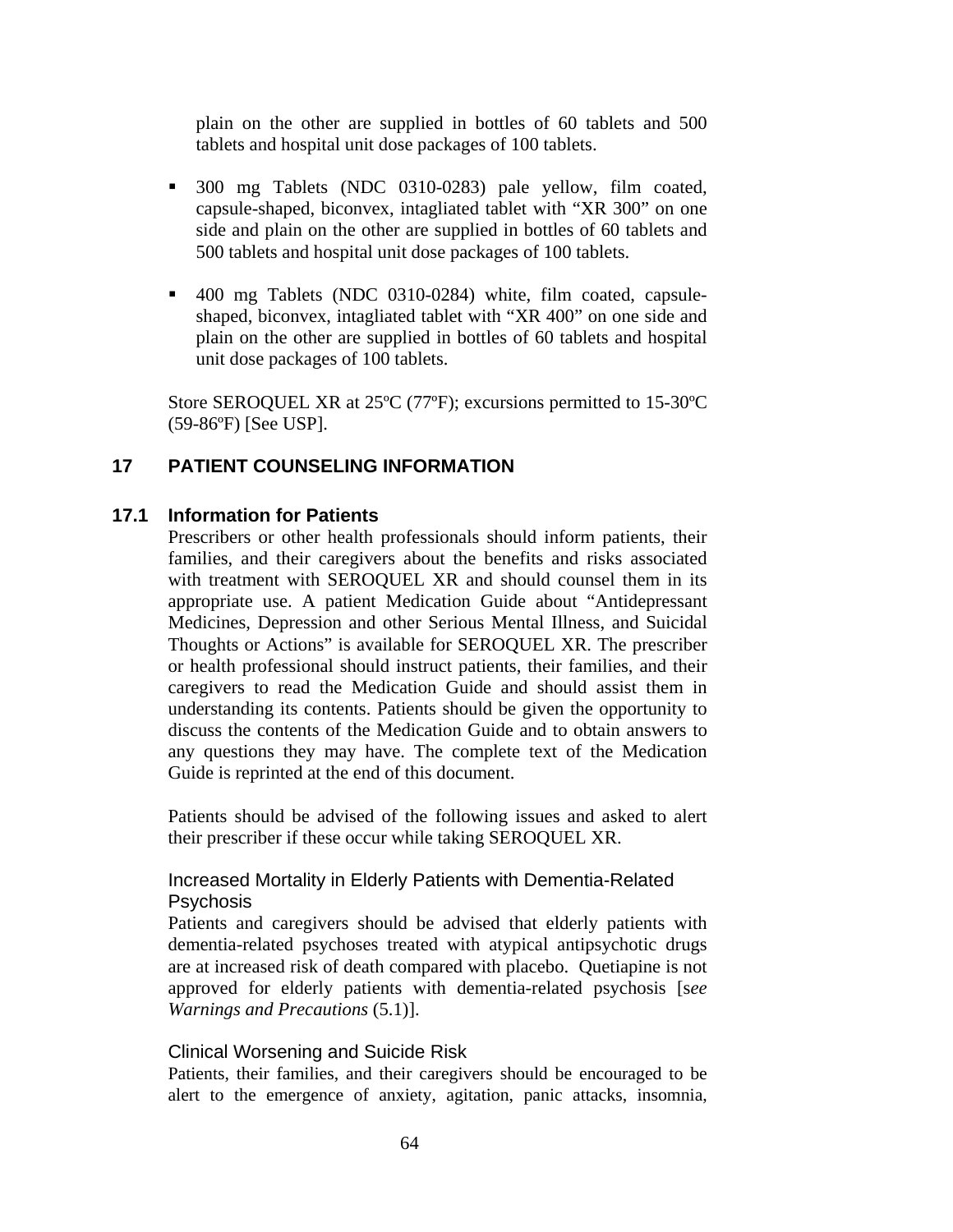medication [*see Warnings and Precautions* (5.2)]. irritability, hostility, aggressiveness, impulsivity, akathisia (psychomotor restlessness), hypomania, mania, other unusual changes in behavior, worsening of depression, and suicidal ideation, especially early during antidepressant treatment and when the dose is adjusted up or down. Families and caregivers of patients should be advised to look for the emergence of such symptoms on a day-to-day basis, since changes may be abrupt. Such symptoms should be reported to the patient's prescriber or health professional, especially if they are severe, abrupt in onset, or were not part of the patient's presenting symptoms. Symptoms such as these may be associated with an increased risk for suicidal thinking and behavior and indicate a need for very close monitoring and possibly changes in the

#### Neuroleptic Malignant Syndrome (NMS)

Patients should be advised to report to their physician any signs or symptoms that may be related to NMS. These may include muscle stiffness and high fever [s*ee Warnings and Precautions* (5.3)].

#### Hyperglycemia and Diabetes Mellitus

Patients should be aware of the symptoms of hyperglycemia (high blood sugar) and diabetes mellitus. Patients who are diagnosed with diabetes, those with risk factors for diabetes, or those that develop these symptoms during treatment should have their blood glucose monitored at the beginning of and periodically during treatment [s*ee Warnings and Precautions* (5.4)].

#### Hyperlipidemia

Patients should be advised that elevations in total cholesterol, LDLcholesterol and triglycerides and decreases in HDL-cholesterol may occur. Patients should have their lipid profile monitored at the beginning of and periodically during treatment [s*ee Warnings and Precautions* (5.5)].

#### Weight Gain

Patients should be advised that they may experience weight gain. Patients should have their weight monitored regularly [s*ee Warnings and Precautions* (5.6)].

#### Orthostatic Hypotension

Patients should be advised of the risk of orthostatic hypotension (symptoms include feeling dizzy or lightheaded upon standing, which may lead to falls) especially during the period of initial dose titration, and also at times of re-initiating treatment or increases in dose [s*ee Warnings and Precautions* (5.8)].

#### Increased Blood Pressure in Children and Adolescents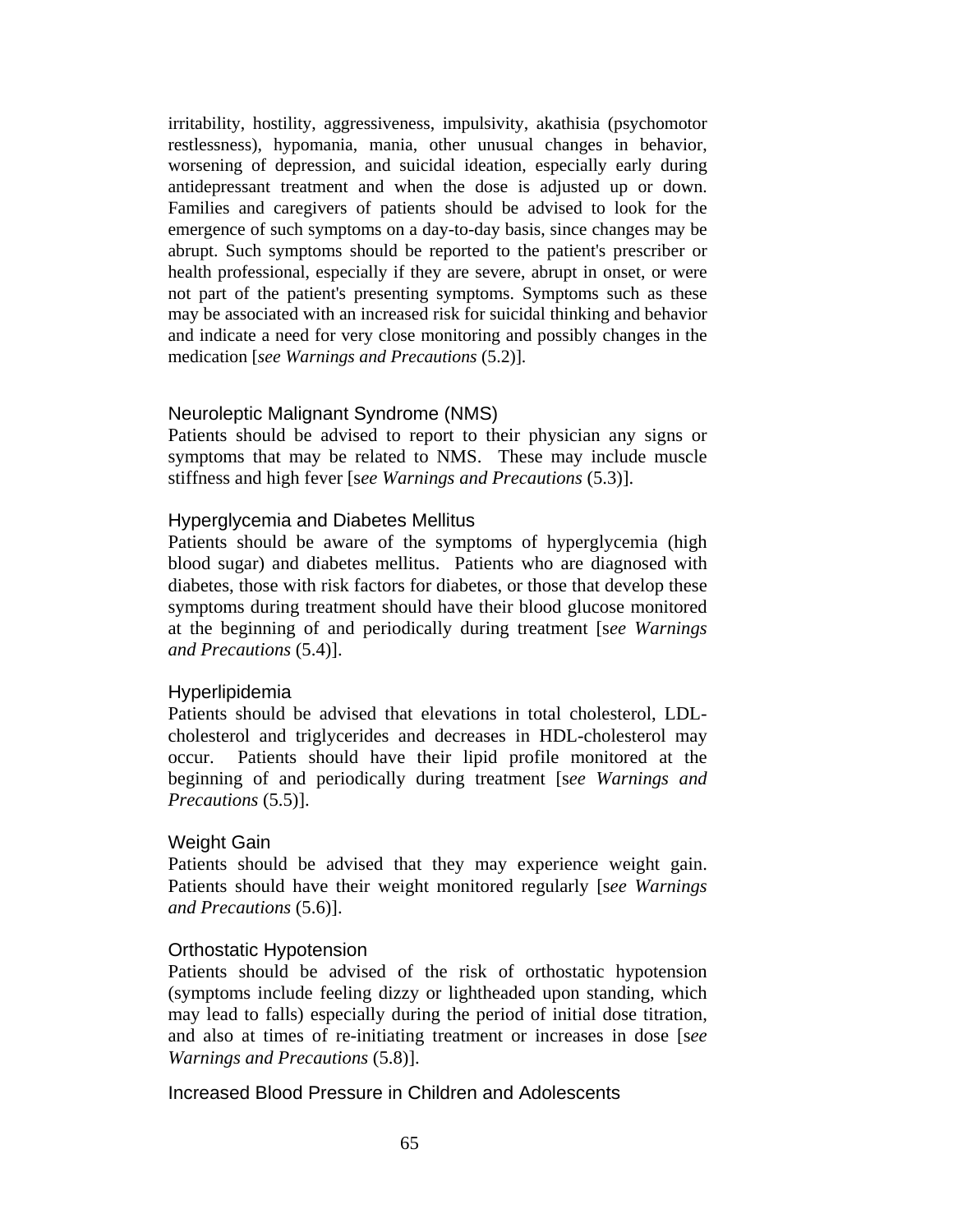Blood pressure should be measured at the beginning of, and periodically during, treatment [s*ee Warnings and Precautions* (5.9)].

#### Leukopenia/Neutropenia

Patients with a pre-existing low WBC or a history of drug induced leukopenia/neutropenia should be advised that they should have their CBC monitored while taking SEROQUEL XR [s*ee Warnings and Precautions* (5.10)].

#### Interference with Cognitive and Motor Performance

Patients should be advised of the risk of somnolence or sedation (which may lead to falls), especially during the period of initial dose titration. Patients should be cautioned about performing any activity requiring mental alertness, such as operating a motor vehicle (including automobiles) or operating machinery, until they are reasonably certain quetiapine therapy does not affect them adversely. Patients should limit consumption of alcohol during treatment with quetiapine [s*ee Warnings and Precautions* (5.16)].

#### Heat Exposure and Dehydration

Patients should be advised regarding appropriate care in avoiding overheating and dehydration [s*ee Warnings and Precautions* (5.18)].

#### Concomitant Medication

As with other medications, patients should be advised to notify their physicians if they are taking, or plan to take, any prescription or overthe-counter drugs [s*ee Warnings and Precautions* (5.21)].

#### Pregnancy and Nursing

Patients should be advised to notify their physician if they become pregnant or intend to become pregnant during therapy. Patients should be advised not to breast feed if they are taking quetiapine [*see Use in Specific Populations* (8.1 and 8.3)].

#### **17.2 Medication Guide**

# **[The Medication Guides should be as similar as possible for SEROQUEL and SEROQUEL XR].**

Medication Guide

SEROQUEL XR (SER-oh-kwell) (quetiapine fumarate)

Extended-Release Tablets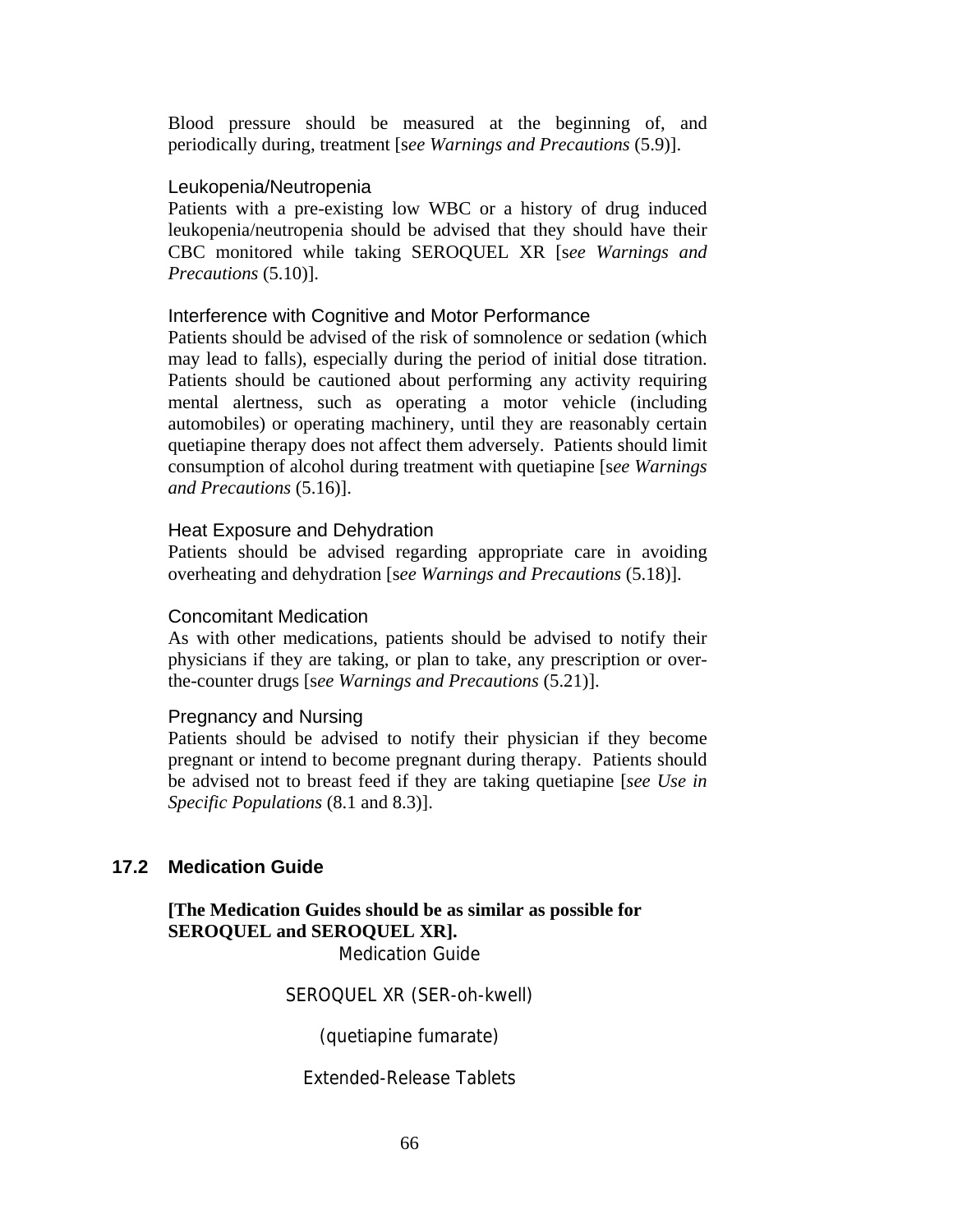Read this Medication Guide before you start taking SEROQUEL XR and each time you get a refill. There may be new information. This Medication Guide does not take the place of talking to your healthcare provider about your medical condition or treatment.

# **What is the most important information I should know about SEROQUEL XR?**

**Serious side effects may happen when you take SEROQUEL XR, including:** 

- • **Risk of death in the elderly with dementia: Medicines like SEROQUEL XR can raise the risk of death in elderly people who have lost touch with reality due to confusion and memory loss (dementia).** SEROQUELXR is not approved for treating psychosis in the elderly with dementia.
- • **Risk of suicidal thoughts or actions: Antidepressant medicines, depression and other serious mental illnesses, and suicidal thoughts or actions:** 
	- **1. Antidepressant medicines may increase suicidal thoughts or actions in some children, teenagers, and young adults within the first few months of treatment.**
	- **2. Depression and other serious mental illnesses are the most important causes of suicidal thoughts and actions. Some people may have a particularly high risk of having**  suicidal thoughts or actions. These include people who have (or have a family history of) depression, bipolar illness (also called manic-depressive illness), or suicidal thoughts or actions.
	- **3. How can I watch for and try to prevent suicidal thoughts and actions in myself or a family member?**
	- Pay close attention to any changes, especially sudden changes, in mood, behaviors, thoughts, or feelings. This is very important when an antidepressant medicine is started or when the dose is changed.
	- Call the healthcare provider right away to report new or sudden changes in mood, behavior, thoughts, or feelings.
	- Keep all follow-up visits with the healthcare provider as scheduled. Call the healthcare provider between visits as needed, especially if you have concerns about symptoms.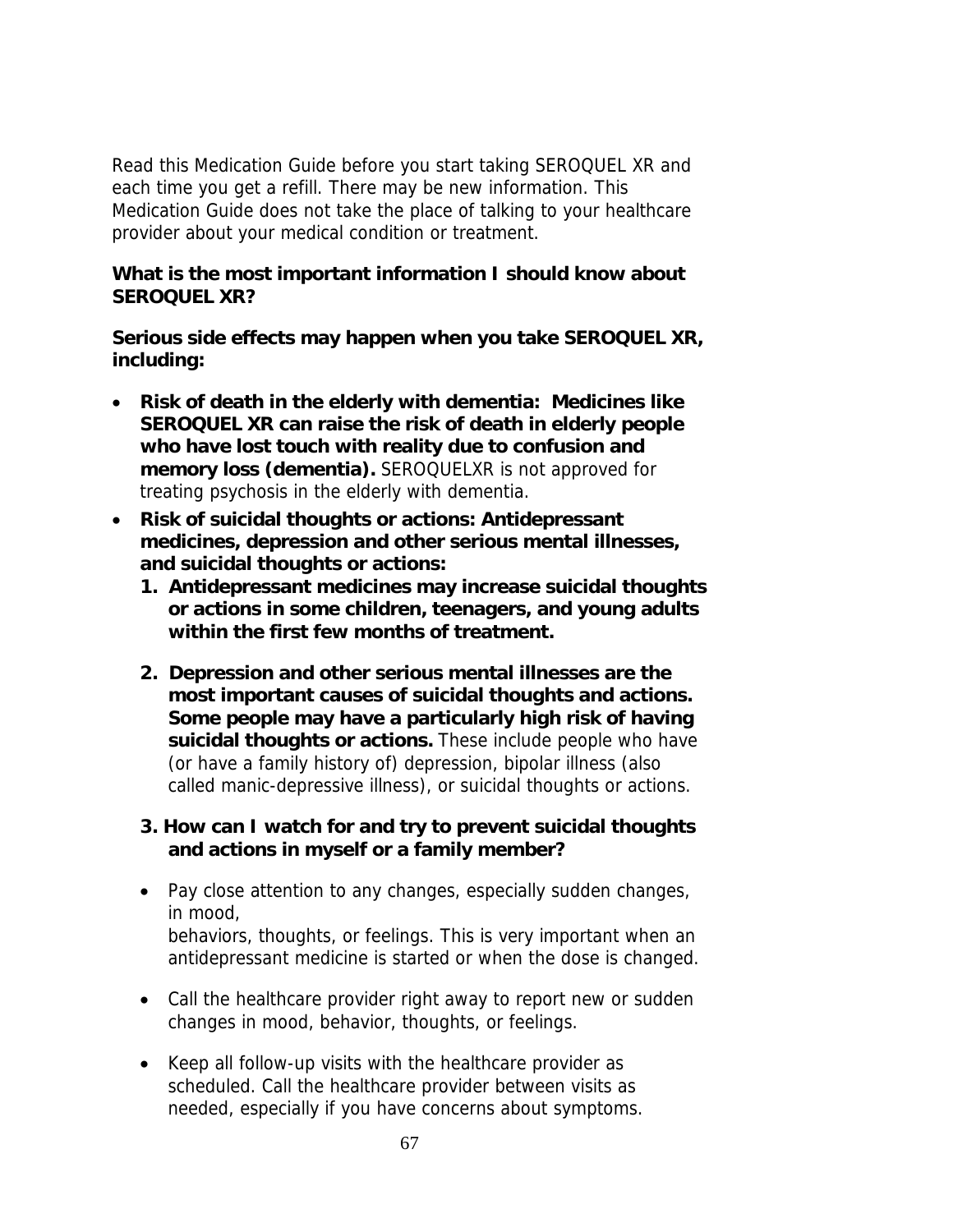# **Call a healthcare provider right away if you or your family member has any of the following symptoms, especially if they are new, worse, or worry you:**

- thoughts about suicide or dying
- attempts to commit suicide
- new or worse depression
- new or worse anxiety
- feeling very agitated or restless
- panic attacks
- trouble sleeping (insomnia)
- new or worse irritability
- acting aggressive, being angry, or violent
- acting on dangerous impulses
- an extreme increase in activity and talking (mania)
- other unusual changes in behavior or mood

# **What else do I need to know about antidepressant medicines?**

• **Never stop an antidepressant medicine without first talking to your healthcare provider.** Stopping an antidepressant medicine suddenly can cause other symptoms.

• **Antidepressants are medicines used to treat depression and other illnesses.** It is important to discuss all the risks of treating depression and also the risks of not treating it. Patients and their families or other caregivers should discuss all treatment choices with the healthcare provider, not just the use of antidepressants.

• **Antidepressant medicines have other side effects.** Talk to the healthcare provider about the side effects of the medicine prescribed for you or your family member.

• **Antidepressant medicines can interact with other medicines.**  Know all of the medicines that you or your family member take. Keep a list of all medicines to show the healthcare provider. Do not start new medicines without first checking with your healthcare provider.

• **Not all antidepressant medicines prescribed for children are FDA approved for use in children.** Talk to your child's healthcare provider for more information.

# **What is SEROQUEL XR?**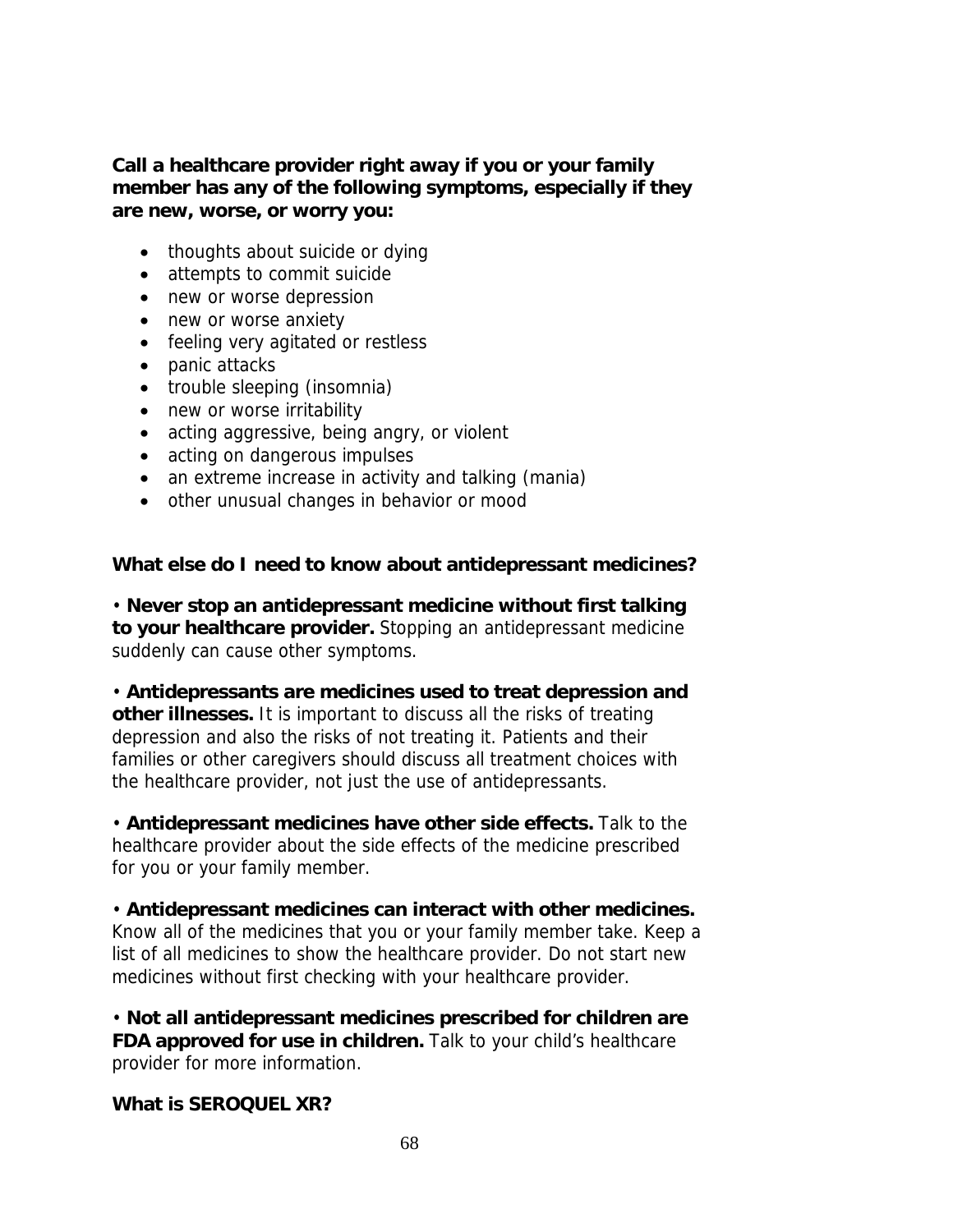- SEROQUEL XR is a prescription medicine used to treat schizophrenia in adults.
- SEROQUEL XR is a prescription medicine used to treat bipolar disorder in adults, including:
	- manic episodes associated with bipolar disorder alone or with lithium or divalproex.
	- • depressive episodes associated with bipolar disorder.
	- long-term treatment of bipolar I disorder with lithium or divalproex.
- SEROQUEL XR is a prescription medicine used to treat major depressive disorder as add-on treatment with antidepressant medicines when your doctor determines that one antidepressant alone is not enough to treat your depression.

SEROQUEL XR is not approved for patients under 18 years of age.

# **What should I tell my healthcare provider before taking SEROQUEL XR?**

Before taking SEROQUEL XR, tell your healthcare provider if you have or have had:

- diabetes or high blood sugar in you or your family: your healthcare provider should check your blood sugar before you start SEROQUEL XR and also during therapy.
- high levels of total cholesterol, triglycerides or LDL-cholesterol or low levels of HDL- cholesterol
- low or high blood pressure
- low white blood cell count
- • cataracts
- • seizures
- abnormal thyroid tests
- high prolactin levels
- heart problems
- liver problems
- any other medical condition
- SEROQUEL XR will harm your unborn baby. • pregnancy or plans to become pregnant. It is not known if
- breast-feeding or plans to breast-feed. It is not known if SEROQUEL XR will pass into your breast milk. You and your healthcare provider should decide if you will take SEROQUEL XR or breast-feed. You should not do both.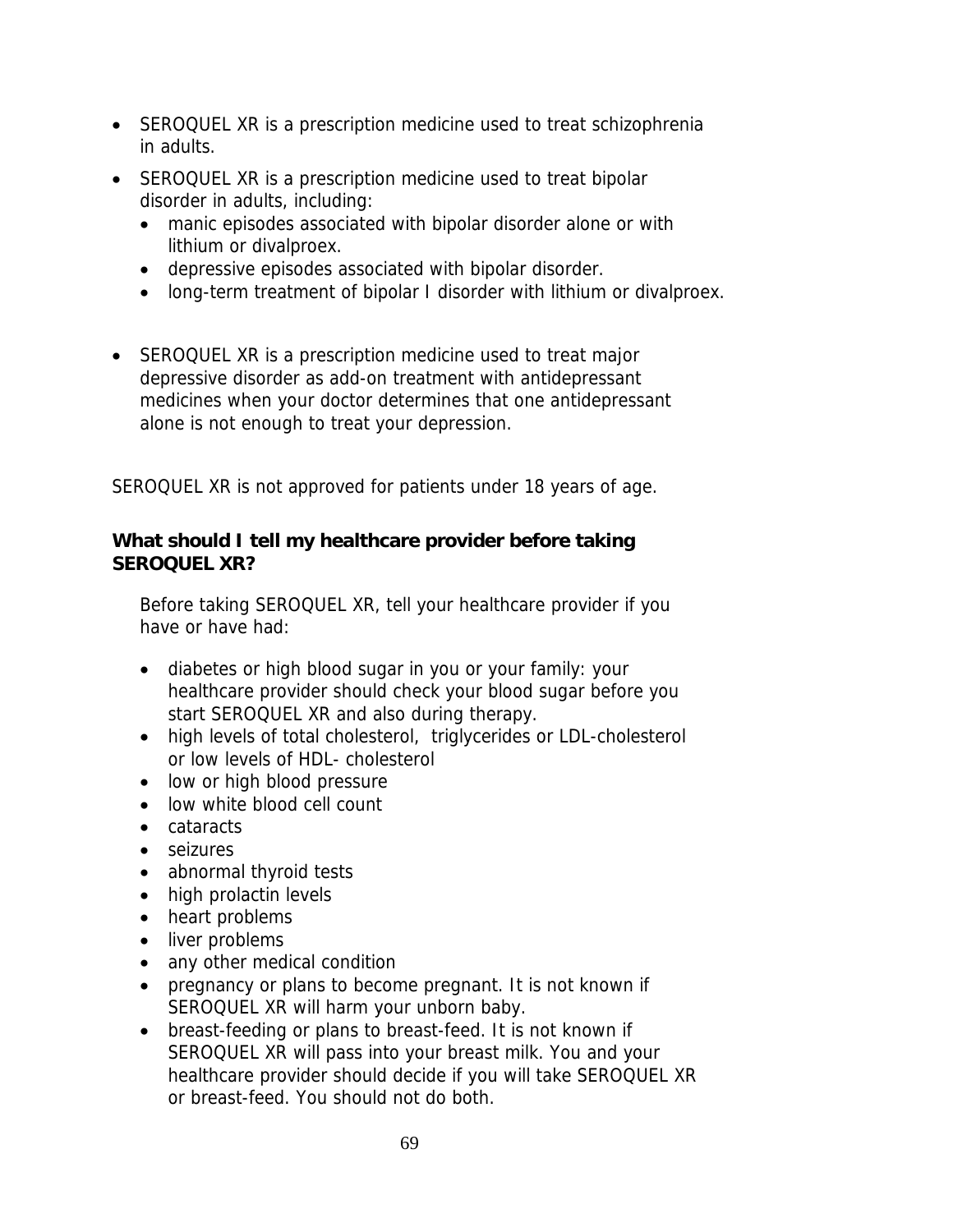**Tell the healthcare provider about all the medicines that you take or recently have taken** including prescription medicines, nonprescription medicines, herbal supplements and vitamins.

SEROQUEL XR and other medicines may affect each other causing serious side effects. SEROQUEL XR may affect the way other medicines

work, and other medicines may affect how SEROQUEL XR works.<br>Especially tell your healthcare provider if you take or plan to take medicines for:

- • depression
- high blood pressure
- • Parkinson's disease
- trouble sleeping

Also tell your healthcare provider if you take or plan to take any of these medicines:

- phenytoin, divalproex or carbamazepine (for epilepsy)
- barbiturates (to help you sleep)
- rifampin (for tuberculosis)
- • glucocorticoids (steroids for inflammation)
- thioridazine (an antipsychotic)
- ketoconazole, fluconazole or itraconazole (for fungal infections)
- erythromycin (an antibiotic)
- protease inhibitors (for HIV)

This is not a complete list of medicines that can affect or be affected by SEROQUEL XR. Your doctor can tell you if it is safe to take SEROQUEL XR with your other medicines. Do not start or stop any medicines while taking SEROQUEL XR without talking to your healthcare provider first. Know the medicines you take. Keep a list of your medicines to show your healthcare provider and pharmacist when you get a new medicine.

# **How should I take SEROQUEL XR?**

- Take SEROQUEL XR exactly as your healthcare provider tells you to take it. Do not change the dose yourself.
- Take SEROQUEL XR by mouth, with a light meal or without food.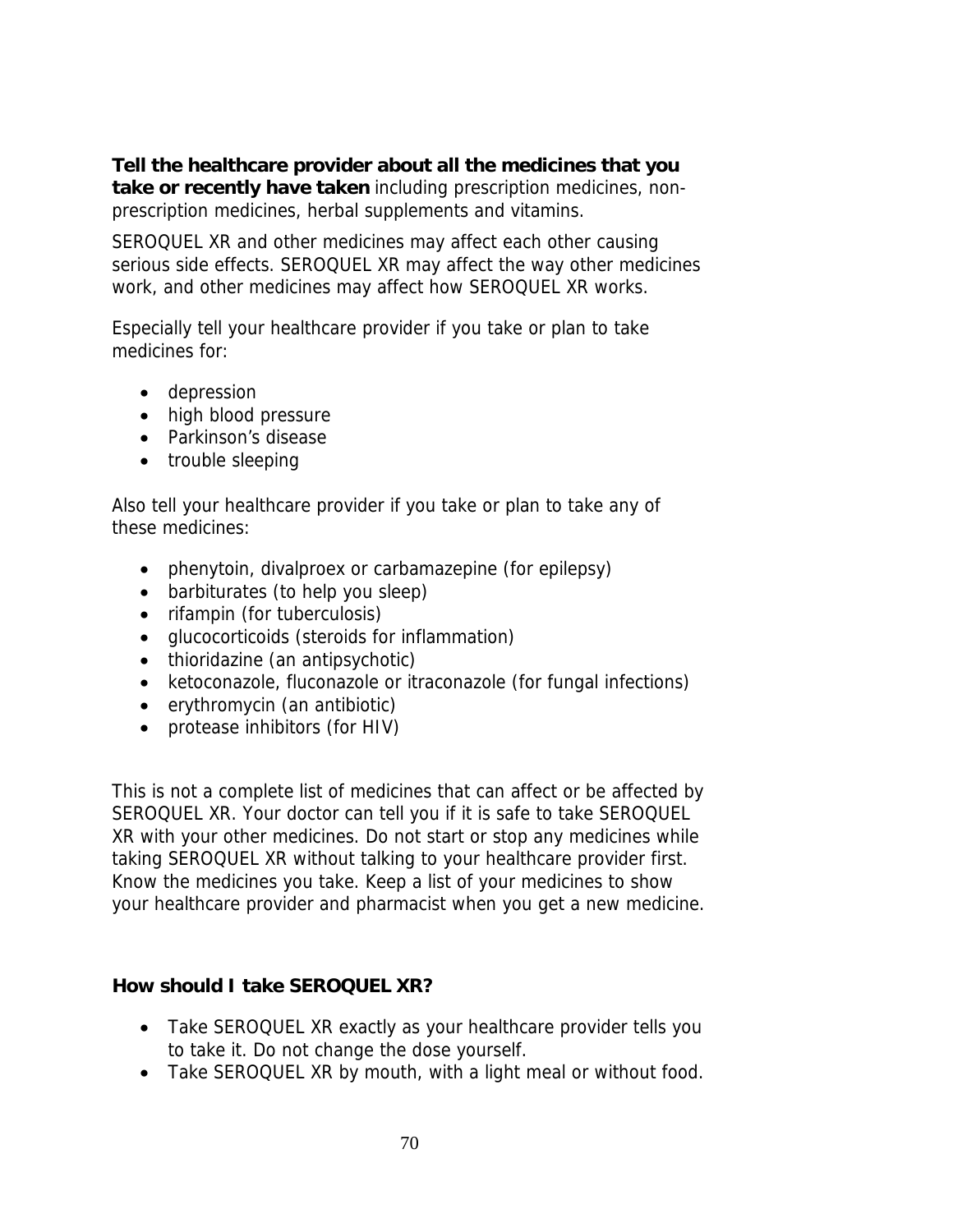- SEROQUEL XR should be swallowed whole and not split, chewed or crushed.
- If you feel you need to stop SEROQUEL XR, talk with your healthcare provider first.

If you suddenly stop taking SEROQUEL XR, you may experience side effects such as trouble sleeping or trouble staying asleep (insomnia), nausea, and vomiting.

- If you miss a dose, take it as soon as you remember. If it is close to the next dose, skip the missed dose. Just take the next dose at your regular time. Do not take 2 doses at the same time unless your healthcare provider tells you to. If you are not sure about your dosing, call your healthcare provider.
- If you take too much SEROQUEL XR, call your healthcare provider or poison control center at 1-800-222-1212 right away or go to the nearest hospital emergency room.

# **What should I avoid while taking SEROQUEL XR?**

Do not drive, operate machinery, or do other dangerous activities until you know how SEROQUEL XR affects you. SEROQUEL XR may make you drowsy.

- Avoid getting over-heated or dehydrated.
	- o Do not over-exercise.
	- o In hot weather, stay inside in a cool place if possible.
	- o Stay out of the sun. Do not wear too much or heavy clothing.
	- o Drink plenty of water.
- Do not drink alcohol while taking SEROQUEL XR. It may make some side effects of SEROQUEL XR worse.

# **What are possible side effects of SEROQUEL XR?**

**Serious side effects have been reported with SEROQUEL XR including:** 

**Also see "What is the most important information I should know about SEROQUEL XR?" at the beginning of this Medication Guide** 

• **Neuroleptic malignant syndrome (NMS):** Tell your healthcare provider right away if you have some or all of the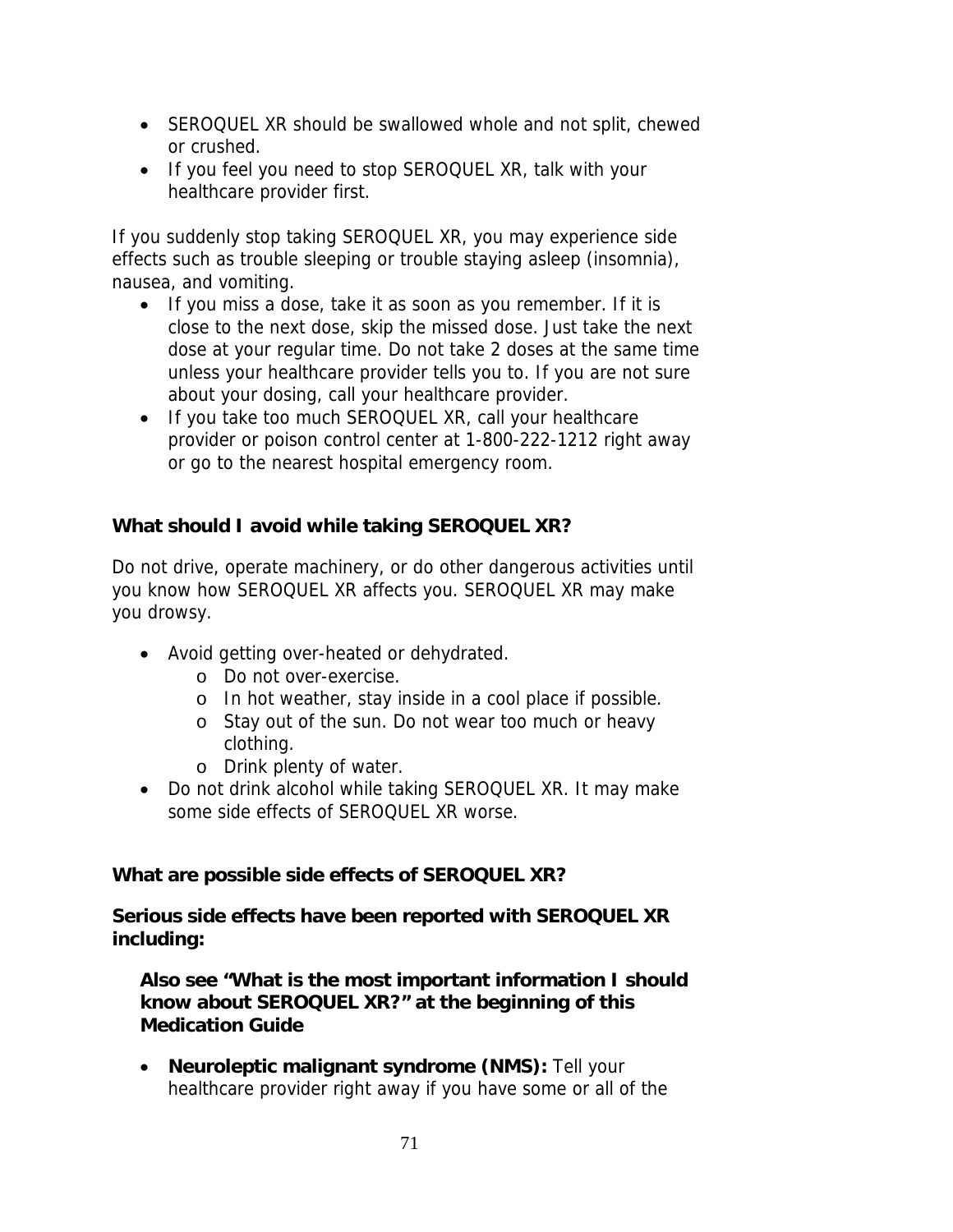following symptoms: high fever, stiff muscles, confusion, sweating, changes in pulse, heart rate, and blood pressure. These may be symptoms of a rare and serious condition that can lead to death. Stop SEROQUEL XR and call your healthcare provider right away.

• **High blood sugar (hyperglycemia):** Increases in blood sugar can happen in some people who take SEROQUEL XR. Extremely high blood sugar can lead to coma or death. If you have diabetes or risk factors for diabetes (such as being overweight or a family history of diabetes) your healthcare provider should check your blood sugar before you start SEROQUEL XR and during therapy.

Call your healthcare provider if you have any of these symptoms of high blood sugar while taking SEROQUEL XR:

- feel very thirsty
- need to urinate more than usual
- feel very hungry
- feel weak or tired
- feel sick to your stomach
- feel confused, or your breath smells fruity.
- • **High cholesterol and triglyceride levels in the blood (fat in the blood)** Increases in total cholesterol, triglycerides and LDL (bad) cholesterol and decreases in HDL (good) cholesterol have been reported in clinical trials with SEROQUEL XR. You may not have any symptoms, so your healthcare provider should do blood tests to check your cholesterol and triglyceride levels before you start taking SEROQUEL XR and during therapy.
- **Increase in weight (weight gain):** Weight gain has been seen in patients who take SEROQUEL XR so you and your healthcare provider should check your weight regularly.
- **Tardive dyskinesia:** Tell your healthcare provider about any movements you cannot control in your face, tongue, or other body parts. These may be signs of a serious condition. Tardive dyskinesia may not go away, even if you stop taking SEROQUEL XR. Tardive dyskinesia may also start after you stop taking SEROQUEL XR.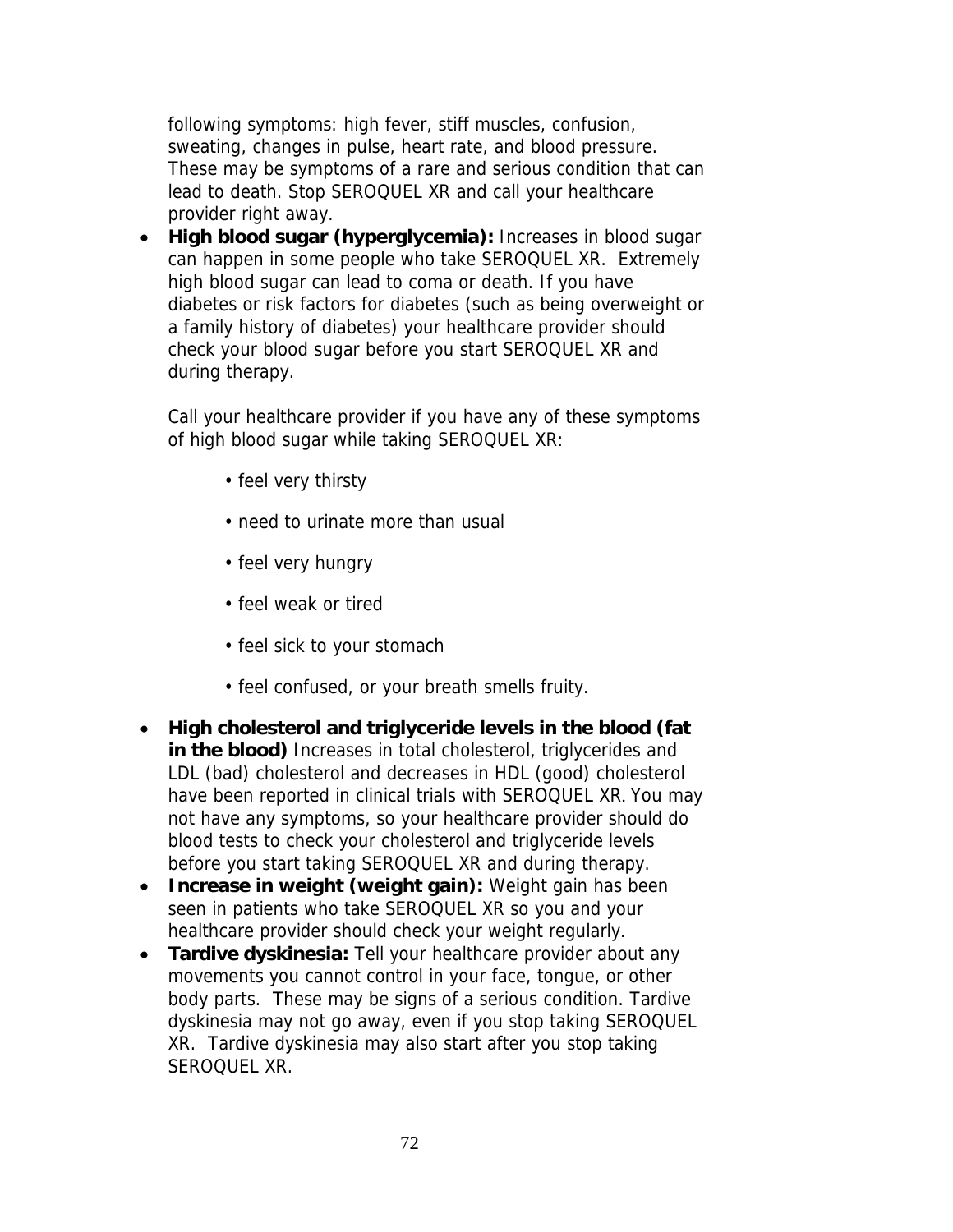- **Orthostatic hypotension (decreased blood pressure):**  lightheadedness or fainting caused by a sudden change in heart rate and blood pressure when rising too quickly from a sitting or lying position.
- • **Increases in blood pressure:** reported in children and teenagers. Your healthcare provider should check blood pressure in children and adolescents before starting SEROQUEL XR and during therapy. SEROQUEL XR is not approved for patients under 18 years of age.
- • **Low white blood cell count**
- • **Cataracts**
- • **Seizures**
- • **Abnormal thyroid tests:** Your healthcare provider may do blood tests to check your thyroid hormone level.
- **Increases in prolactin levels:** Your healthcare provider may do blood test to check your prolactin levels.
- • **Increases in liver enzymes:** Your healthcare provider may do blood test to check your liver enzyme levels.
- • **Long lasting and painful erection**
- • **Difficulty swallowing**

### **Common possible side effects with SEROQUEL XR include:**

- drowsiness
- dry mouth
- • constipation
- • dizziness
- increased appetite
- upset stomach
- weight gain
- • fatigue
- disturbance in speech and language
- abdominal pain
- stuffy nose

These are not all the possible side effects of SEROQUEL XR. For more information, ask your healthcare provider or pharmacist.

Call your healthcare provider for medical advice about side effects. You may report side effects to FDA at 1-800-FDA-1088.

### **How should I store SEROQUEL XR?**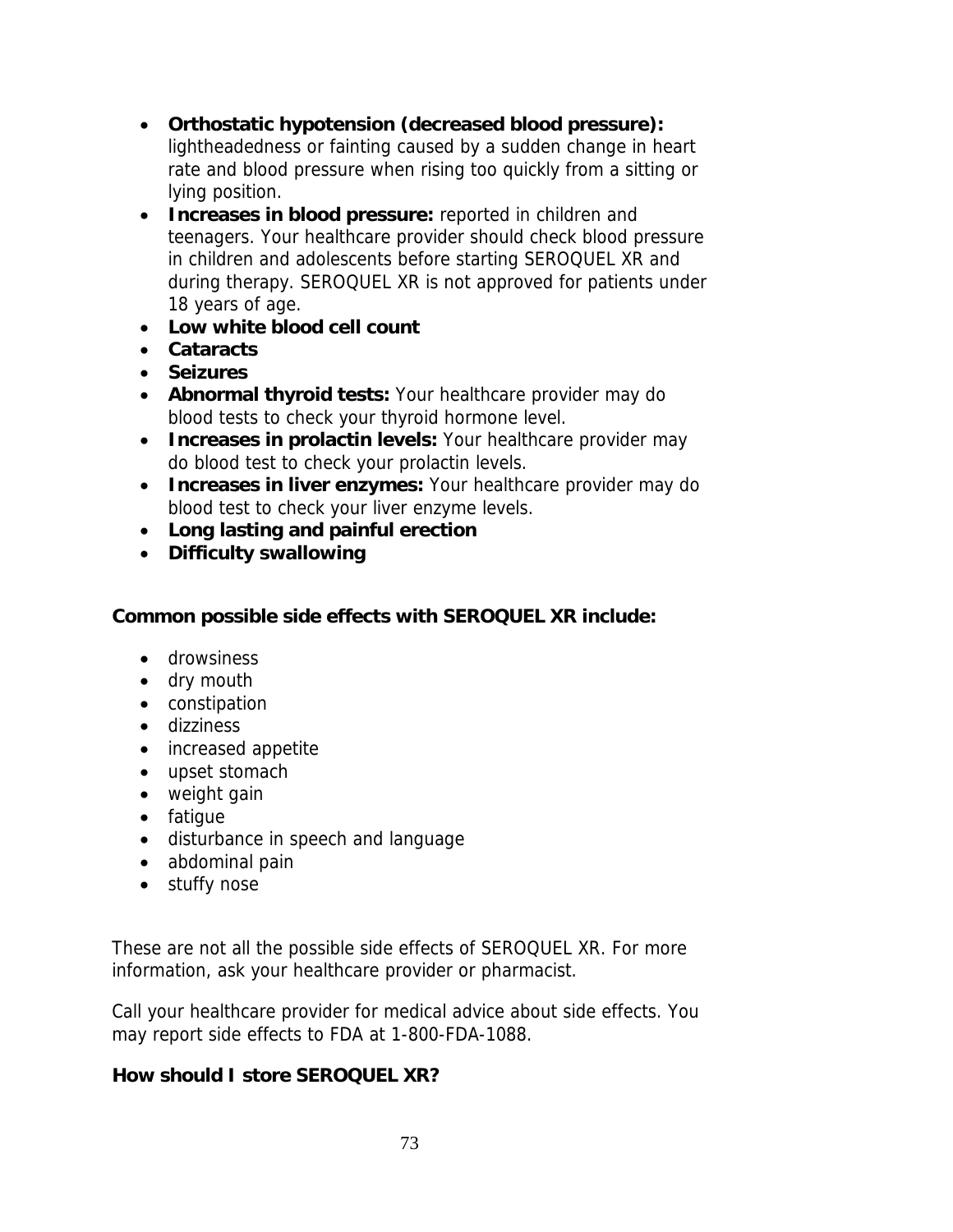- Store SEROQUEL XR at room temperature, between 59°F to 86°F (15°C to 30°C).
- Keep SEROQUEL XR and all medicines out of the reach of children.

## **General information about SEROQUEL XR**

Do not take SEROQUEL unless your healthcare provider has prescribed it for you for your condition. Do not share SEROQUEL XR with other people, even if they have the same condition. It may harm them.

This Medication Guide provides a summary of important information about SEROQUEL XR. For more information about SEROQUEL XR, talk with your healthcare provider or pharmacist or call 1-800-236-9933. You can ask your healthcare provider for information about SEROQUEL XR that is written for health professionals.

# **What are the ingredients in SEROQUEL XR?**

### **Active ingredient:** quetiapine fumarate

**Inactive ingredients:** lactose monohydrate, microcrystalline cellulose, sodium citrate, hypromellose, and magnesium stearate. The film coating for all SEROQUEL XR tablets contain hypromellose, polyethylene glycol 400 and titanium dioxide. In addition yellow iron oxide (50, 200 and 300 mg tablets) and red iron oxide (50 tablets) are included in the film coating of specific strengths.

## **The symptoms of Schizophrenia include:**

- Having lost touch with reality (psychosis),
- Seeing things that are not there or hearing voices (hallucinations),
- Believing things that are not true (delusions) and
- Being suspicious (paranoia).

## **The symptoms of Bipolar Disorder include:**

• General symptoms of bipolar disorder include: extreme mood swings, along with other specific symptoms and behaviors. These mood swings, or "episodes," include manic (highs) and depressive (lows).